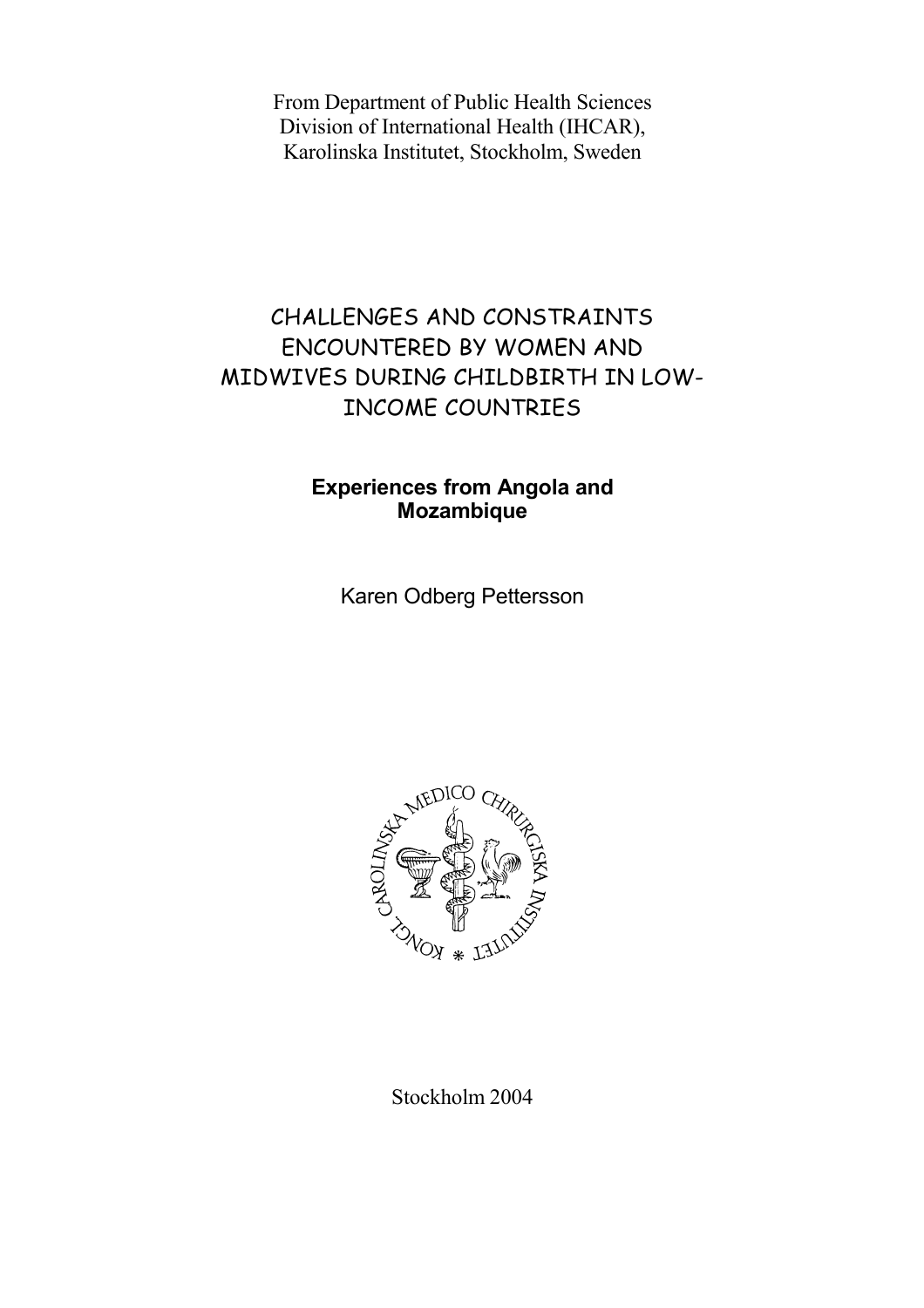All previously published papers were reproduced with permission from the publisher.

Published and printed by Karolinska University Press Box 200, SE-171 77 Stockholm, Sweden © Karen Odberg Pettersson, 2004 ISBN 91-7349-882-X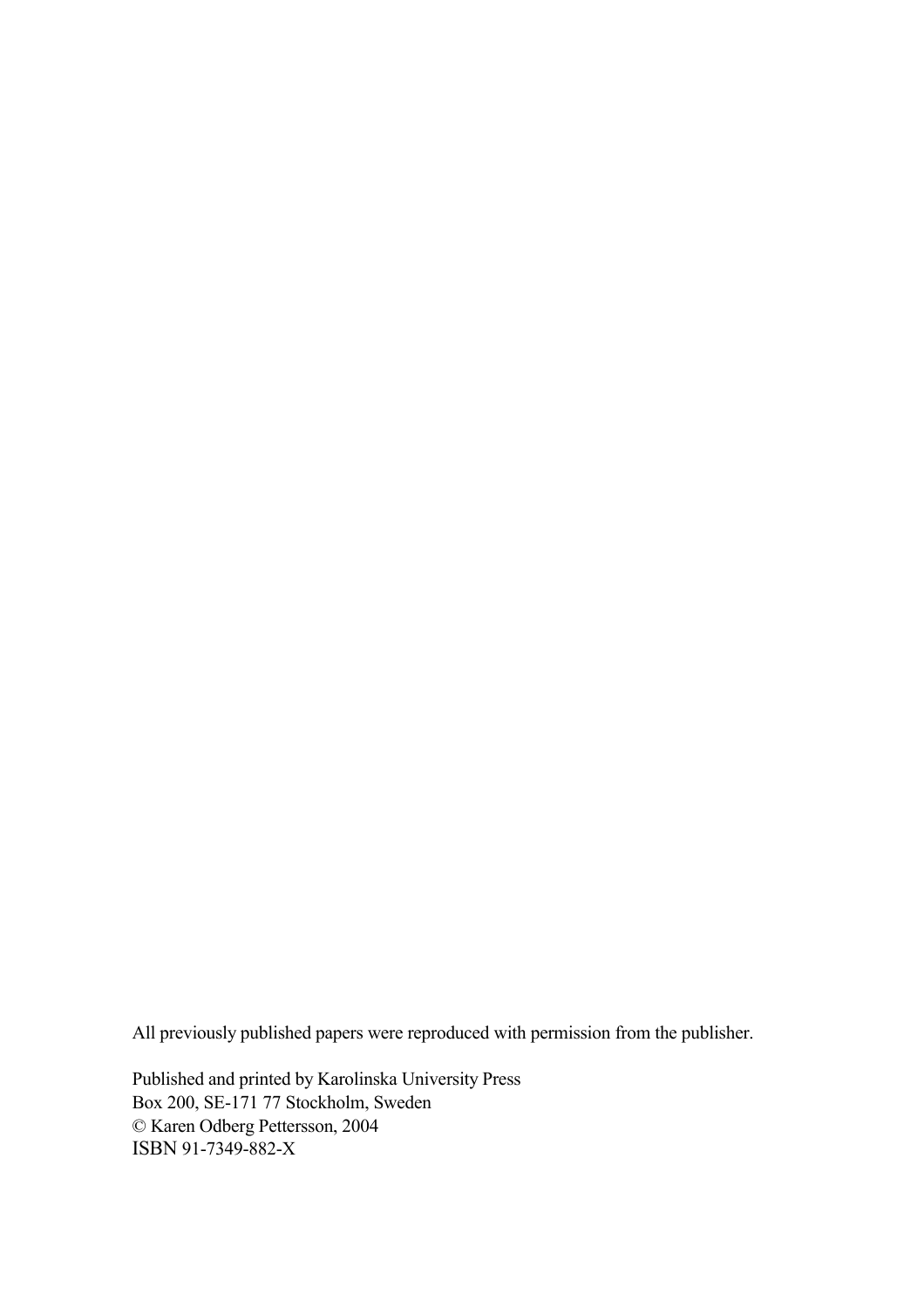To Bertil, Bror Anders and Anna Sina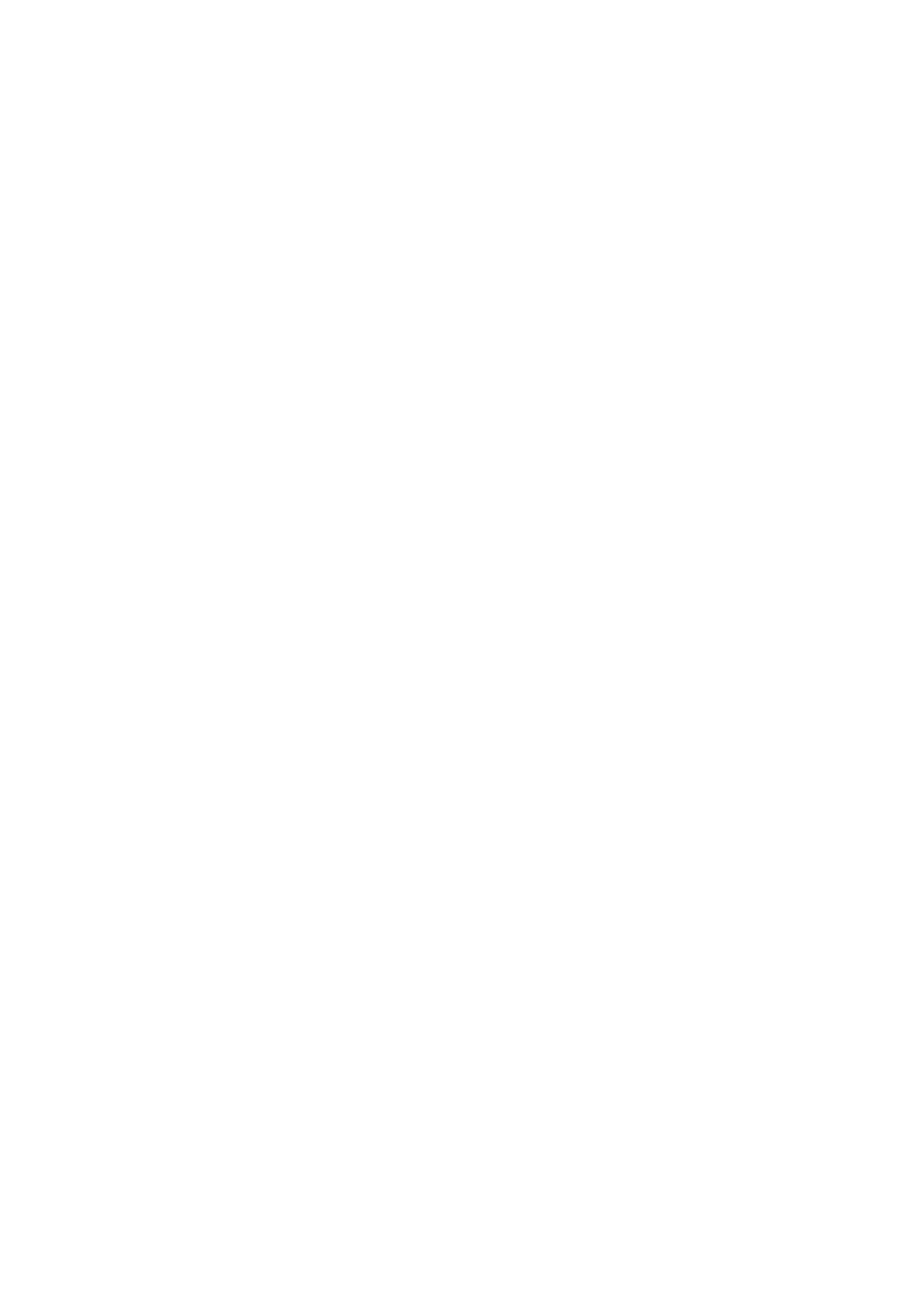# **ABSTRACT**

This thesis aimed to study the actual and perceived quality of midwifery practices during childbirth at peripheral and central health care levels in two low-income countries, Angola and Mozambique. Theoretical models interpreting women's and midwives' views have been developed.

**Objectives:** *Study I* evaluates midwives' use of an adapted model of the World Health Organization's partograph, a tool used to monitor the progress of labour.

*Study II* describes midwives experiences of working without immediate medical assistance.

*Study III* explores women's perceptions of care-seeking behaviour during childbirth.

*Study IV* observes perinatal midwifery care routines and examines partograph documentation.

*Study V* explores and develops a theoretical understanding of factors perceived to obstruct or facilitate midwives ability to provide quality of perinatal care.

**Methods:** *Study I*: A one-group pre-and post-test interventional evaluation of 100 partographs from one peripheral delivery unit.

*Study II*: Semi structured interviews with eleven midwives, analysed in a qualitative process comprising six steps.

*Study III*: Ten focus group discussions with pregnant and non-pregnant women, analysed using the grounded theory technique.

*Study IV*: Pre-and post intervention observation of midwifery care of 702 vs. 616 women during delivery and examination of the partographs.

*Study V*: In-depth interviews with 16 midwives, analysed using grounded theory technique. Educational interventions were designed and applied in study II and IV.

**Results:** *Study I.* Significant improvement of documenting was found in seven of the ten variables and more partographs were correctly documented in sample II compared to sample I. Missed transfers increased, however, in sample II.

*Study II*: The midwives experiences were sorted under four main areas: (1) Society/culture (2) Significant Others (3) Personal Self (4) Professional Self. Confidence was felt in the role as autonomous midwives but dependency on various factors such as the partograph, a functional referral system, peer support, community trust and continuous supervision was emphasised. Socio-economic hardships were identified as major stress factors for themselves and the women.

*Study III*: Women seemed compelled to "mould" their care seeking behaviour and four patterns, two 'avoiding' and two 'approaching' institutional care were identified. The salient features of each pattern were found to be "personal courage", "disempowerment", "discarding traditional practices" and "awareness and emancipation".

*Study IV*: No improvements were found in quality of care following the intervention. Common problems proved to be hypothermia and rare initiation of the graphic part of the partograph, which monitors progress of labour.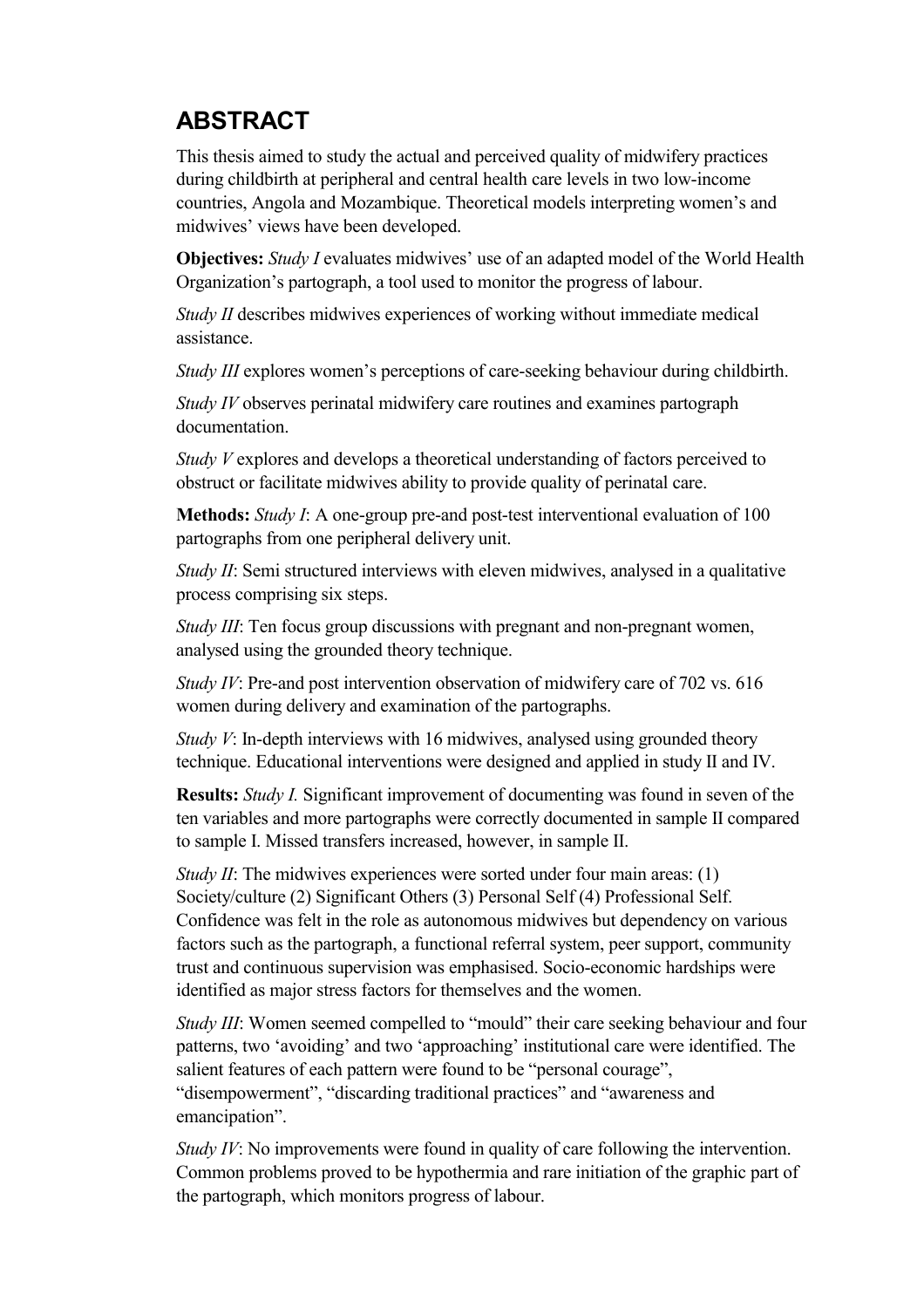*Study V*: A process labelled "changing perinatal care management" emerged, which comprised four dimensions addressing aspects related to i) existing environment ii) midwives' interaction with women in labour, iii) midwifery profession and iv) caring technology in order to improve quality of perinatal care. Communication and collaboration were identified as change agents.

**Conclusions:** The findings in this thesis indicate that midwives' ability to provide quality of maternal and perinatal care in low-income and post-war affected countries is restricted by organizational, structural, educational as well as attitudinal aspects. Women in need of assistance during childbirth are negatively affected as a consequence of midwives reaction to the various constraints, which at times (Luanda) seems to oblige adverse care seeking behaviour. Midwives recognises the need for change, but change is found to be a slow and complex process, which requires engagement by all levels of the care chain. A model suggesting how to achieve quality of maternal and perinatal care in Safe Motherhood context is presented.

**Keywords:** care-seeking behaviour, dimensions of change, midwives, maternal and perinatal care, moulding, women, quality of care,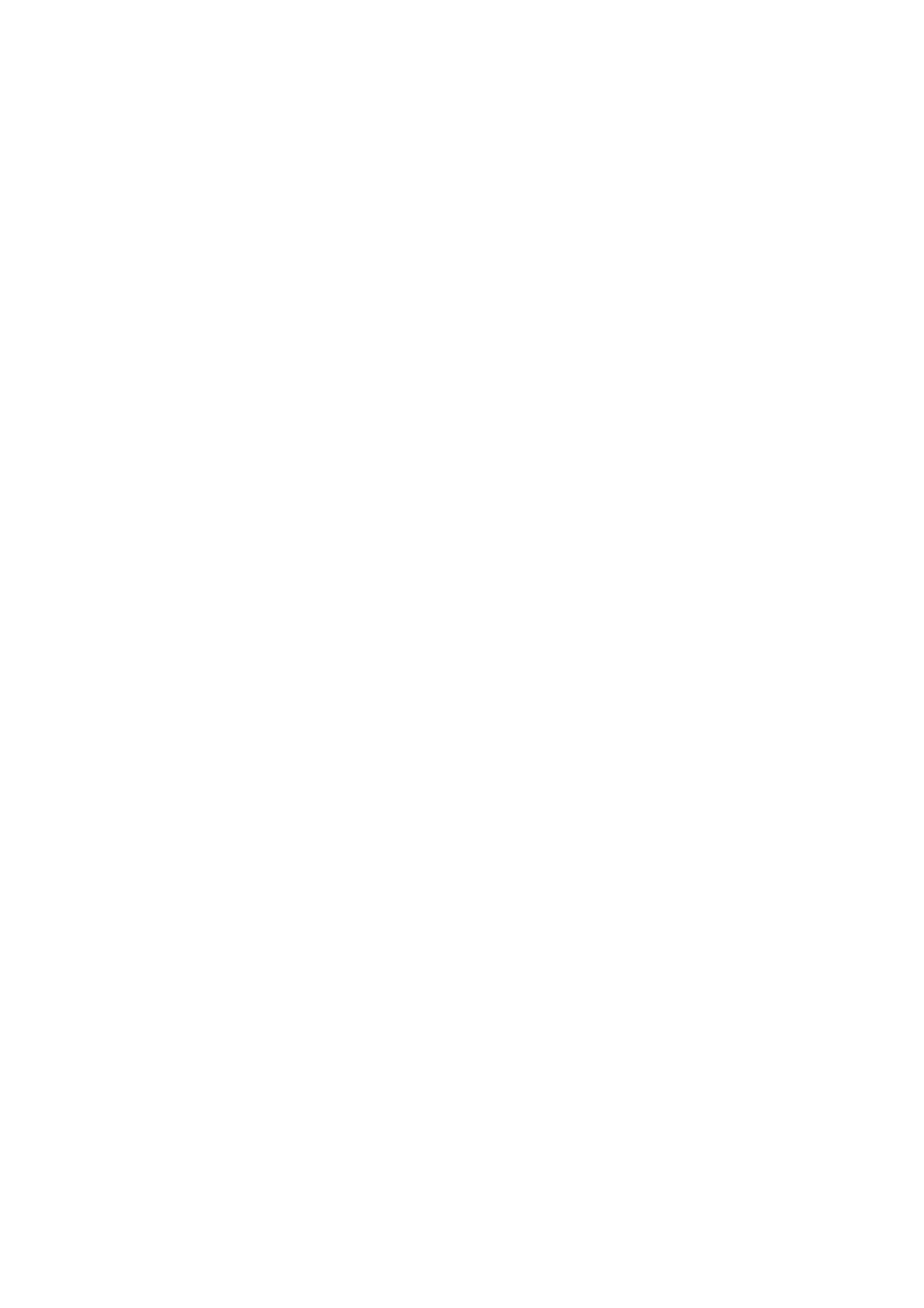## **PROLOGUE**

The origins of this project can be traced back to 1985 when my family and I moved from the beautiful peninsula of Bjäre in southern Sweden to Kessua, a United Methodist Mission situated in Malanje, the north eastern part of Angola. My husband engaged himself in the reconstruction of a run-down rural hospital and agricultural projects, whereas I was asked to shoulder the medical responsibility at the hospital. Through four years of more or less intensive civil war, we cared for patients of all categories, including complicated childbirths. The need for providing minimum care for pregnant women living in remote areas, led us, the Angolan colleagues and myself, to train traditional birth attendants and hospital nurses in midwifery. This experience was invaluable in my practice as the first midwifery advisor to Coordination of Obstetric Services in Luanda (CAOL), a maternal health project, which started in 1989 and was funded by Sida. This project, which looks at quality of midwifery practices in two different settings, initially emerged from empirical experiences within a maternal health care project in Luanda, the capital of Angola. The second part of the project explores quality of midwifery practices in a referral hospital in Maputo.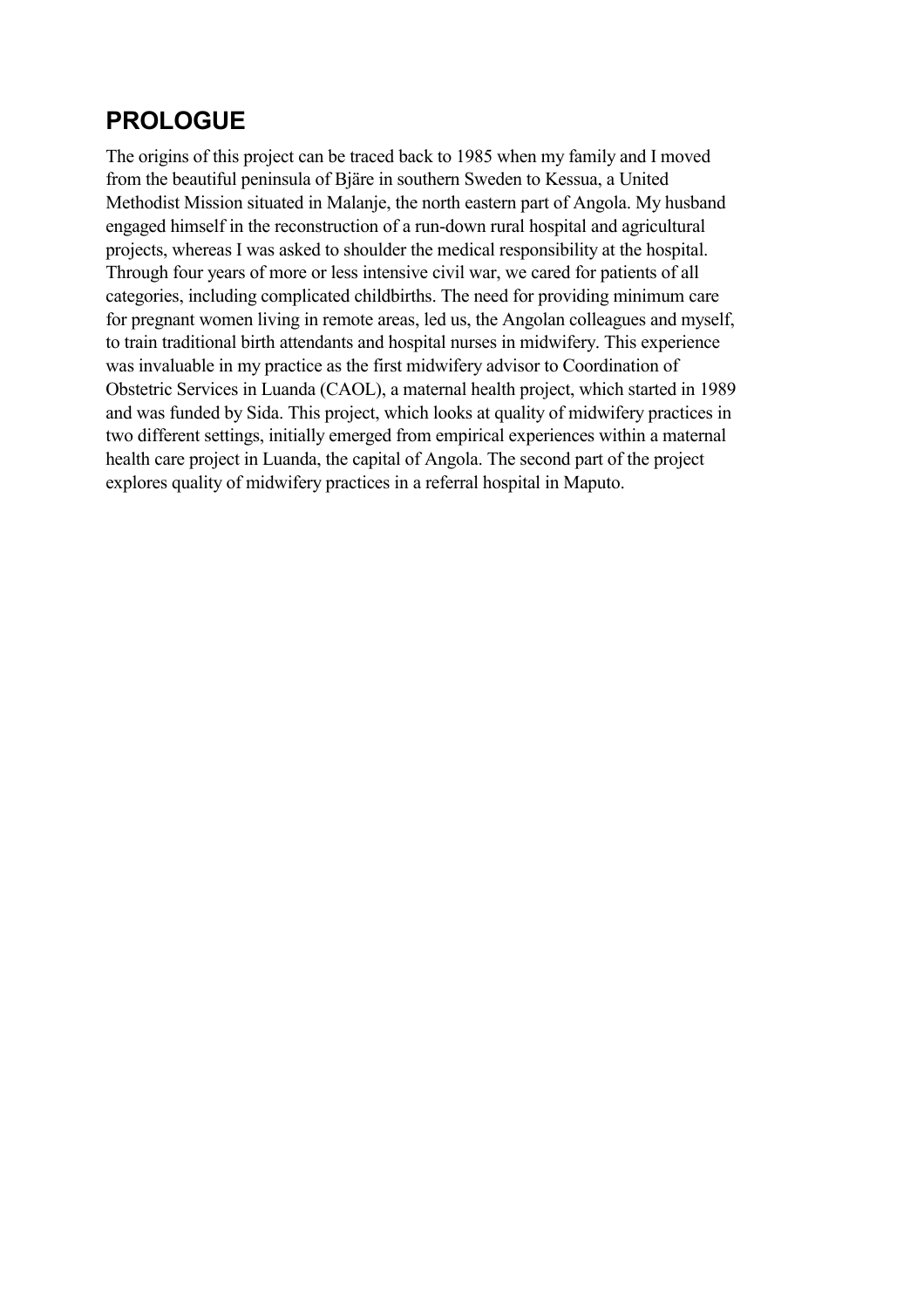# **LIST OF PUBLICATIONS**

This thesis is based on the following papers, which will be referred to in the text by their Roman numerals:

- I. Pettersson KO, Svensson ML, Christensson K. 2000. Evaluation of an adapted model of the World health Organization Partograph used by Angolan Midwives in a peripheral delivery unit. Midwifery 16, 80-88.
- II. Pettersson KO, Svensson ML, Christensson K. 2001. Lived experiences of Angolan autonomous midwives working in midwifery-led delivery units. Midwifery 17, 102-114.
- III. Pettersson KO, Christensson K, Engracia da Gloria Gomes de Freitas, Johansson E. 2004. Adaptation of health care seeking behaviour during childbirth. Focus group discussions with women living in the suburban areas of Luanda, Angola. Health Care for Women International, 25 (3) (in press).
- IV. Christensson K, Pettersson KO, Bugalho A, Cunha M, Dgedge C, Johansson E, Bergström S. The challenge of improving perinatal care in settings with limited resources (submitted for publication).
- V. Pettersson KO, Johansson E, Pelembe MF, Dgedge C, Christensson K. 'Mozambican midwives' views on barriers to providing quality perinatal care and their insight into devising change strategies (submitted for publication).

The published papers included in this thesis were reproduced with the permissions of the publishers of the respective journals.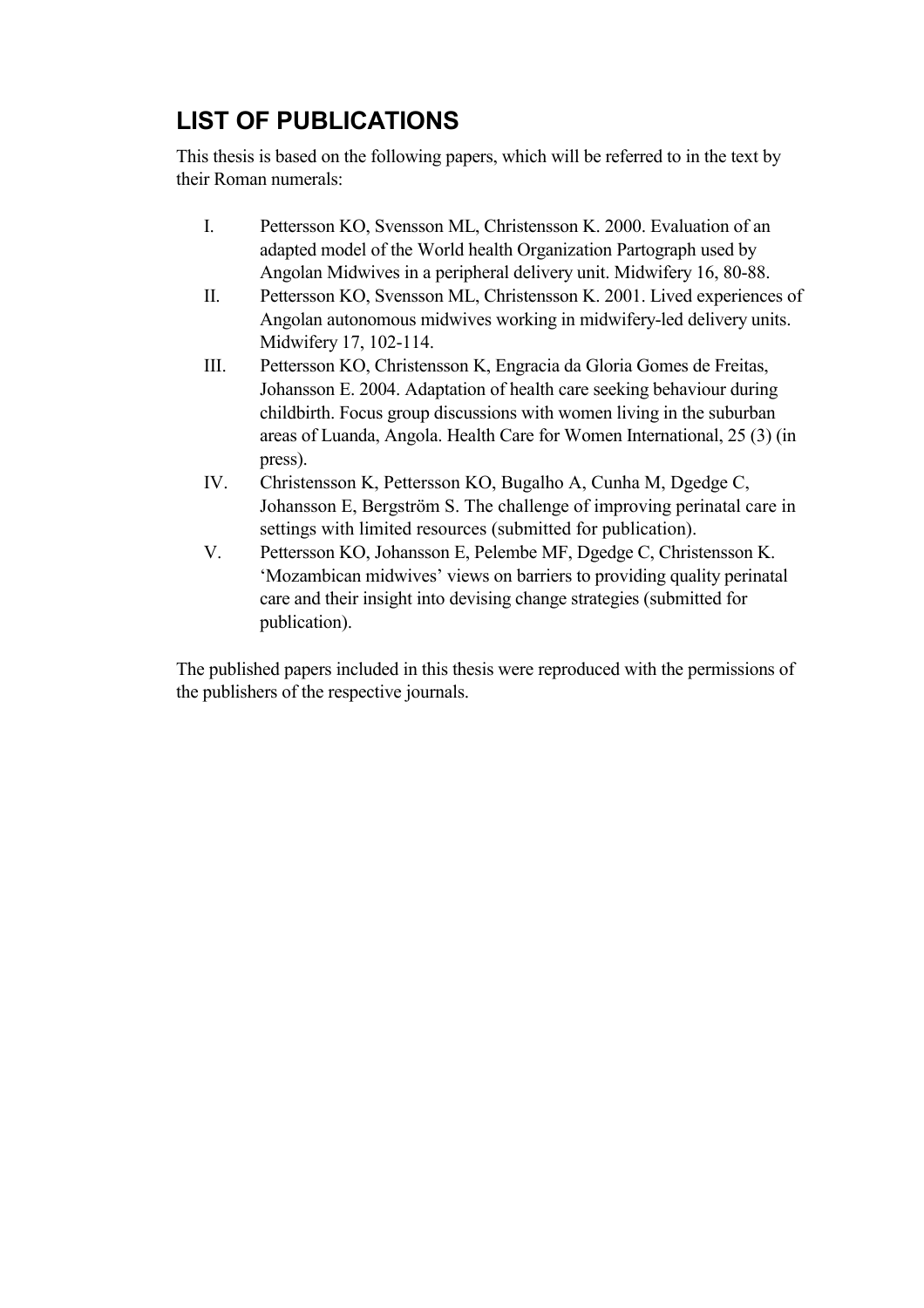# **CONTENTS**

| $\mathbf{1}$            |                                                                                        |  |
|-------------------------|----------------------------------------------------------------------------------------|--|
|                         |                                                                                        |  |
|                         | 111                                                                                    |  |
|                         | 112                                                                                    |  |
|                         |                                                                                        |  |
|                         | 1.3 Women's utilization of health care services during childbirth 4                    |  |
|                         | 1.4 Childbirth care amongst conflict affected and displaced populations 4              |  |
|                         |                                                                                        |  |
|                         | 1.5.1                                                                                  |  |
|                         | 1.5.2                                                                                  |  |
| $\mathbf{2}$            |                                                                                        |  |
|                         |                                                                                        |  |
|                         |                                                                                        |  |
| 3                       |                                                                                        |  |
|                         |                                                                                        |  |
|                         | 311                                                                                    |  |
| $\overline{\mathbf{4}}$ |                                                                                        |  |
|                         |                                                                                        |  |
|                         |                                                                                        |  |
|                         | 412                                                                                    |  |
| 5                       |                                                                                        |  |
| 6                       |                                                                                        |  |
|                         |                                                                                        |  |
| 7                       |                                                                                        |  |
|                         |                                                                                        |  |
|                         |                                                                                        |  |
|                         |                                                                                        |  |
|                         |                                                                                        |  |
|                         |                                                                                        |  |
| 8                       |                                                                                        |  |
|                         |                                                                                        |  |
|                         |                                                                                        |  |
| 9                       |                                                                                        |  |
|                         |                                                                                        |  |
|                         |                                                                                        |  |
|                         |                                                                                        |  |
|                         | 11.2 Utilization of midwifery care during childbirth - the user's perspective (III) 30 |  |
|                         |                                                                                        |  |
|                         |                                                                                        |  |
|                         | 11.3.2                                                                                 |  |
|                         |                                                                                        |  |
|                         |                                                                                        |  |
|                         |                                                                                        |  |
|                         | 12.3 National commitment to quality of maternal health care services  39               |  |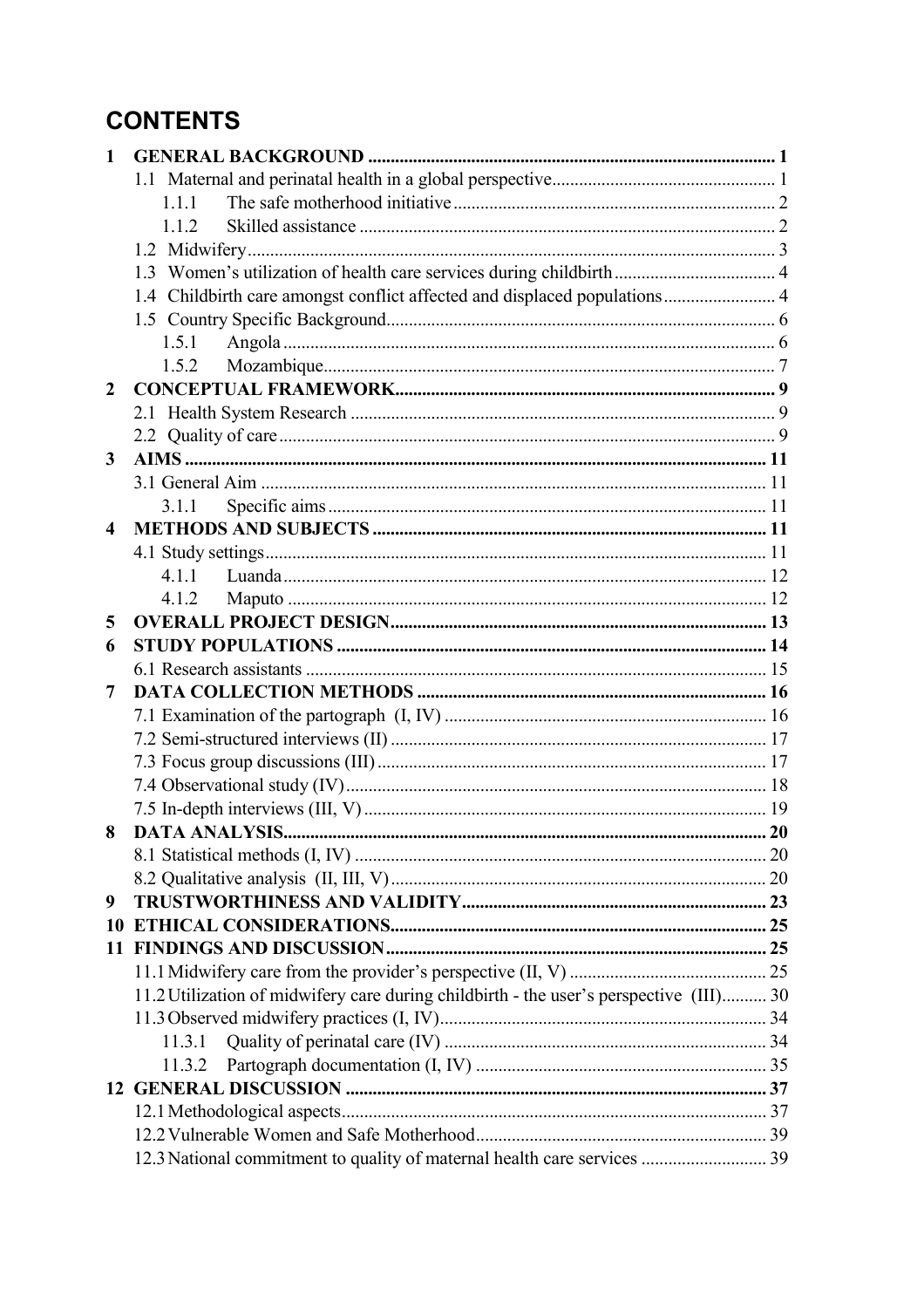| 12.4 Investing in midwifery – one way to improve quality of maternal and perinatal   |  |
|--------------------------------------------------------------------------------------|--|
|                                                                                      |  |
|                                                                                      |  |
| 13.1 Gaining insight into women's perception of their vulnerability during           |  |
| 13.2 Gaining insight into midwives' perceptions of their ability to provide quality  |  |
| 13.3 Gaining insight into the context required for provision of quality of midwifery |  |
|                                                                                      |  |
|                                                                                      |  |
|                                                                                      |  |
|                                                                                      |  |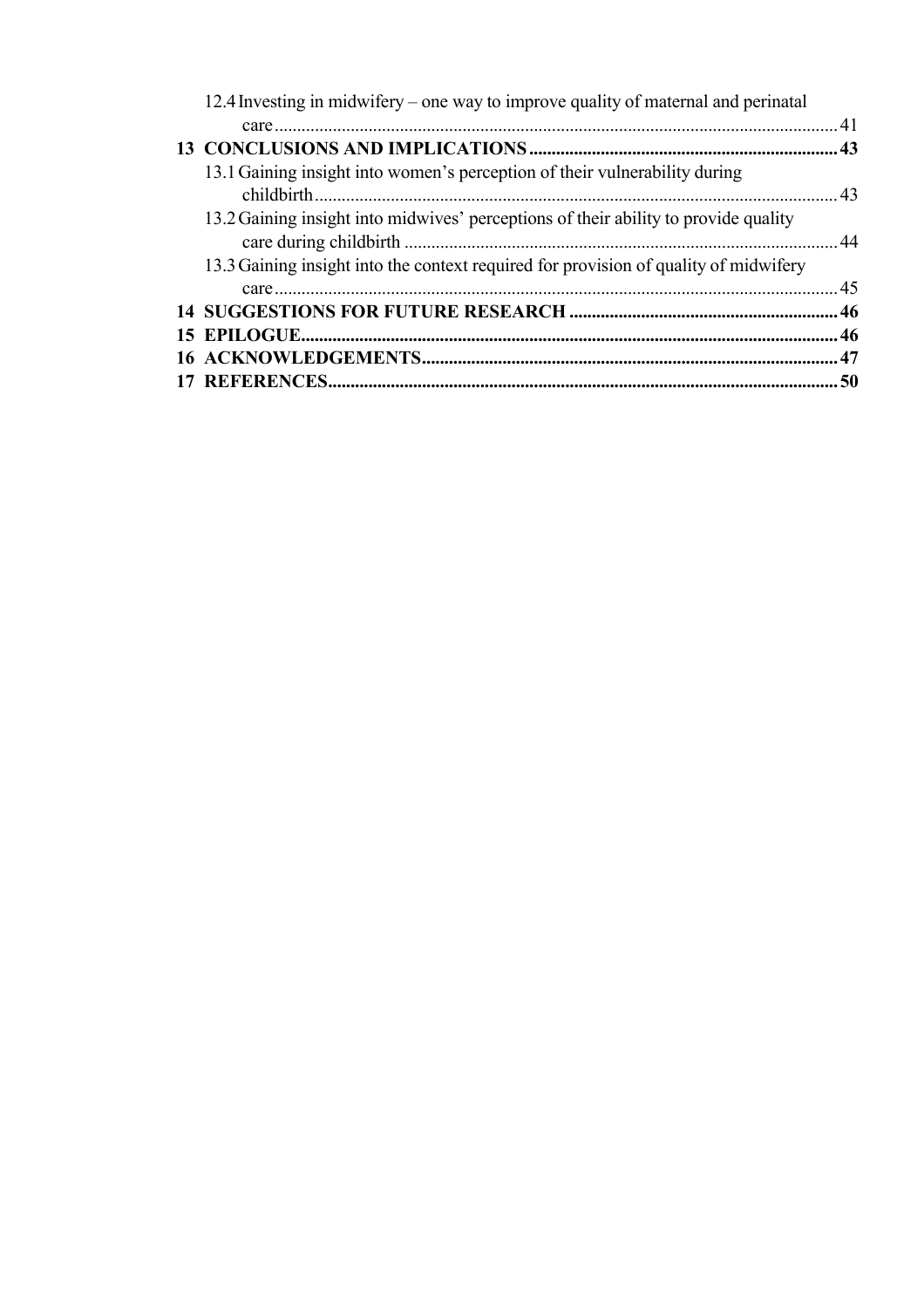# **LIST OF ABBREVIATIONS**

| <b>A'NGL</b>  | Augosto N'gangula                                    |
|---------------|------------------------------------------------------|
| <b>AMRN</b>   | Africa Midwives Research network                     |
| <b>CAOL</b>   | Coordenação do Atendimento Obstétrico de Luanda      |
| <b>FGD</b>    | Focus Group Discussion                               |
| <b>FIGO</b>   | Federation of Obstetricians and Gynaecologists       |
| <b>GDP</b>    | Gross Domestic product                               |
| <b>GT</b>     | Grounded Theory                                      |
| <b>HCM</b>    | Hospital Central De Maputo                           |
| <b>HIV</b>    | Human Immunodeficiency Virus                         |
| <b>HJM</b>    | Hosptial José Macamo                                 |
| <b>HSR</b>    | Health System Research                               |
| <b>IHCAR</b>  | Division of International Health Care Research       |
| <b>ICM</b>    | <b>International Confederation of Midwives</b>       |
| <b>INE</b>    | Instituto Nacional de Estatística                    |
| <b>MCH</b>    | Maternal Child Health                                |
| <b>MHC</b>    | <b>Maternal Health Care</b>                          |
| <b>MINSA</b>  | Ministério de Saude, Luanda                          |
| <b>MISAU</b>  | Ministério de Saude, Maputo                          |
| <b>MLP</b>    | Maternidade Lucrecia Paim                            |
| <b>MMR</b>    | <b>Maternal Mortality Ratio</b>                      |
| <b>MOH</b>    | Ministry of Health                                   |
| <b>PDU</b>    | Peripheral Delivery Unit                             |
| <b>RHR</b>    | Reproductive Health Research                         |
| <b>SAREC</b>  | Sida's Department for Research Cooperation           |
| Sida          | Swedish International Development Cooperation Agency |
| <b>SMI</b>    | Safe Motherhood Initiative                           |
| <b>STI</b>    | <b>Sexually Transmitted Infection</b>                |
| <b>TBA</b>    | <b>Traditional Birth Attendant</b>                   |
| <b>TFR</b>    | <b>Total Fertility Rate</b>                          |
| <b>UN</b>     | <b>United Nations</b>                                |
| <b>UNAIDS</b> | The Joint United Nations Programme on HIV/AIDS       |
| <b>UNFPA</b>  | <b>United Nations Family Planning</b>                |
| <b>UNICEF</b> | United Nations Children's Fund                       |
| <b>WFB</b>    | <b>World Fact Book</b>                               |
| <b>WHD</b>    | World health Day                                     |
| <b>WHO</b>    | World Health Organization                            |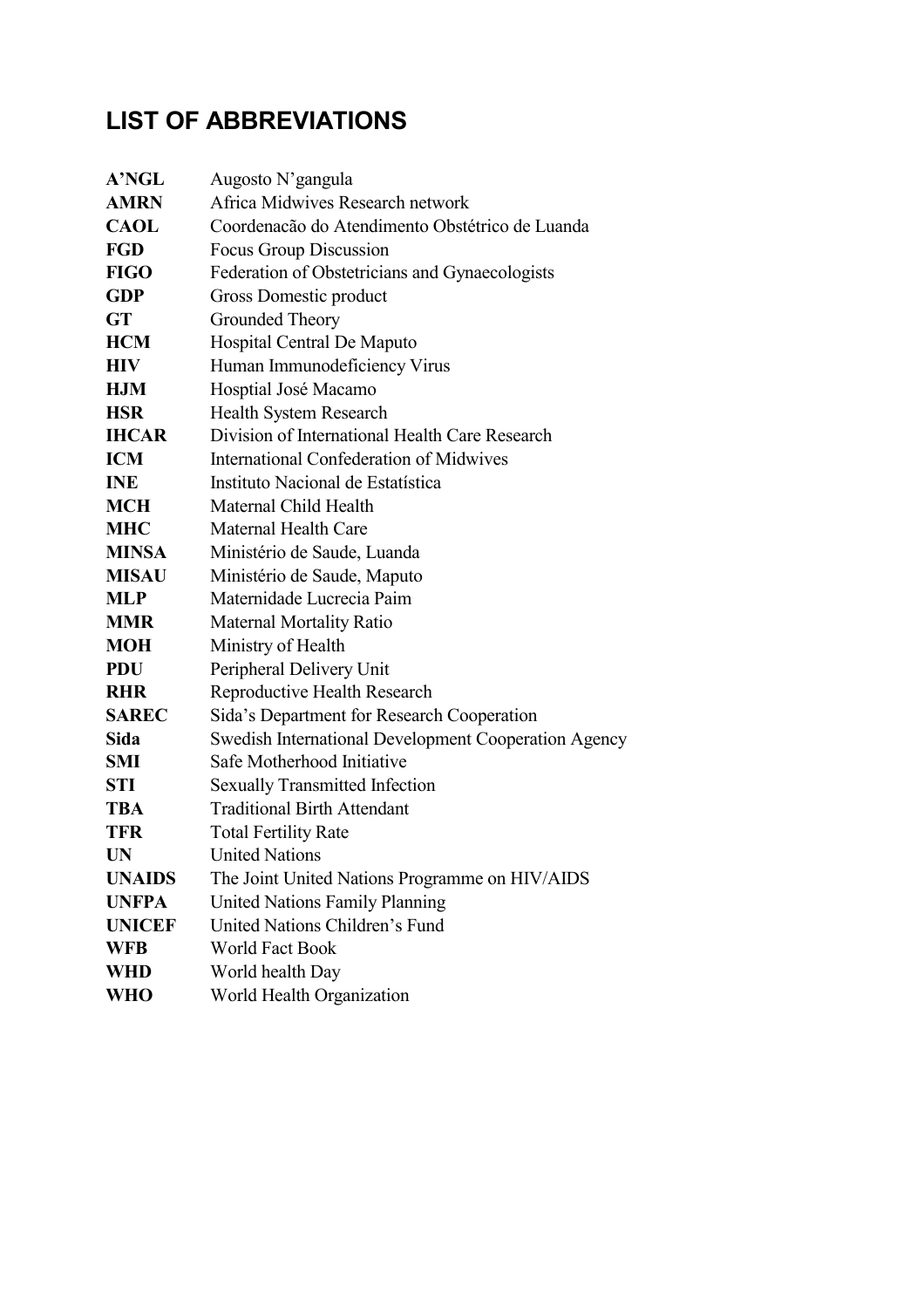## **1 GENERAL BACKGROUND**

The provision of quality care during childbirth is believed to make the difference between life and death or lifelong maiming for millions of women during childbirth (Koblinsky, 1995; Kwast, 1998b; Starrs, 1997a). One of the major components is the presence of skilled attendants, that is, physicians, midwives and nurses trained in midwifery (C. Cook, 2002; Donnay, 2000) Historical evidence show that the introduction of skilled midwives and good reporting systems are important factors for improving maternal and perinatal health in countries such as Holland and Sweden, who during the 19th century faced similar problems as today's low-income countries (Andersson, 2000; Högberg, 1985; Romlid, 1998; Schuitemacher, Gravenhorst, Van Geijn, Dekker, & Van Dongen, 1991).

Access to skilled care during childbirth is, however, extremely limited in many countries, in particular in African settings where coverage ranges from 6-86 percent (www.savethechildren.org/publications, 2003). Skilled assistance does, however, not vouch for quality of care. Review of epidemiological data, for example, provide quantitative evidence of health care provision, but does not indicate the quality of care offered. Research has indicated, though, that low quality of care negatively influences women's health seeking behaviour and causes many women to refrain from institutional care during labour and delivery (Jewkes, Abrahams, & Mvo, 1998)

#### **1.1 MATERNAL AND PERINATAL HEALTH IN A GLOBAL PERSPECTIVE**

*A maternal death* is defined as "the death of a woman while pregnant or within 42 days after termination of pregnancy, irrespective of the cause of death" (WHO/FRH/MSM.11, 1996). It is estimated that approximately 600 000 women continue to die every year from complications in pregnancy and labour, and more than 12 million women are chronically maimed as a result of a complicated childbirth (Koblinsky, 1995; WHO/UNFPA/UNICEF/WB, 1999). The principal causes of maternal deaths are abortion, eclampisa, haemorrhage, obstructed labour and puerperal infections. However, death may also result from existing diseases, which aggravates during pregnancy and diseases developing during pregnancy such as anaemia, tuberculosis, malaria and HIV/AIDS (Kelsey & Bergström, 2001). Most of these deaths are avoidable and closely linked to the quality of maternal health care services (Bergström, 2001; WHO/UNFPA/UNICEF/WB, 1999). However, poverty, women's low status and limited access to education are also considered as contributing factors (Kunst & Houwelling, 2001).

*Perinatal mortality* is a death, which includes late pregnancy, birth and the first week of life (WHO/FHR/MSM/96.7, 1996), and worldwide, the estimated numbers of perinatal deaths are more than 7 million per year (WHO/FHR/MSM/96.7, 1996). Birth asphyxia and hypothermia are common underlying causes of excessive perinatal morbidity and mortality, and represent a major health challenge in many low-income countries (Christensson, 1994; Dragovich et al., 1997). According to the World Health Organization (WHO), 98 percent of perinatal deaths occur in settings with limited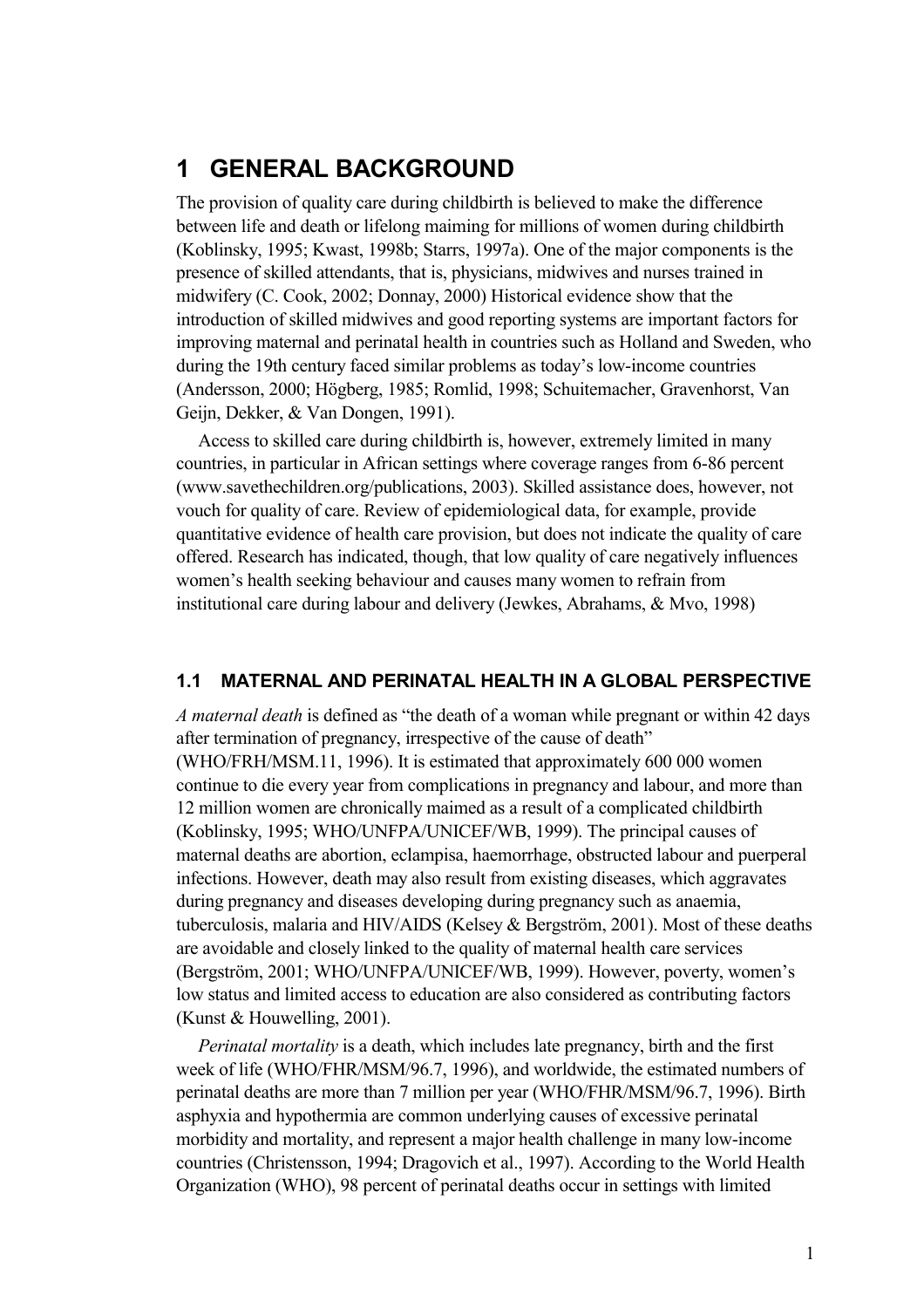resources and reflects the complex socio-cultural and economic situation of each country (WHO/FHR/MSM/96.7, 1996; Yu, 2003). However, perinatal asphyxia and hypothermia, conditions that are directly linked to quality of care during childbirth, can be drastically reduced with improved midwifery practices (B. E. Kwast & S Bergström, 2001).

#### **1.1.1 The safe motherhood initiative**

The pertinent and famous question, "Where is the M in MCH" (Rosenfield & Maine, 1985) and the fact that a majority of global maternal deaths occurred in low-income countries (Kwast, 1991) contributed to the establishment of the Safe Motherhood Initiative (SMI), which was launched in Nairobi in 1987. Safe Motherhood embodies the philosophy that no woman should die or be harmed by avoidable pregnancy or childbirth related causes.

According to Mahler, the delay in recognising the huge disparity in maternal mortality ratios (MMR) between high and low-income countries was caused by subregistration and/or no registration at all of deaths in many countries where it became evident that MMR was high (Mahler, 1987). The major interventions of SMI have included i) providing antenatal health care services, ii) providing skilled care during childbirth closer to the community, iii) improving availability and use of essential obstetric care for managing complications and iv) strengthening family planning services. In addition, research and monitoring of SMI projects has been encouraged (Donnay, 2000). After a decade of strategies and programmes aiming at improving maternal health care services, the mortality figures remain high in many low-income countries (De Brouwere, Tonglet, & Lerberghe, 1998).

#### **1.1.2 Skilled assistance**

In recognition of the slow progress, the main United Nations (UN) organizations concerned with Safe Motherhood issued a statement, which emphasised the importance of increasing the number of deliveries attended to by skilled attendants (WHO/UNFPA/UNICEF/WB, 1999). The terminology "health worker with midwifery skills" was introduced in 1997 (Starrs, 1997b) and WHO commenced to apply the concept 'skilled attendant'. The definition of this cadre has been somewhat unclear, but according to the joint statement of WHO/UNFPA/UNICEF/World Bank (1999) it reads as follows: "The term 'skilled attendant' refers exclusively to people with midwifery skills (for example doctors, midwives and nurses) who have been trained to proficiency in the skills necessary to manage normal deliveries and diagnose, manage or refer complications".

With the intention of strengthening national health systems and increasing the numbers of skilled attendants at birth, a new strategy called "Making Pregnancy Safer" was launched by WHO in 2000 (WHO, 2002). Whether this strategy will prove more successful than the previous SMI, remains to be seen. However, countries that rather recently have shown dramatic improvements in maternal health, such as Sri Lanka, Thailand, Cuba and Chile, have tended to focus on skilled attendance during childbirth (Maclean, 2003). Moreover, it is argued that in order to succeed, the magnitude and manageability of the problem must be recognised and acted upon by national governments. Furthermore, attention should be directed towards development of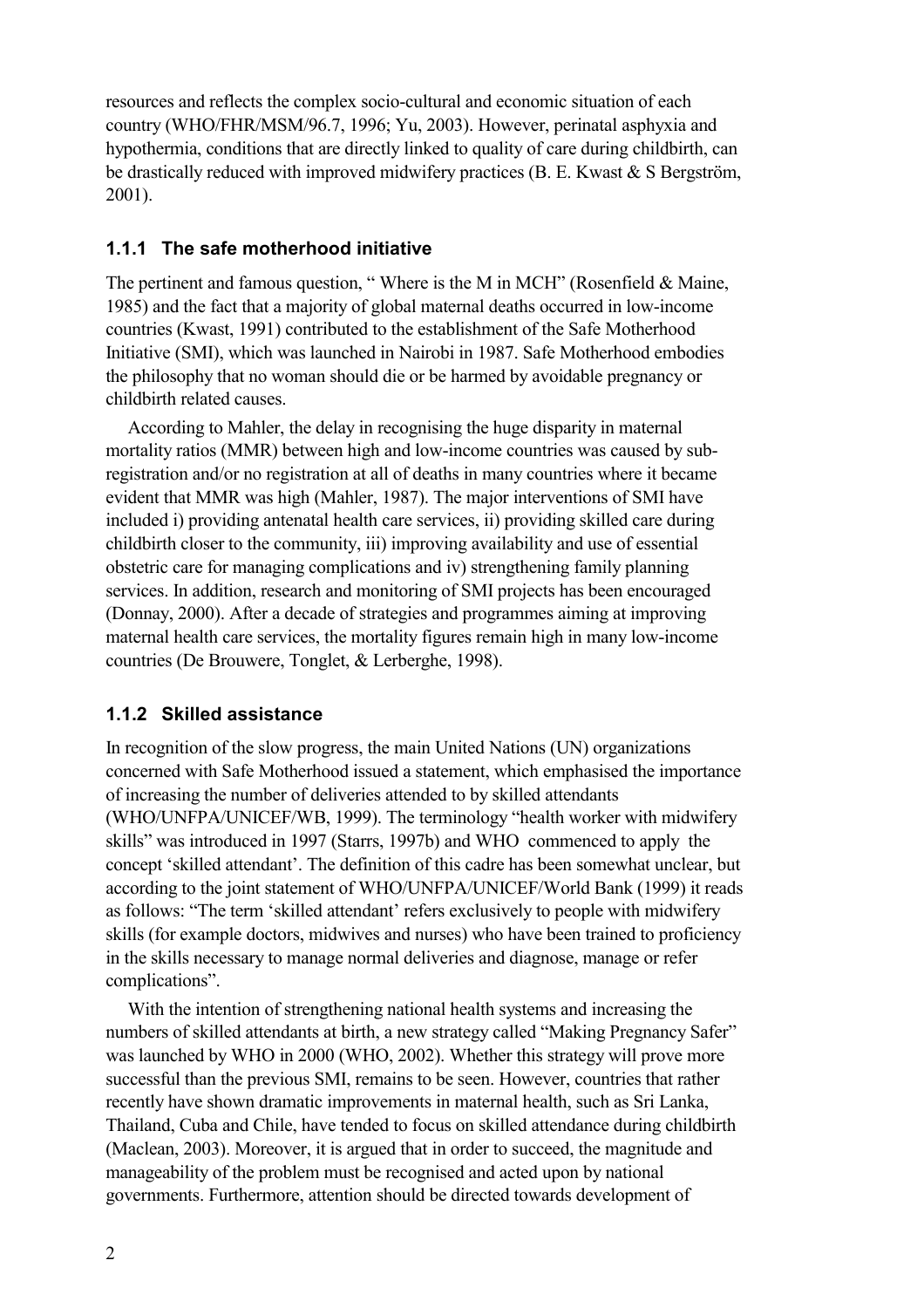professional first-line midwifery and second-line hospital delivery care (De Brouwere et al., 1998). Acknowledging that the whole area comprising skilled attendance is of considerable dimension and complexity, this thesis focuses on midwives as a skilled attendants and the environment in which the midwife functions.

#### **1.2 MIDWIFERY**

The International Confederation of Midwifery (ICM) and the Federation of Obstetricians and Gynaecologists (FIGO) has defined "midwife" as a "person who, having been regularly admitted to a midwifery educational programme, duly recognised in the country in which it is located, has successfully completed the prescribed course of studies in midwifery and has acquired the requisite qualifications to be registered and/or legally licensed to practise midwifery.

She must be able to give the necessary supervision, care and advise to women during pregnancy, labour and the postpartum period, to conduct deliveries on her own responsibility, and to care for the newborn and the infant. This care includes preventive measures, the detection the detection of abnormal conditions in mother and child, the procurement of medical assistance and the execution of emergency measures in the absence of medical help. She has an important task in health counselling and education, not only for the women, but also within the family and the community. The works should involve antenatal education and preparation for parenthood and extends to certain areas of gynaecology, family planning and childcare. She may practice in hospitals, clinics, and health units, domiciliary conditions or in any other service"*.* 

The role of the midwife has globally been that of assisting women in normal childbirth. However, as demonstrated in the definition above, the area of competence has been expanded to include performance of emergency measures in the absence of medical help. The tasks that qualified midwives are expected to perform, however, vary extensively and the responsibility is probably heavier the more peripherally a midwife is located (Liljestrand, 1998). Moreover, midwives in countries such as Sweden, Holland and England enjoy the protection of legislative frameworks whereas the midwives in many low-income countries function without being legally protected (Maclean, 2003).

The importance of midwifery training in relation to maternal health has been on the agenda for the last decade (WHO/MCH.3, 1991; WHO/RHT/MSM/97.3, 1995) and WHO has elaborated various guidelines and manuals to facilitate acquisition of lifesaving skills (WHO/FRH/MSM/96.1-6, 1996). Midwives, as other health professionals in a majority of low-income countries, are few and unevenly distributed (Kowalewski & Jahn, 2001) and midwifery training is often inappropriate and inadequate to confront the numerous challenges presented. Many midwives are, for example, forced to attend complicated cases and perform advanced obstetrical tasks for which they have neither formal nor informal training. At the very best, they have by "trial and error" reached a certain level of empirical skill, but without the necessary theoretical background (Kwast & Bentley, 1991). In contrast, it is also a fact that quite a few midwives from resource poor settings have developed education and research capabilities comparable to those of midwives in other parts of the world.

It is unclear if and how the new concept, 'skilled attendant' will affect the role of the professional midwife who is referred to as the 'backbone' of modern childbirth care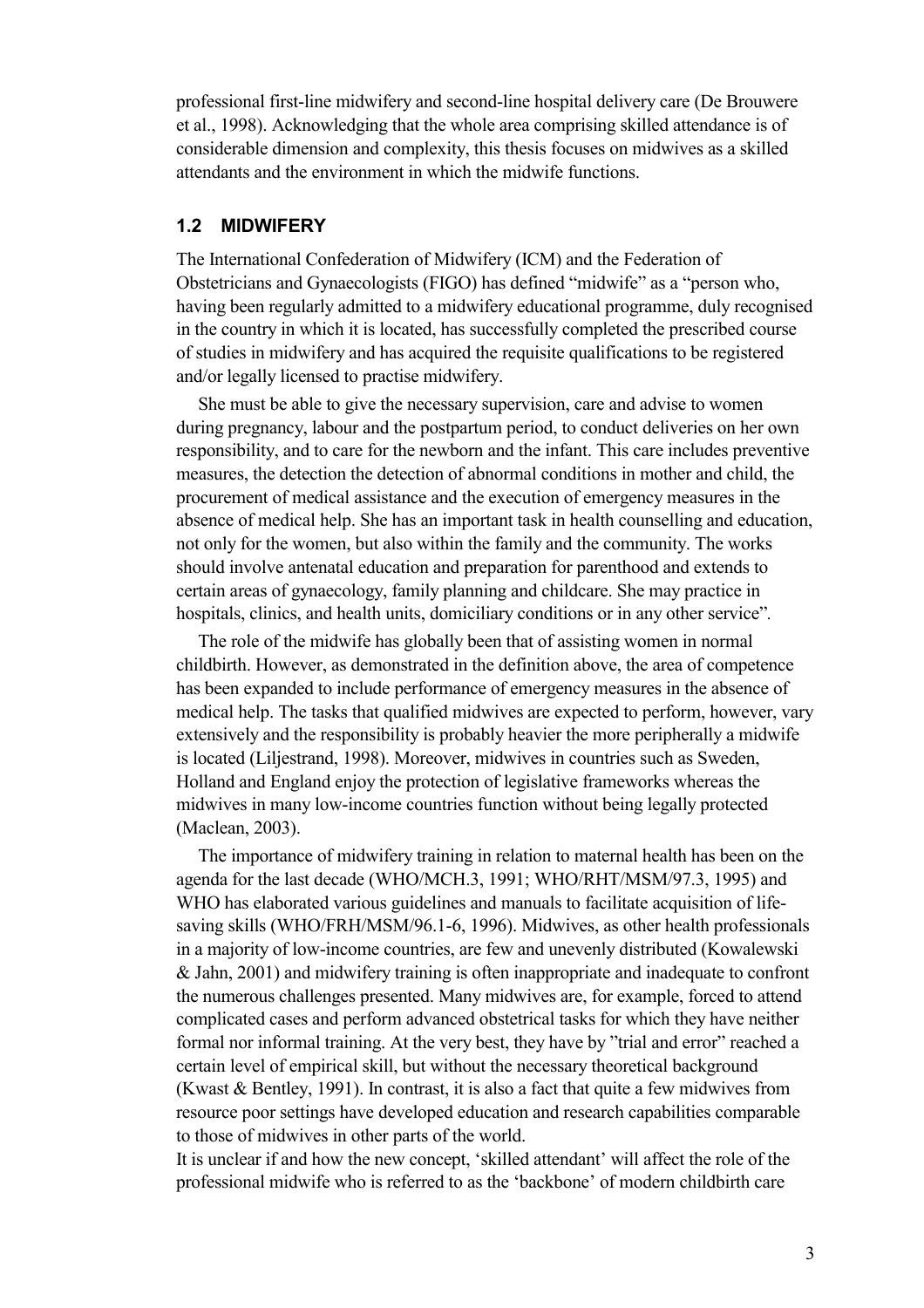(Liljestrand, 1998) and as the 'linchpin' i.e. the link between various health professionals providing care during childbirth (Kwast & Bentley, 1991).

### **1.3 WOMEN'S UTILIZATION OF HEALTH CARE SERVICES DURING CHILDBIRTH**

Despite huge efforts to improve maternal health for the poor and vulnerable women, the failure to reduce MMR is obvious. The lack of success can to a great extent be attributed to low quality and inadequate services on all levels (Donnay, 2000), but the persistent problem should also be viewed in relation to women's care seeking behaviour during childbirth. Research indicates that more than 50 percent of all deliveries in low-income countries take place in home settings (Brieger, Luchok, Eng, & Earp, 1994; Van den Heuvel, De Mey, Buddingh, & Bots, 1999), and from urban slums in Dhaka, Bangladesh it is reported that 96 percent of all deliveries take place outside hospitals and health centres (Hoque & Selwyn, 1996).

A variety of factors appear to influence how women choose a place of confinement. Factors such as the distance to the nearest maternity service and the economic situation of the household are significant predictors for choosing homebirth (Hodgkin, 1996). Several studies have found that negative staff attitudes, including unfavourable language cause women to avoid institutional care (Amooti Kaguna & Nuwaha, 2000; Jewkes et al., 1998). Health facilities may also be avoided because women lack confidence in the services and are worried about the availability of essential drugs and equipment (Opuko et al., 1997). In addition, when the health personnel demand payment for their services, which appears to be a frequent occurrence, it has a negative impact on women's use of institutional care (Gilson, 1997; Nahar & Costello, 1998).

Social influences are also considered to impact health care seeking behaviour during childbirth. The husband, who is regarded as 'the money-maker', may oppose women's attempt to seek institutional care. Other members of the family, in particular mothers in law, also exercise their authority over women's choice of delivery place (Amooti Kaguna & Nuwaha, 2000). Furthermore, insensitivity to childbirth traditions has been found to discourage women who adhere to cultural traditions from seeking assistance during labour (Chipfakacha, 1994; Olaniran, Offiong, Ottong, Asuquo, & Duke, 1997; Yaffre & Prual, 1994). According to Ammoti et al (2000) the status of the actual pregnancy may also influence women's decision-making process. If the health personnel inform a woman that her pregnancy is considered normal, she may decide to deliver at home.

## **1.4 CHILDBIRTH CARE AMONGST CONFLICT AFFECTED AND DISPLACED POPULATIONS**

The number of low and high-intensity conflicts throughout the world continues to grow, and so do the populations fleeing the subsequent violence and political persecution. Of more than 50 million displaced people, approximately 26 million are international refugees and another 25 million are internally displaced in 50 countries of conflict (www.idpproject.org/IDP\_table.htm, 2002).

Conflict-affected populations pose substantial challenges to reproductive health due to the severe upheavals experienced, in particular by women. However, until the mid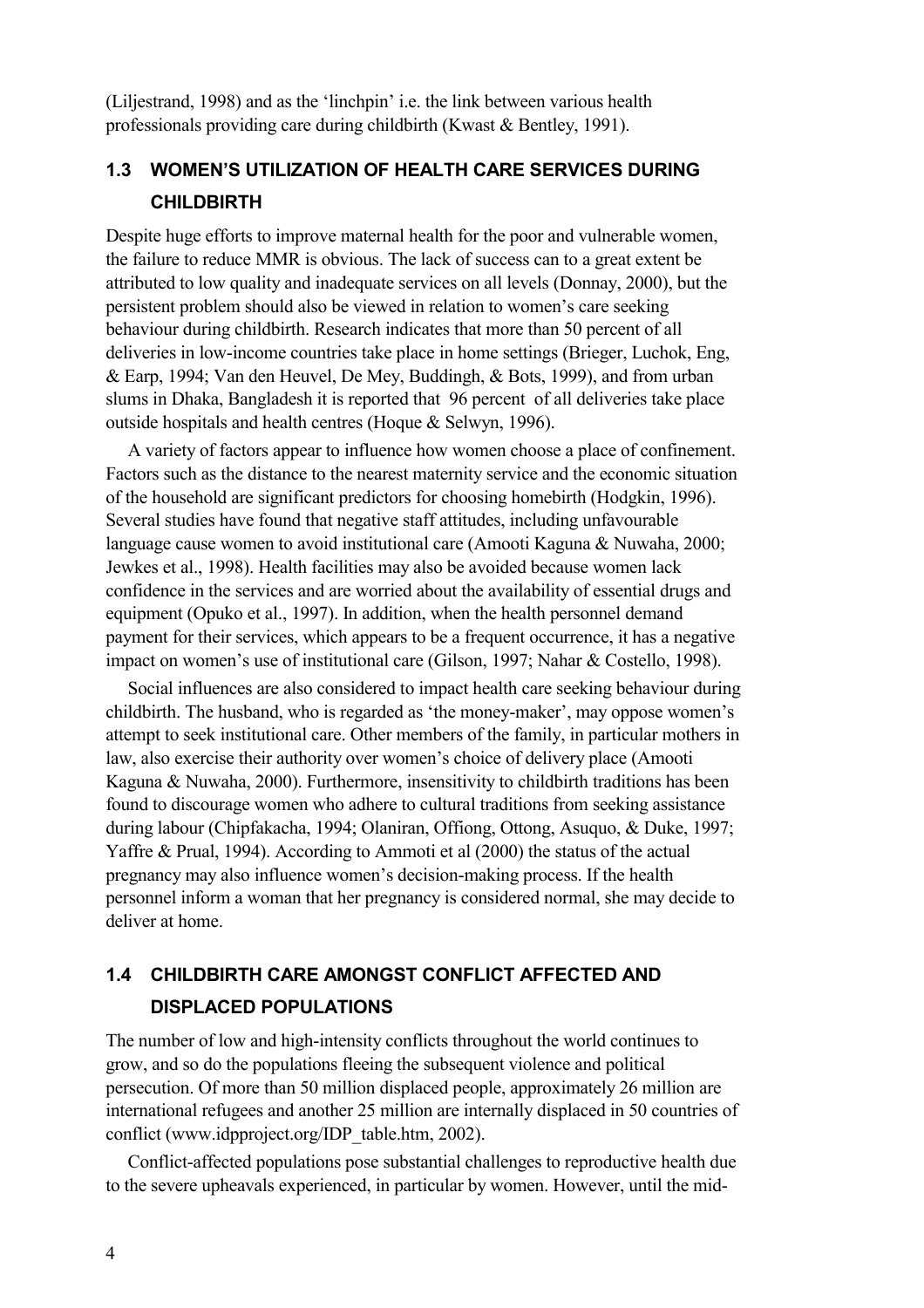nineties, the maternal health care services to these populations were sadly neglected (Wulf, 1994) and little is known about the impact of conflicts on the perceptions and needs of women in such circumstances. Moreover, conflict-affected populations are not a homogeneous group as some are newly displaced, others live in camps whereas many, as in Luanda and Maputo, have more or less permanently settled in suburban communities (Palmer, 1998).

Many women have been separated from their husbands and families, and the number of female-headed households may increase drastically as it did in Rwanda, Angola and Mozambique (Baden, 1997; Eriksson, 1996; K Pehrsson, 2000). The economic responsibilities and the perceived difficulties in assuring safety for themselves and their children, pose threats to women that may endanger their reproductive health and their lives. Women often become targets of sexual abuse and sexual trade in exchange for survival and are consequently at high risk of acquiring STI/HIV (Palmer, 1998). Another major concern is the massive psychological trauma experienced by displaced populations. Lack of safe and supportive environments for emotional healing, insecure dwelling, a sense of alienation and mistrust may have a long-term impact on women's health and use of health care services (WHO/RHR/00.13, 2000).

The assumption that dislocated women face an increased risk of a negative outcome of pregnancy could be supported by examination of factors contributing to the high MMRs in countries experiencing conflicts, for example Afghanistan and Sierra Leone (WHO/FRH/MSM.11, 1996). The majority of studies have focused on the perinatal outcome whereas obstetric complications and maternal mortality are less commonly reported (McGinn, 2000). However, recent information from Afghanistan indicates that maternal mortality increased dramatically since the recent political upheaval and that maternal mortality is likely to be more common among new refugees (Bartlett et al., 2002). Some studies have compared pregnancy outcome between the displaced and the host population and found that it did not differ; in fact, it was even better in some cases. The primary explanation proffered for this is that populations living in refugee camps have better access to care provided by donor agencies than people living in the community (Hynes, 2002; McGinn, 2000).

Poor outcomes of pregnancy and childbirth are common in many war-affected lowincome populations and may be worse in the active stages of the conflicts. However, once stabilization occurs, and the displaced populations are integrated into the community, it is proffered that the reproductive health status most probably will be identical to that of the host population in neighbouring countries (McGinn, 2000). It is interesting to note that this finding is not consistent with the experience of refugee and asylum seekers in England, whose risk of death during childbirth appears to be higher than the indigenous population (Briscoe, 2003). Findings from Sweden indicate that even perinatal mortality is higher among women of foreign origin, in particular from sub-Saharan Africa and that these deaths are linked to sub optimal performance of health care routines in the Swedish perinatal care system (Essen et al., 2002; Essen, Hansson, Ostergren, Lindquist, & Gudmunsson, 2000)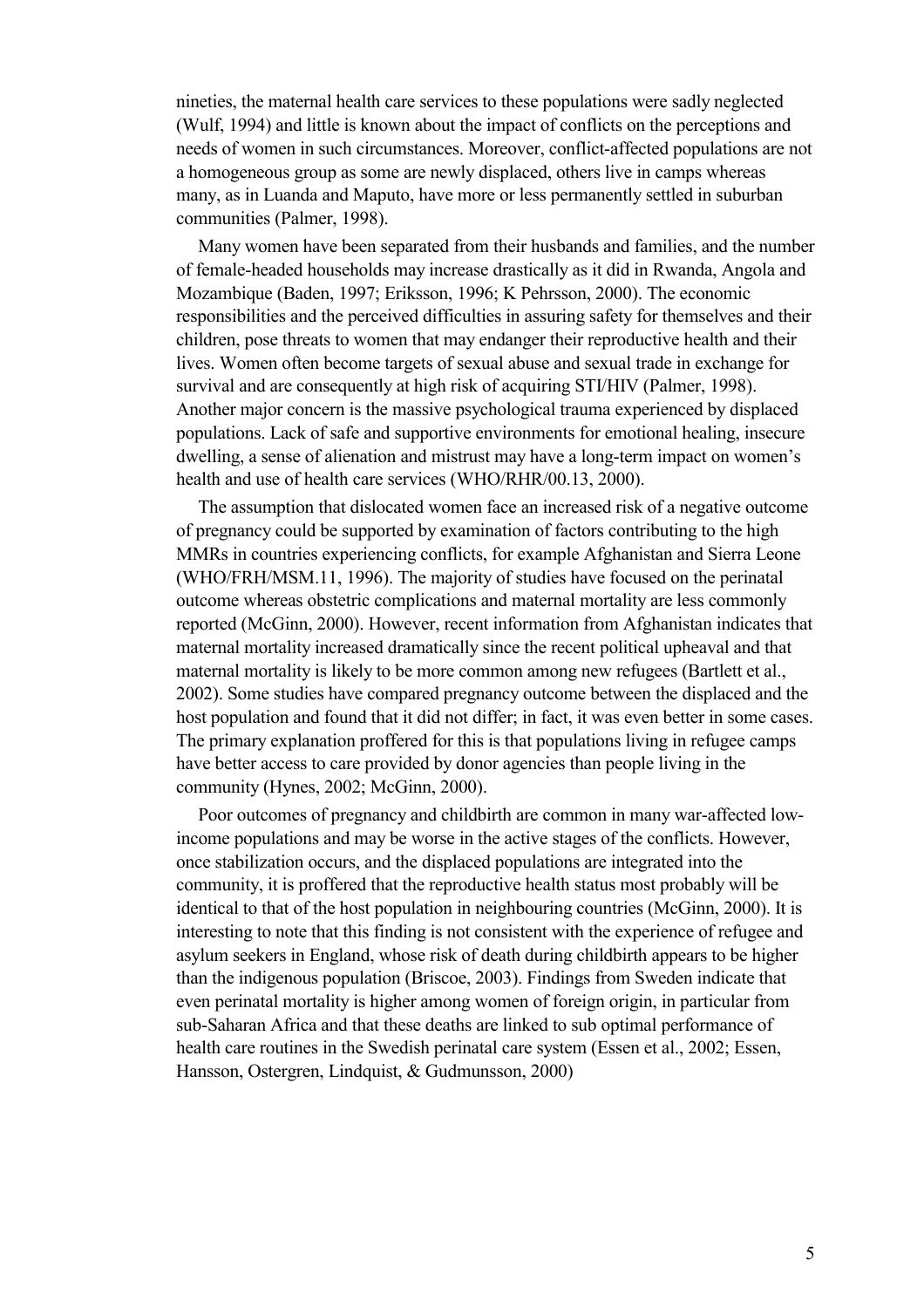#### **1.5 COUNTRY SPECIFIC BACKGROUND**

#### **1.5.1 Angola**

Located on the Atlantic Coast of southern Africa, Angola is bordering Namibia to the south, Zambia to the east and Congo (former Zaire) to the north. With its 486,213 square miles, it covers the areas of England, France and Spain together. Angola was colonised by Portugal for close to 500 years, and Portuguese is therefore the official language. Independence was gained in 1975 after 10 years of liberation war, which turned into another 27 years of civil war. The death of the Unita leader in 2002 lead to cease-fire and reconstruction of the country is currently underway.

The population estimates are approximately 13.5 millions and according to recent statistics, the Angolan population is growing by 2.9 percent per year. The total fertility rate is 7.2 and the crude birth rate is 51/1000 populations (UNAIDS/WHO, 2002). Luanda, the capital city, which is located on the coast, has approximately 4.5 million inhabitants (CAOL, 2001). A majority of the population are internal migrants, of which many are unemployed but active within the informal market and petty trading (K. Pehrsson, 2000).

 The civil war had a devastating effect on the maternal health situation (Liljestrand, Dahlbäck, & Åkesson, 1993; Salomonsson, 1995; Schaider, Ngonyani, Tomlin, Rydman, & Roberts, 1999) which is illustrated for example by the estimated nationwide maternal mortality ratio (MMR), 1500/100 000 per live births (International Planned Parenthood Federation, Angola country profile 2002; (WHO/FRH/MSM.11, 1996). Access to reliable statistics, however, was only found in Luanda where institutional MMR has been monitored during a ten-year period. The ratio appears to fluctuate with periods of less intensive war and is cited to vary between 823 – 2070/100,000 live births (CAOL 1992-2000). The nationwide infant mortality rate is estimated to range between 126-191/1000 (UNAIDS/WHO, 2002; WFB, 2000), compared to the institutional perinatal mortality for Luanda, which is 44/1000 live births (CAOL, 2001).

A study in 1990 reported that the overall prevalence of HIV-1 and HIV-2 in six of Angola's 18 provinces was 14.2 percent (Santos-Ferreira et al., 1990). According to WHO, however, the adult HIV prevalence in 2001 was estimated to 5.5 percent, which is probably an underestimation. The high incidence of HIV/AIDS in neighbouring countries such as the Democratic Republic of Congo (UNAIDS/WHO, 2002), from where many refugees returned after the war, may influence the spreading of the virus in Angola. Another risk factor is prostitution, in particular among adolescents, which aggravated due to the movements of troops throughout the country and the concentration of people who live in extreme poverty in and around the provincial capitals (K. Pehrsson, 2000).

The national coverage of antenatal services in Angola is approximately 25 percent whereas only 17 percent seek institutional care or skilled attendance during childbirth (WHO/RHT/MSM.28, 1996). Use of the maternal health care (MHC) services in Luanda appears only to be slightly better. In 2000, approximately 126,776 (44.6%) of expected primiparas attended antenatal services. However, only 63,049 (23.7 %) of expected deliveries were institutional. Of these, 51 percent were conducted at the peripheral delivery units (PDUs) (CAOL, 2001). To my knowledge, no statistics are available from the private MHC services. In Angola, the latest figure of internally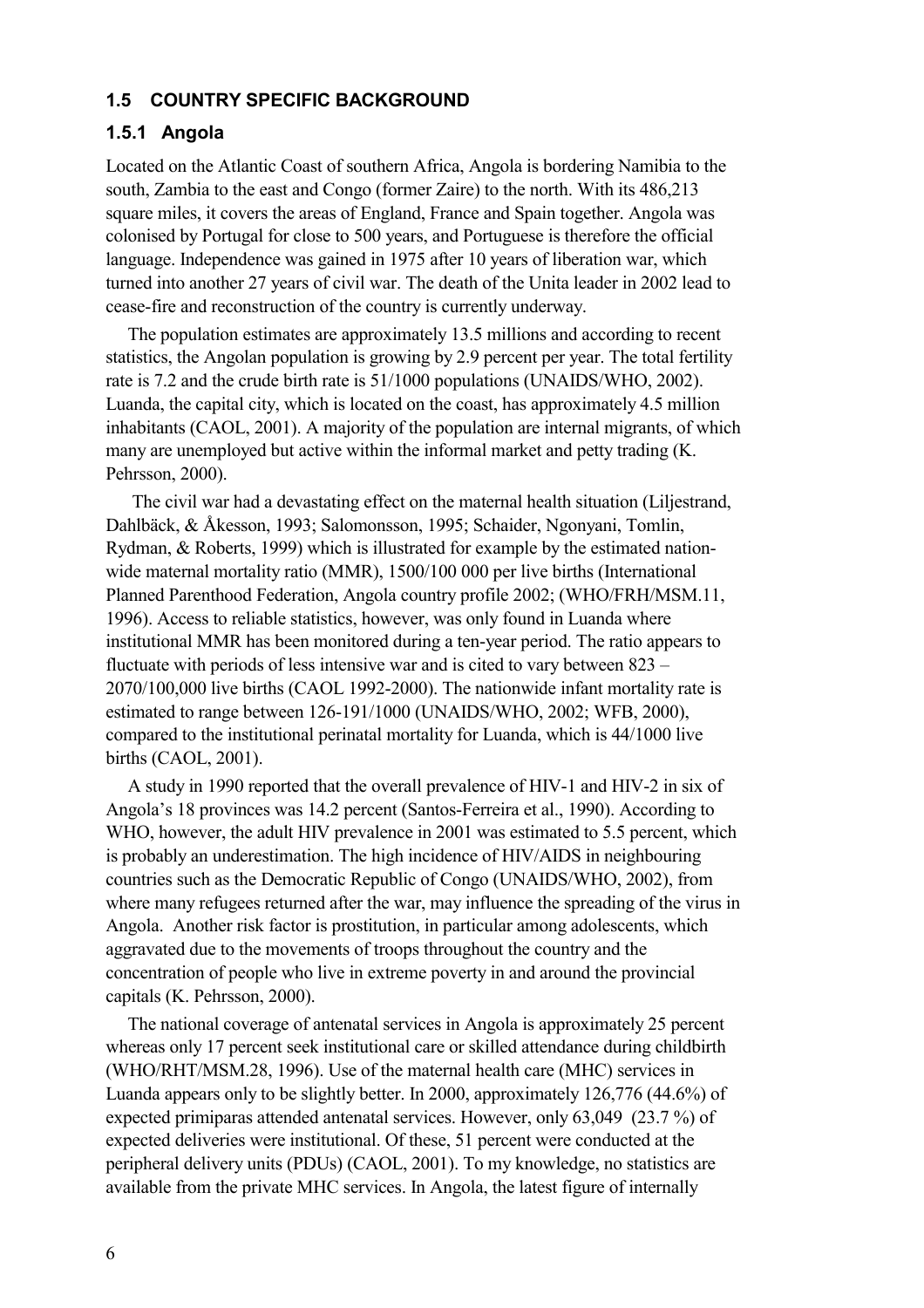displaced populations is 3.5 million (www.idpproject.org/IDP\_table.htm, 2002) and a majority of these are considered to be residing in the province of Luanda. Due to repetitive outbreaks of war, people seem to have settled permanently in the area around the capital Luanda, and former refugee camps have turned into permanent villages (CAOL, 2001).

#### **1.5.2 Mozambique**

Located on the Indian Ocean in East-Africa, Mozambique has a coastal line, which extends for 2,515 km and shares borders with Tanzania, Malawi and Zambia to the north and Zimbabwe to the west. In the south and southwest, Mozambique borders with South Africa and Swaziland. Mozambique covers an area of 801,590  $\text{km}^2$ , equivalent to the combined area of Sweden and Norway. The most recent population census was performed in 1997 (INE, 1997) and was estimated at 16.1 million. Estimates for 2001, however, claimed that the population had reached 19 million, indicating a rapid population growth. The total fertility rate (TFR) 6.3 and the crude birth rate was 45/1000 (UNAIDS/WHO, 2002).

Maputo, the national capital, is located in the southern province and has approximately 1 million inhabitants, whereas the province of Maputo accounts for another 2 million (INE, 1997). In contrast to Luanda, the population in Maputo decreased somewhat following the war due to repatriation of internally dislocated populations.

Mozambique was colonized by Portugal for 500 years, and despite the presence of five major national languages, Portuguese remains the officially spoken and written language. Independence was gained in 1975 after a 10-year liberation war, but Mozambique faced a long and gruelling civil war, which only ended in 1992 (Baden, 1997).

Maternal and neonatal ill health conditions are regarded as the largest contributors to the country's burden of disease, and the impact of adult HIV/AIDS prevalence, which was estimated at 12.6-14.4 percent, is expected to worsen the situation considerably in the near future (MISAU, 1999; UNAIDS/WHO, 2002). The World Health Organization estimates of MMR is 1500/100,000 live births (WHO/FRH/MSM.11, 1996), but according to Ministério de Saúde (MISAU) (1999), these figures range from 500 – 1500. The perinatal mortality is estimated to 90/1000 (WHO/FCH/RHR, 2001) and the IMR ranged from 137-139/1000 (UNAIDS/WHO, 2002; WFB, 2000). These figures, however, are predicted to increase by 20 percent by 2005 due to the AIDS epidemic (UNDAF, 2000).

Approximately 54 percent of pregnant women in Mozambique receive antenatal care whereas only 27 percent deliver at institutions (WHO/RHT/MSM.28, 1996). However, there are great disparities in access to services between rural and urban areas. According to the Ministry of Health (MISAU), 80-90 percent of pregnant women in Maputo are enrolled in the antenatal clinics but only a fraction of pregnant women in the rural areas, particularly in the most disadvantaged provinces, have access to antenatal care (MISAU, 1998). The quality of MHC services is perceived to suffer, as health workers with inadequate skills often provide care in the rural settings. However, suboptimal care is also a result of inadequate resources and inferior management capacity at district, provincial and national levels (MISAU, 1998).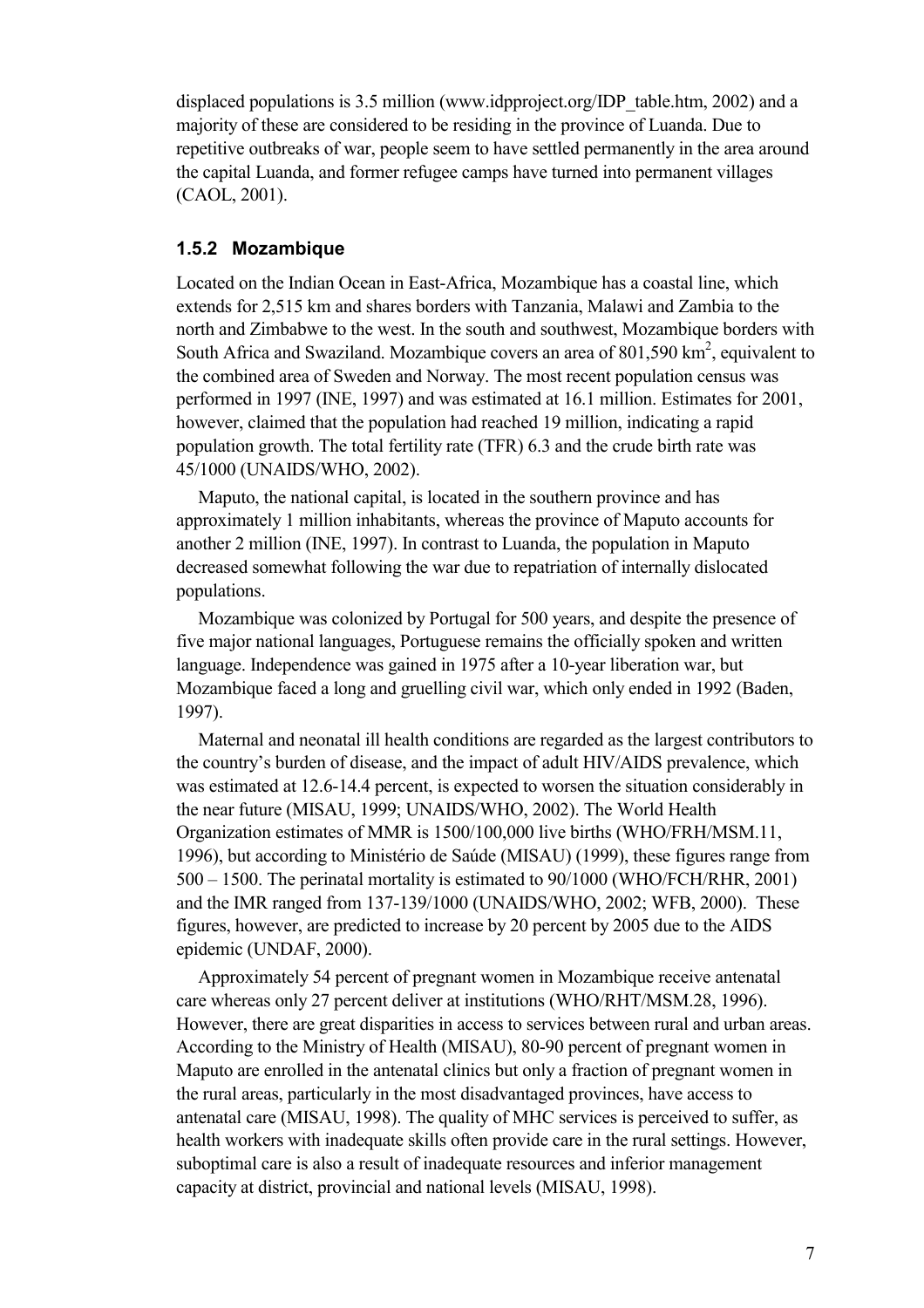One of Africa's largest displacements of population, caused by armed conflict was that of Mozambique from 1977-1992. The resettlement rate was above 90 percent in several provinces, whereas only 24 percent of the internally displaced in the capital Maputo returned to their places of origin. Despite the abject poverty existing in the slum areas surrounding Maputo, people seemed to prefer this to the rural areas, as access to water and basic services such as health care and education was perceived to be relatively better (Deng, 1997).

There are no accurate available data to substantiate the impact of war and displacement on maternal mortality in Angola and Mozambique. However, the lack of access to care, poor nutrition, sanitation and insecurity as well as violence against women are all likely to have contributed to poor maternal health and high maternal mortality ratios in Angola as well as in Mozambique. In Mozambique, for example, the coverage of maternal tetanus vaccination was reduced by more than 50 percent during the war. Moreover, health and maternity units in Mozambique were specifically targeted and more than 1000 primary health care units were destroyed by fighting and looting (Palmer, 1998).

Selected demographic and socio-economic indicators comparing the two countries are presented in Table 1. Caution is needed as figures vary according to the source.

| <b>Indicator</b>                               | <b>Angola</b>    | Mozambique        |
|------------------------------------------------|------------------|-------------------|
| Area $(\overline{\text{km}^2})$                | 1.246.700        | 810.590           |
| Population                                     | 13.5 million     | 18.6 million      |
| GDP per capita                                 | 1000             | 900               |
| Unemployment rate (%)                          | >50              | 21                |
| Inflation rate (consumers prise)               | 110              | 10                |
| Literacy female rate $(\% )$                   | 28               | 26                |
| Literacy male rate $(\%$ )                     | 56               | 57                |
| Crude birth rate (per 1000)                    | 51 (46.2-51)     | $45(25.1-45)$     |
| Crude death rate (per 1000)                    | 20               | 22                |
| Annual population growth (per 1000)            | $2.9(2.2-2.9)$   | $2.3(1.1-2.3)$    |
| Life expectancy at birth (years) female        | 36.13            | 30.98             |
| Life expectancy at birth (years) male          | 37.83            | 31.63             |
| Infant Mortality Rate (IMR/1000)               | $126(126-191)$   | $137(137-139)$    |
| Maternal Mortality Ratio/100.000 live births   | 1300 (1300-1800) | $980(680 - 1500)$ |
| Total Fertility Rate (TFR – number of children | $7.2(6.4-7.2)$   | $6,3(4.7-6.3)$    |
| per woman)                                     |                  |                   |
| $HIV/AIDS$ prevalence (adult) $(\%)$           | 5.5              | 13                |
| Number of midwives/100.000 inhabitants         | 4.3              | No estimations    |
| Number of obstetricians /100.000 inhabitants   | 7.7              | No estimations    |
| Proportion of deliveries attended by a skilled | 22.5             | 44.2              |
| health worker                                  |                  |                   |
| Government budget spent on health care $(\%)$  | $6.4(3.5-6.4)$   | $11.1(3.9-11.1)$  |

**Table 1.** Selected basic demographic and socio-economic indicators and estimates for Angola and Mozambique. Sources: (UNAIDS/WHO, 2002; WFB, 2000)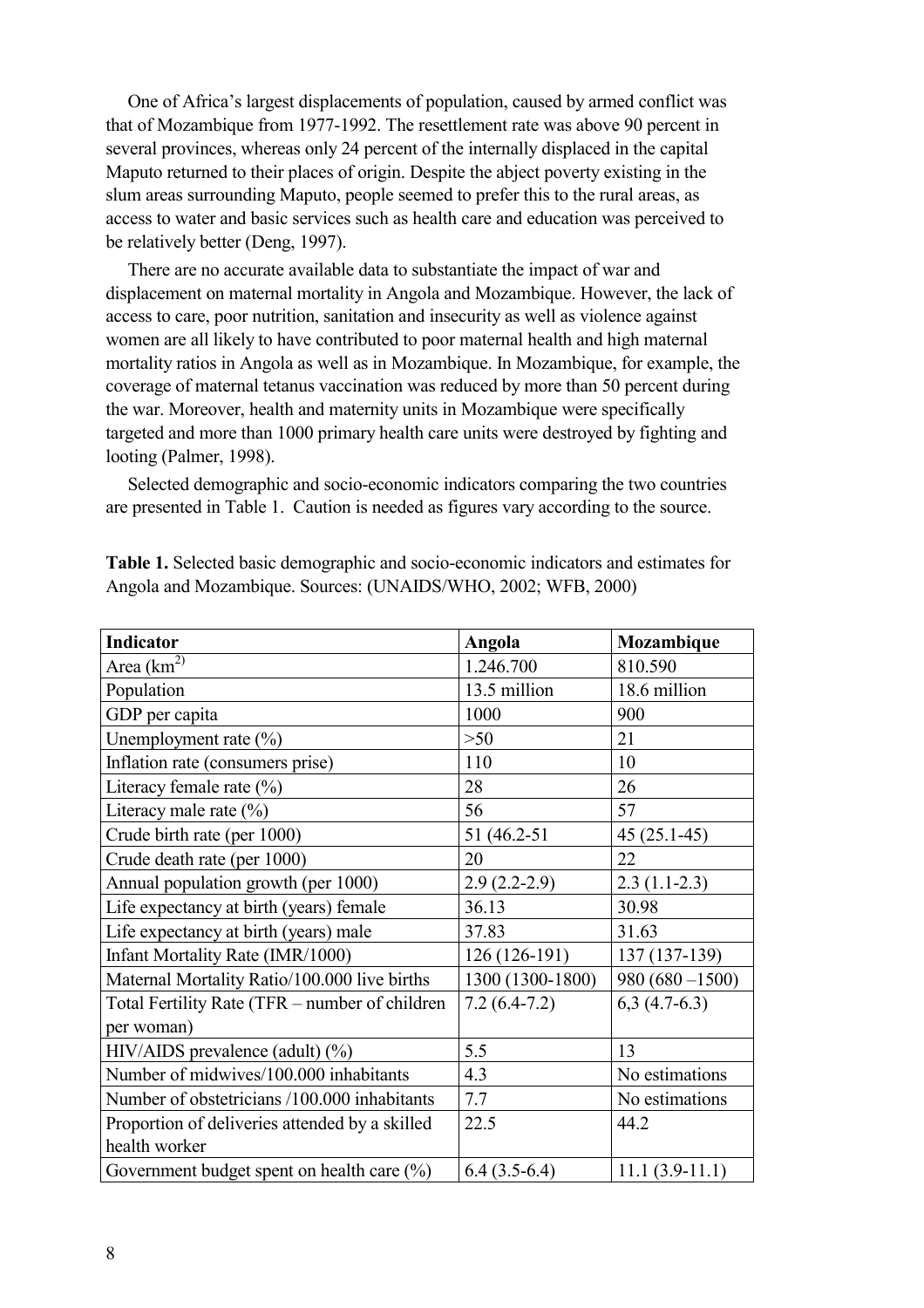## **2 CONCEPTUAL FRAMEWORK**

#### **2.1 HEALTH SYSTEM RESEARCH**

According to Varkevisser et al, the focus of health system research (HSR) is to improve the health of a community by enhancing the efficiency and effectiveness of the health system as an integral part of the overall process of socio-economic development (Varkevisser, Pathmanathan, & Brownlee, 1991). The WHO defines HSR as research comprising "*all activities whose primary purpose is to promote, restore or maintain health*"(WH0, 2000). The basic functions of any health system involve delivery of health services, resource generation, financing and stewardship. The latter is a recent notion in health policy and comprises a major role of national governments, including the setting of rules and ensuring both public and private sector compliance (Lindstrand, Bergström, Stenson, & Rosling, 2003).

However, health systems, public as well as private, have always been and will always be affected by political decisions and they are likely to react to various social and economic changes (Bogg, 2002). Poor African countries have, for example, never acquired the capacity to finance the so-called "Free Health Care" systems. One consequence of this has been low salaries, drug selling and demand for remuneration by the health personnel (Lindstrand et al., 2003).

Health system research has been widely applied within MHC services, in particular in low-income countries. Areas such as women's experiences, midwives´ role in MHC services, access to care, inequity and inequality of care, cost of care, forms of care and national plans for care are included in this research. This thesis is related to HSR and primarily focuses on the quality of midwifery practices at the peripheral and the central level of the maternal health care chain during childbirth.

#### **2.2 QUALITY OF CARE**

In this thesis, I have looked at quality of care during childbirth from the perspective of both women and midwives. Quality of health care has a variety of definitions, of which Donabedian's is probably the most used and accepted. He states that the degree of quality is the extent to which care provided is expected to achieve the most favourable balance between risks and benefits (Donabedian, 1980). The possibility of providing quality care in a low-income setting differs substantially from that of high-income countries, and I therefore find that the definition by Roemer and Montoya-Aguilhar corresponds better to the context of this thesis. They state that quality of care consists of the proper performance of interventions that are known to be safe and affordable to the society in question, and which have the ability to produce an impact on morbidity, disability and mortality (Roemer & Montoya-Aguilar, 1988). WHO appears to have combined the above definitions and arrived at the following conclusion when defining quality of care; "the extent to which the care provided, within a given economic framework, achieves the most favourable outcome when balancing risks and benefits" (Heideman, 1993).

According to WHO, the key determinants of quality include technical competence of providers, interpersonal skills, availability of basic supplies and equipment, physical facilities and infrastructure, linkages to other health services and a functional referral system. Important though as these components may be, the services must be available, accessible, affordable and acceptable to the clients in order to be utilised (WHD.98.8).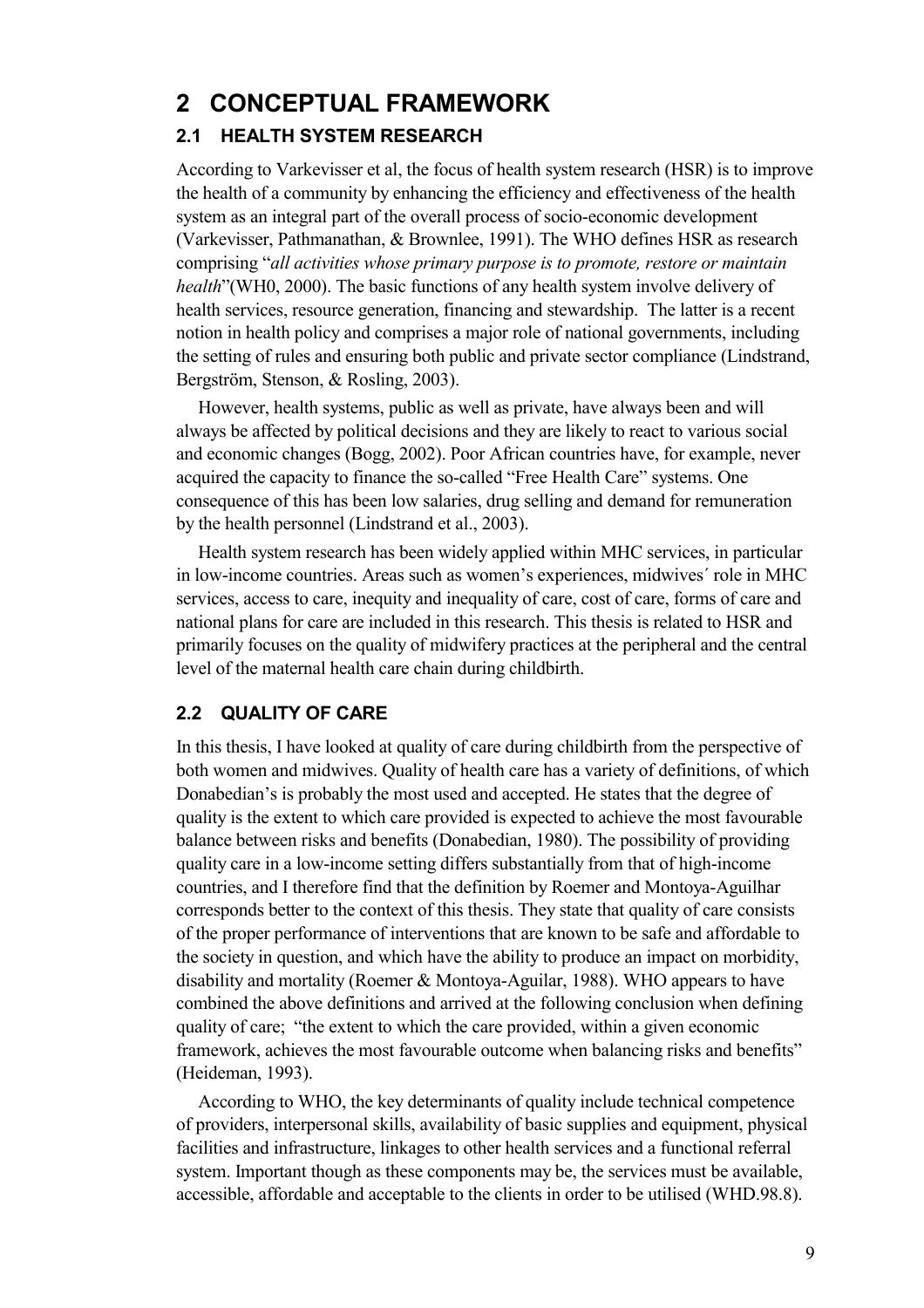Furthermore, factors such as the political environment, financing, socio-cultural factors and education are also determinants of quality of care (Kwast, 1998a). For years, the focus of the SMI has been on the coverage of MHC services and less attention has been paid to the content and the quality of the services. As a result, it is not uncommon for data that indicate widespread coverage to coexist with high levels of maternal and neonatal mortality and morbidity. The quality of MHC services has therefore received more attention in the last decade, and the underlying philosophy is to ensure that health care providers, in particular midwives, have the knowledge, skills and resources that are responsive to the client's individual, social, cultural and medical needs.

Studies on quality of care from low-income settings indicate severe deficiencies in all of the determinants mentioned (Christensson, 1994; Christensson et al., 1988; De Brouwere & Lerberghe, 2001; Faxelid, 1997; Kowalewski & Jahn, 2001). Some point principally to inappropriate staff attitudes and lack of staff whereas others indicate shortage of medical supplies and inadequate facilities. Barriers to quality of care, however, are to a great extent lack of and stewardship of finances as well as a falling trend in health care expenditures and education (Kwast, 1998a).

What constitutes quality of care is regarded as context-specific and varies from place to place and even from individual to individual (AbouZahr, Vlassoff, & Kumar, 1996). However, quality of care is also culture-specific, particularly related to childbirth, which is a significant event influenced by social norms and expectations of the individual woman, her family and the community (Maimbolwa, 2004). The concept *culture congruent care*, was introduced by Leininger in her nursing theory of culture care and diversity (Leininger, 1991). She states that "*care is largely culturally derived and requires culturally based knowledge and skills for efficaciousness"*, p.6 (Leininger, 1991). Data collection for the studies comprising this thesis was not guided by but certainly influenced by the Leininger theory, which has been widely used to study women's ideas of health and health care (MacNeil, 1996; Miller & Petro-Nustas, 2002; Morgan, 1996).

When addressing aspects of quality of care related to maternal and perinatal services, in particular among post-war and low-income populations, the right to equal care and equity in care must be addressed. According to the Universal Declaration of Human Rights, article 25 (2), "motherhood and childhood are entitled to special care and assistance". The Economic Covenant, article 10 (2) also states that "special protection should be accorded to mothers during a reasonable period before and after childbirth" (R. J. Cook & Dickens, 2002). This implies that basic and appropriate care shall be provided to all who need it regardless of the individual's social, ethnic, religious or economic background. *Equity* is defined as a normative concept comprising "fairness" and "principles of justice" (Oxford, 1980) and is closely associated with the notion of social justice (D. Gwatkin, 2002). Whereas *equality* implies that all individuals enjoy similar health care irrespective of whether he/she needs the care more or less (Hengjin, 2000), *equity* is according to the definition above essentially about *fairness* and implies that the most vulnerable groups within a society require access to more care than the healthier part of the population do.

*Fairness* thus appears to be the most appropriate concept when discussing the quality of midwifery practices in the context of this thesis.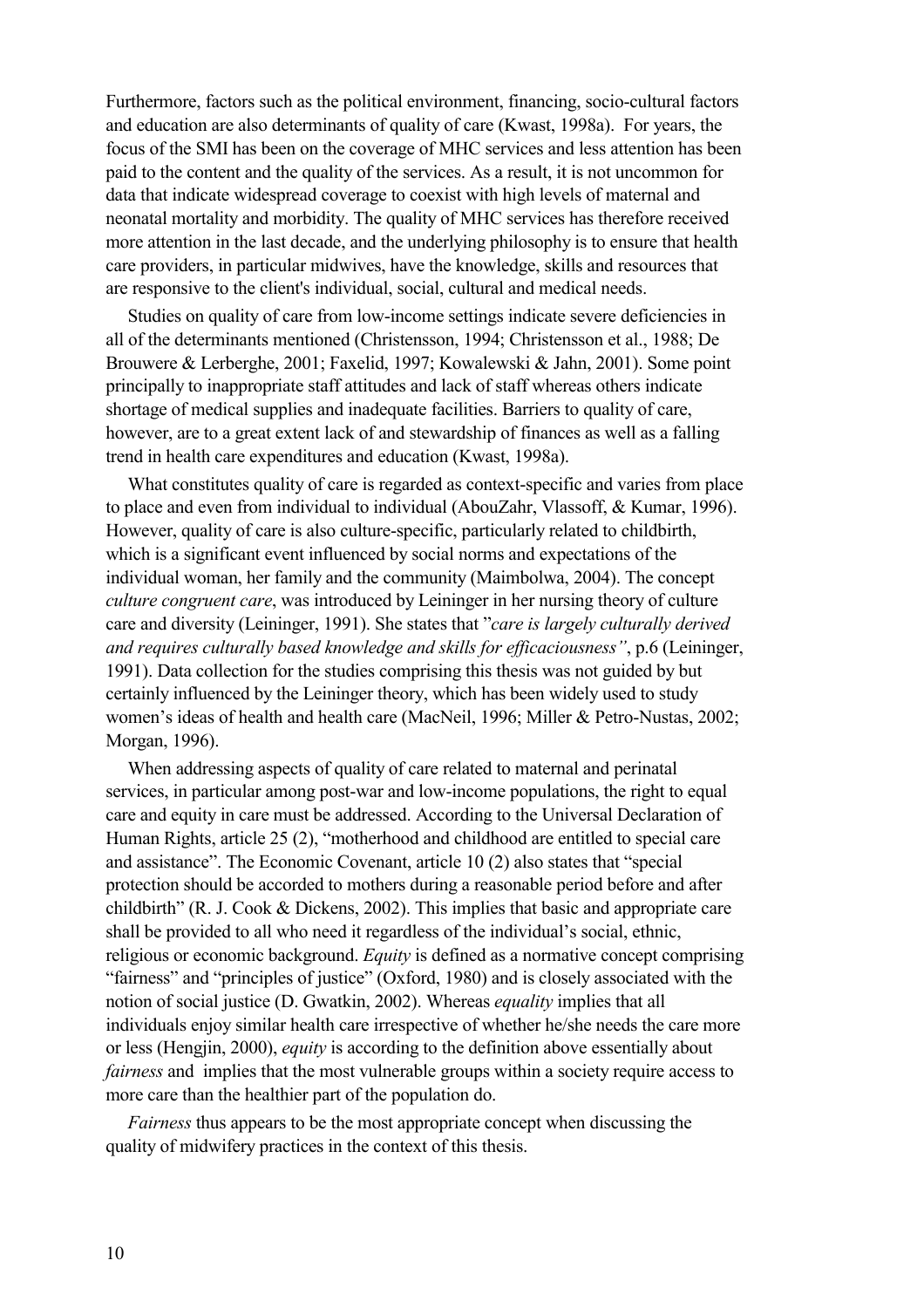## **3 AIMS**

## **3.1 GENERAL AIM**

The overall aim of this thesis is to describe the quality of midwifery practices during childbirth in Angola and Mozambique and to analyse processes perceived to influence the midwives abilities to provide care as well as women's health care seeking behaviour during childbirth.

### **3.1.1 Specific aims**

- To evaluate midwives' use of an adapted model of the the partograph in a peripheral delivery unit in Luanda (I)
- − To describe PDU midwives' experiences of working autonomously (II)
- To explore and analyse factors influencing women's health care seeking behaviour during childbirth in Luanda (III)
- − To observe and analyse midwifery perinatal care routines and partograph documentation in Mozambique (IV)
- − To explore and analyse Mozambican midwives' perceptions of factors obstructing or facilitating their potential to provide quality perinatal care (V)

## **4 METHODS AND SUBJECTS**

## **4.1 STUDY SETTINGS**

Data for this thesis were collected from the national capitals of Angola and Mozambique, whose locations are depicted in the maps below.

**Fig.1** Maps of Angola and Mozambique



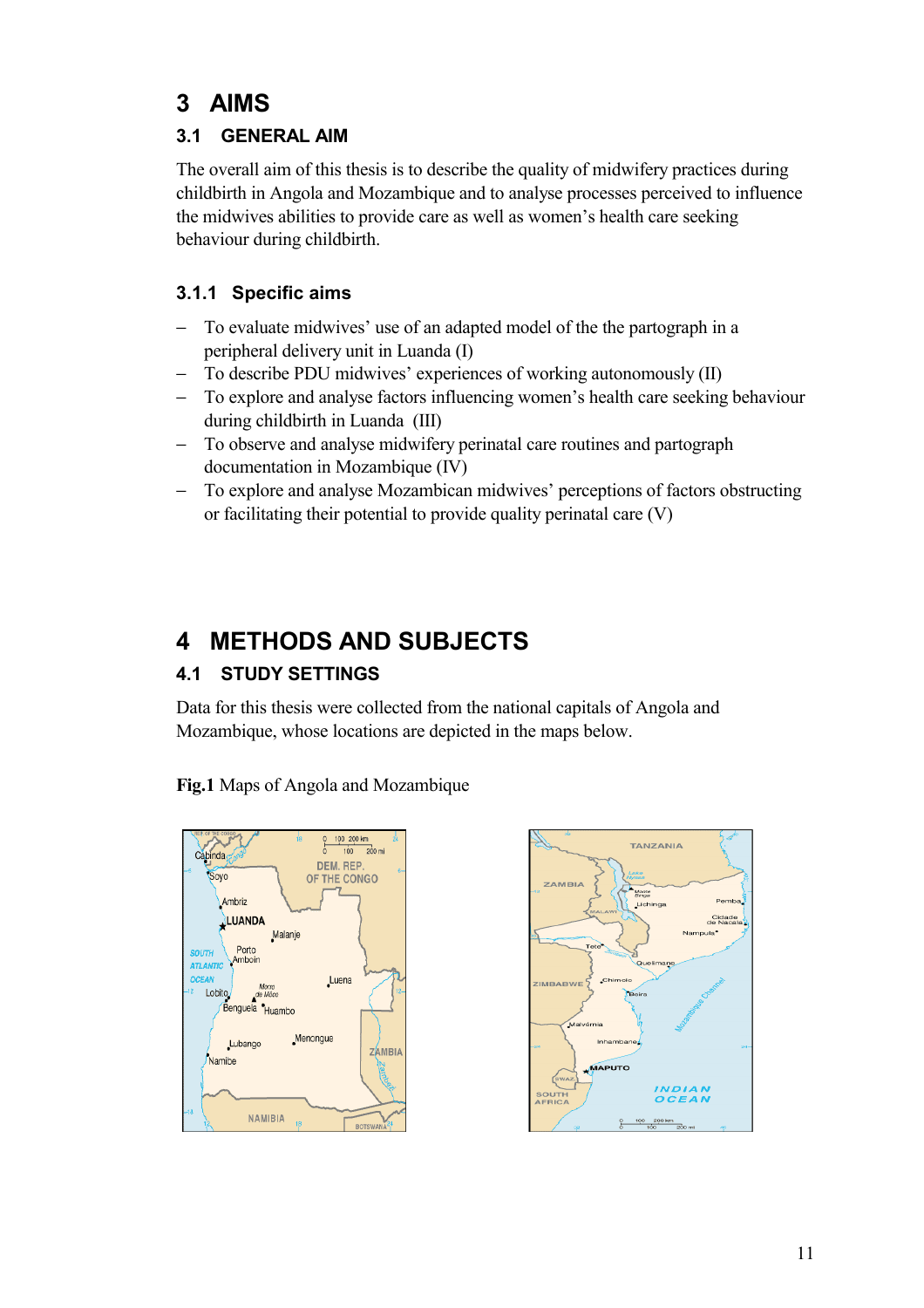#### **4.1.1 Luanda**

Luanda is divided into nine suburban and urban areas and there are approximately 265,500 deliveries/year, with an average of 720 per day (CAOL, 2001). The institutional deliveries have increased successively from about 30 to 51 percent as a result of the opening of PDUs, the first one in 1991. A decrease in low-risk deliveries was also noted at the central maternity hospitals, Maternidade Lucrecia Paim and A. N´gangula, albeit not to the extent expected (CAOL statistics 1993-99). Despite the increase in institutional deliveries, these only amount to 63,723 (22.3 %), which leaves the expected number of home deliveries at approximately 217,116 (77.3%) (CAOL, 2001).

In 1994, the number of nurses attending the MHC services in Luanda was estimated to be 355 of whom 149 were professional midwives and 206 maternal health nurses (MINSA/CAOL, 1994). These figures, however, have most likely changed due to the midwifery education that started in 1998, but also due to training of more SMI nurses to staff the increasing numbers of PDUs. Since the obstetricians at the time of these studies were strictly located in the referral hospitals, guidelines were elaborated for referral during pregnancy and labour. The PDUs were connected to the referral hospitals through radio communications 24 hours a day and transfer was facilitated via an ambulance service. The midwives working in the PDUs were specifically trained to function without direct medical assistance and were supplied with essential drugs and medical equipment. Staff from the provincial maternal health programme offered supervision and feedback on documented partographs, a tool for monitoring progress of labour, and arranged educational seminars.

Due to low salaries, which never kept in pace with the inflation, many midwives abandoned their workplaces in search of livelihood. The CAOL project, financed by Sida, therefore implemented an incentive programme in order to motivate quality services and assiduity. Initially these incentives, which started at the rate of

5 US\$ per shift, were only given to the PDU midwives, but eventually the programme expanded to include midwives at the referral hospitals. The programme had a significant impact, in particular on manning the PDUs and on the PDU midwives' performances. However, the government salaries remained low and in fact decreased to 10-20 percent of the incentives (Brolin & Wessel, 1999). Moreover, the incentives continuously decreased over the year, partly as a result of the increased numbers of midwives to share the sum allotted, but also due to a phasing out of this part of the MHC project (CAOL, 2001).

Deliveries taking place in domestic settings were mostly assisted by a family member or by a friend. Attendance by traditional birth attendants (TBA) was not very common in central Luanda but some TBAs were reportedly active in the rural parts of the province.

*Studies I - III* were conducted within seven of the nine PDUs established in Luanda and in some local communities pertaining to the same areas.

#### **4.1.2 Maputo**

Maputo is divided into five urban districts and has approximately 20 PDUs attending to normal deliveries 24 hours and two general hospitals where caesarean sections can be performed during daytime. Obstetric risk and emergency cases are referred to Hospital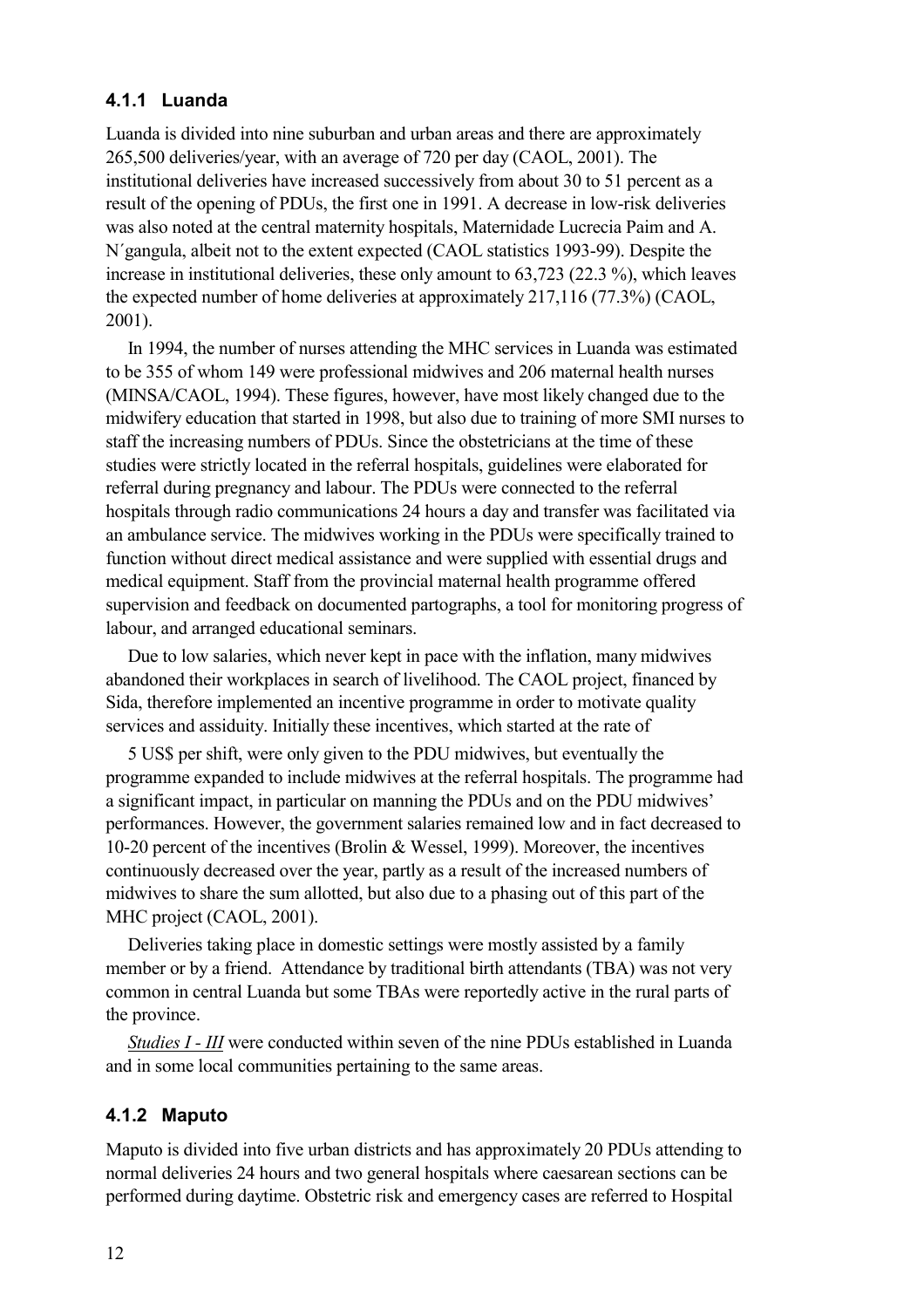Central de Maputo (HCM) and recently also Hospital José Macamo, which has become a 24-hour referral hospital for the Maputo area.

The research for studies IV-V was conducted at HCM, which is also a university research and training institution, and a referral unit for the National Health Service. The Department of Obstetrics and Gynaecology has 290 beds. In 1997, the number of deliveries at HCM was 17,534. The MMR was 400/100,000 live births and the perinatal mortality was 63,5/1000 births (HCM statistics).

A total of 33 midwives worked in shifts at various 'stations' such as the admission room, the observation room, the 'eclamptic' room, the dilatation room, the labour and neonatal room and at the caesarean section room in the surgery department. An incentive/reward system has been referred to among colleagues at HCM; however, it appears to be a local and irregular occurrence compared to the all-inclusive and regulated system in Luanda.

The model of obstetric care coordination, which includes establishment of PDUs was adopted from Maputo and implemented in Luanda (Figure 2).



## **5 OVERALL PROJECT DESIGN**

In this project, we have applied qualitative as well as quantitative research methodology to describe and explore phenomena related to the reality experienced by women and midwives during childbirth. The combination of the two research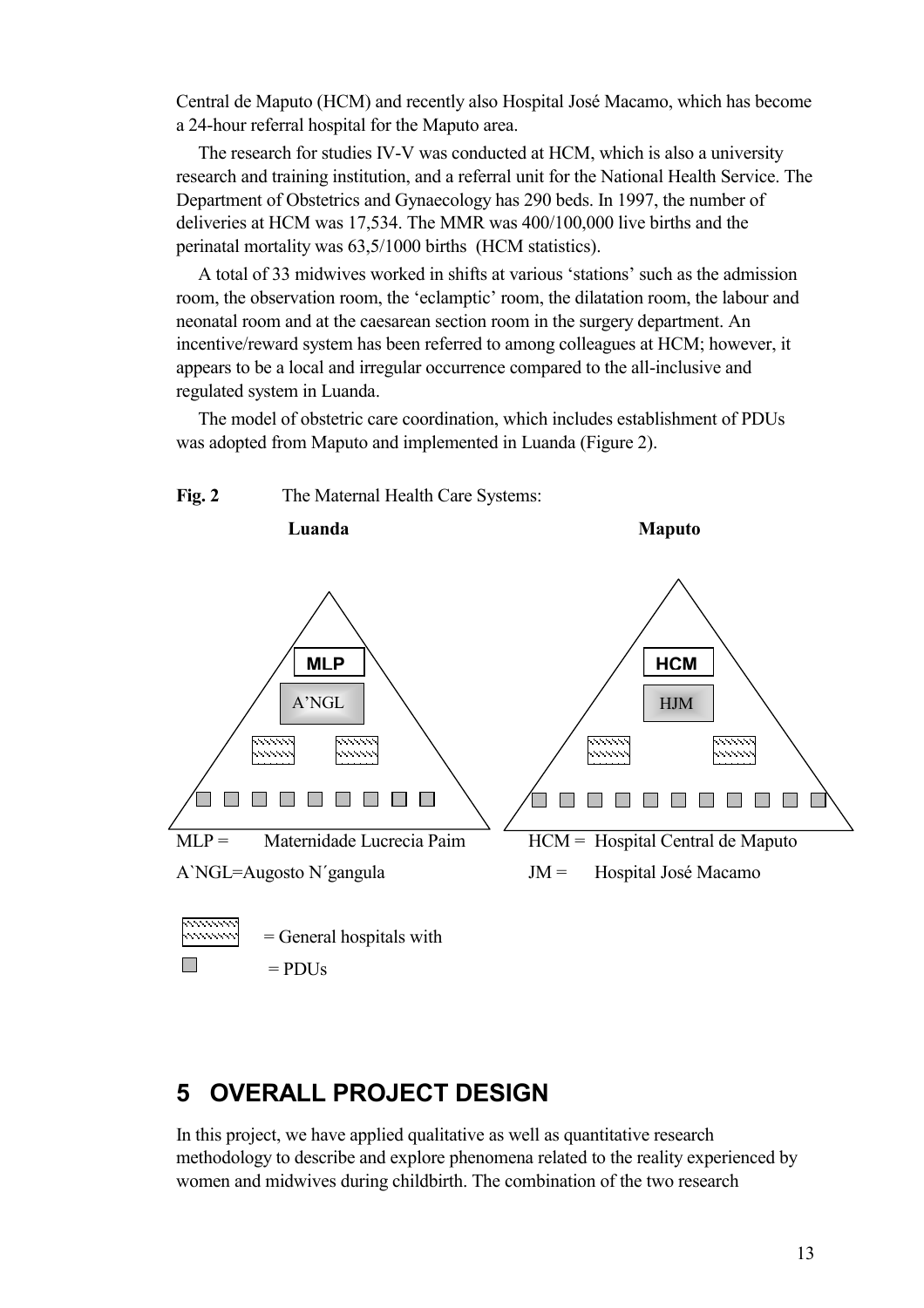methodologies is attributed to the fact that questions, which emerged from one study, guided the design of the following study.

The theoretical foundation for quantitative research rests on positivism, which views knowledge as independent of time and context. Furthermore it can be measured and hypothetically tested and is consequently regarded as objective and realistic (Burns & Grove, 1993). Qualitative research, which aims at uncovering, understanding and analysing human behaviour from the perspective of those being studied (P. Svensson & B. Starrin, 1996), has its theoretical base in constructivism i.e. interpretivism (Scwandt, 1994). The truth is not considered to be one solely, but relies on the reality, which is dependent on time, place and context. Knowledge is created and interpreted in the interaction between researcher and participants, and therefore regarded as subjective and relativistic (Stenberg, 1999).

Combining qualitative and quantitative dimensions is by many researchers regarded as useful, particularly in health care research where reality is a mix of socio-economic, cultural, political and organizational factors (Faxelid, 1997; E. Johansson, 2000).

## **6 STUDY POPULATIONS**

In *study I*, 100 partographs, an adapted model from the WHO partograph, were randomly selected at one PDU in Luanda. Fifty records composed sample I and sample II respectively. This PDU had at the time approximately 1500 deliveries/year, and the sample size, approximately 20 percent, was calculated on available records in the study periods.

In *study II*, eleven out of 33 midwives from three PDUs in Luanda, were interviewed. The midwives working dayshift were purposely selected, but the opportunity of being included was equal for all midwives as the working schedule was rotational. The PDUs chosen were the first to be opened, and were situated in the most densely populated areas.

In *study III, t*en focus group discussions (FGDs) were conducted with women residing in seven of the nine suburban areas in Luanda, six in the PDUs and four in the community. All groups included women, who had experienced childbirth only at home, only at institutions and both at home and at institutions. Participants originating from other provinces in Angola i.e. internally dislocated women and participants with various civil statuses were represented in all groups. In eight groups the participants were unacquainted whereas women in two of the groups were somewhat familiar with each other. Selection of the FGD participants was conducted in line with theoretical criteria (B Glaser, 1978; Strauss & Corbin, 1998). The ruling principle in this sampling method is that ideas and concepts emerging from the preceding discussion guide which group to approach and what questions to pursue. The number of groups and the selection of participants were therefore not planned in advance but influenced by the factors described above, the point where theoretical saturation emerged was reached i.e. when no new data emerged in the analysis and also practical aspects such as the time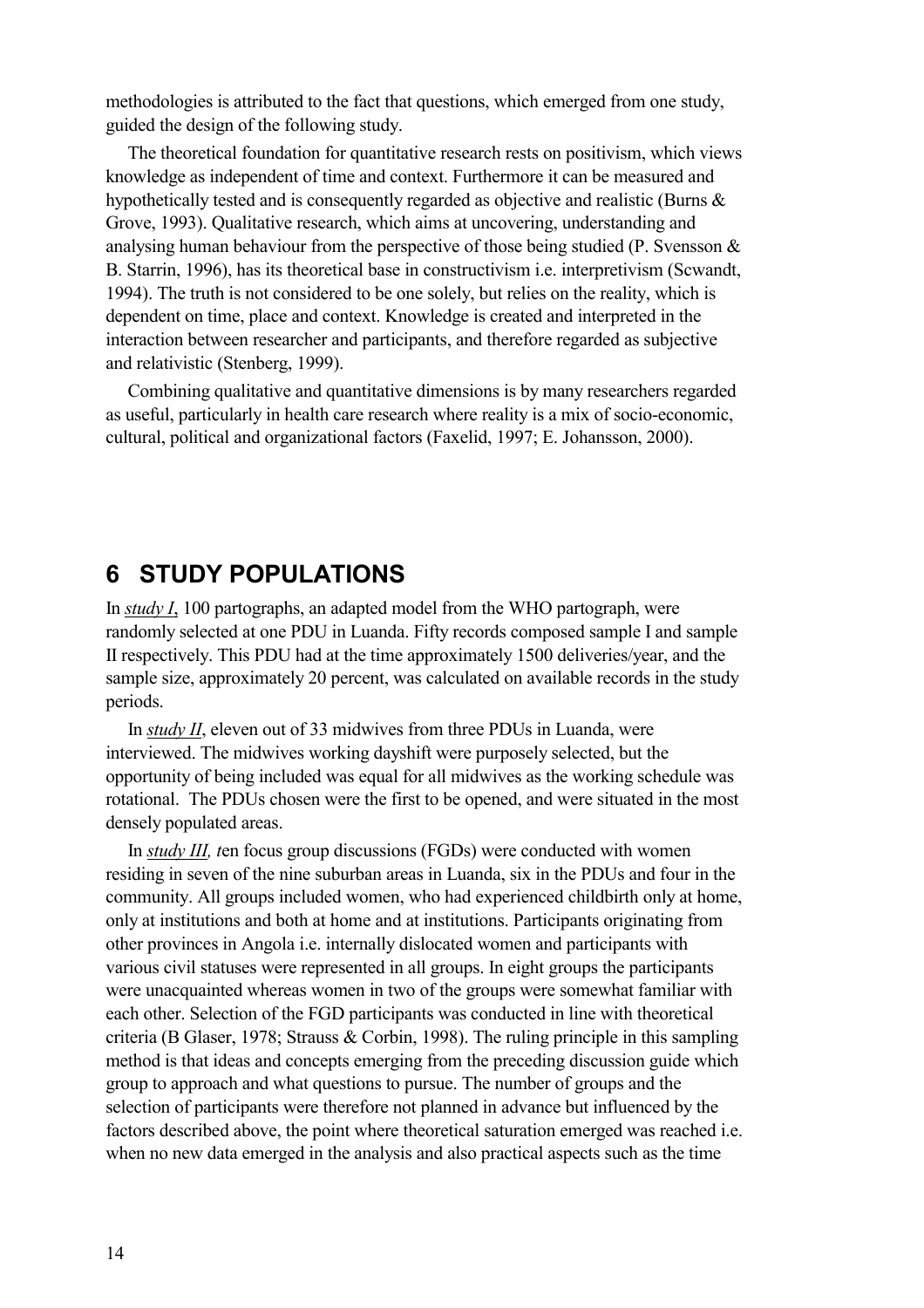limit. Six individual interviews where conducted as part of the theoretical sampling (Strauss & Corbin, 1998).

*Study IV* took place at the Maputo Central Hospital labour ward. Seven hundred and two and 616 women in labour respectively were included in the pre- and postintervention observation samples, which comprised consecutive cases of expected vaginal and non-instrumental delivery, the midwives' area of responsibility.

In *study V*, sixteen of 33 midwives from the delivery ward at HCM were purposely selected to be interviewed. The inclusion criteria were a) being a midwife based on the labour ward and b) being available for an interview during the data collection period. Selection of informants was performed during dayshifts; however, all midwives were on a rotating work schedule and thus had equal opportunity of being selected. A summary of the study population is given in Table 2.

| Paper          | <b>Study Design</b> | <b>Subjects</b> | <b>Study site</b>   | <b>Methods</b>        |
|----------------|---------------------|-----------------|---------------------|-----------------------|
| $\mathbf{I}$ . | Descriptive,        | 100 partographs | One PDU in          | Partograph review     |
|                | quantitative.       |                 | Luanda              | and evaluation        |
|                | One-group, pre-     |                 |                     |                       |
|                | and post-test       |                 |                     |                       |
|                | evaluation          |                 |                     |                       |
| $\prod$ .      | Descriptive,        | 11 midwives     | Three PDUs in       | Semi structured       |
|                | qualitative         |                 | Luanda              | interviews            |
| Ш.             | Explorative,        | 48 women        | PDUs and local      | FGDs, grounded        |
|                | qualitative         |                 | communities in      | theory technique      |
|                |                     |                 | Luanda              |                       |
| IV             | Descriptive         | 702 vs. 616     | Maputo Central      | Pre-and postinter-    |
|                | quantitative        | women in        | Hospital, maternity | vention observations. |
|                | Pre- and post-      | labour          | ward                | Partograph review     |
|                | intervention        |                 |                     | and evaluation        |
|                | evaluation          |                 |                     |                       |
| V.             | Explorative,        | 16 midwives     | Maputo Central      | In-depth interviews,  |
|                | qualitative         |                 | Hospital maternity  | grounded theory       |
|                |                     |                 | ward                | technique             |

**Table 2.** Study design, subjects, study site and methods in the five studies.

#### **6.1 RESEARCH ASSISTANTS**

In order to link findings to the setting in which the problem was identified and where the research would be conducted, the research assistants in Luanda were mainly staff midwives at the selected PDUs. The number of staff midwives who participated in planning and facilitating the studies grew as the number of PDU units increased (I-III). In order to conduct the FGDs, a licentiate midwife trained in research methodology was asked to function as the moderator, whereas a midwife from CAOL was asked to serve as the assistant moderator. The use of an Angolan moderator implied that no interpreters were needed and women appeared to be at ease with a person who could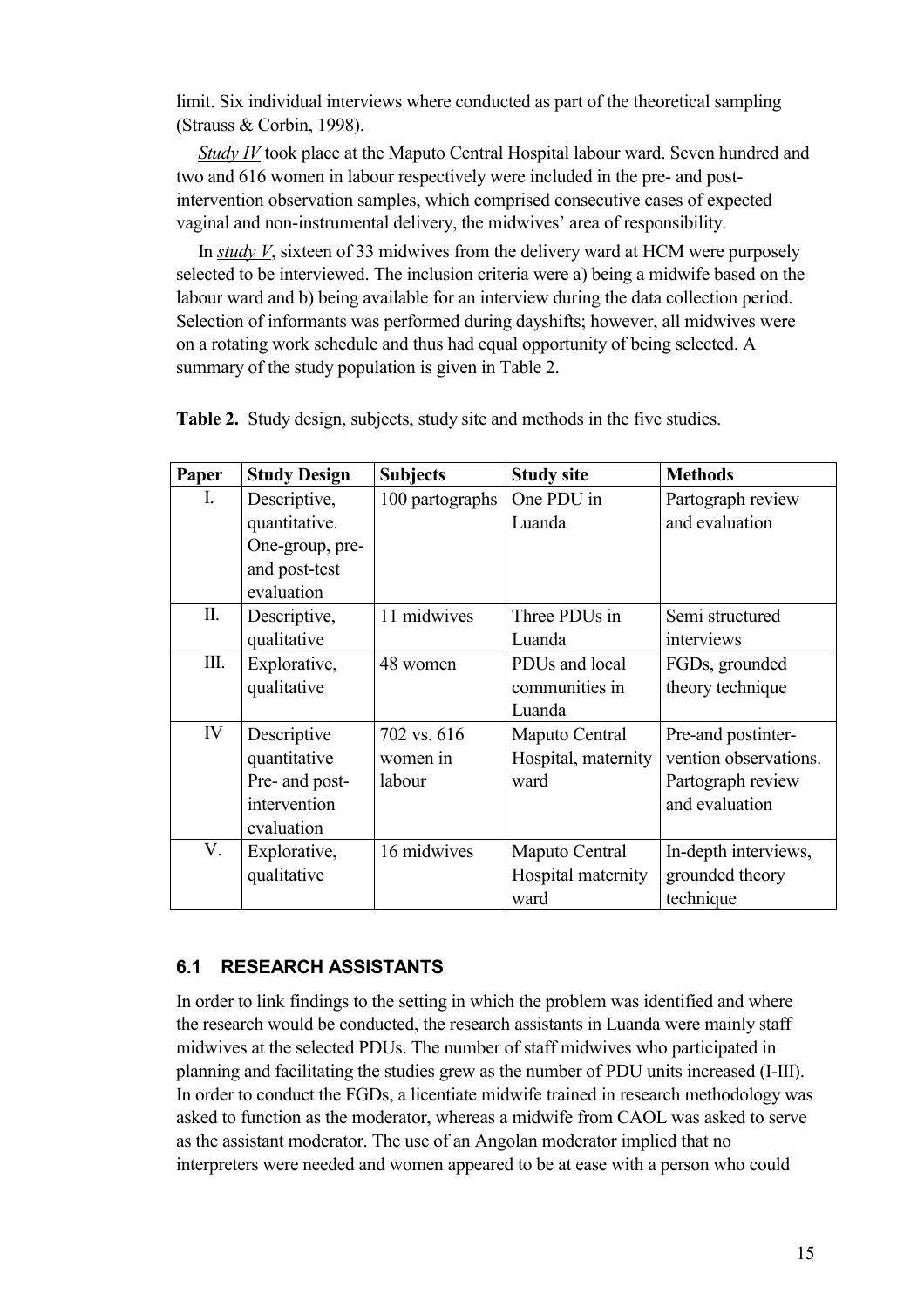relate to them linguistically as well as culturally. Several sessions on FGD methodology were held prior to data collection.

In Maputo, the research assistants were midwifery teachers trained by the local research team in the direct, non-participant observation method (IV). For study IV, appropriate logistics and chronologically prepared partographs were provided by two staff midwives who moreover assisted in releasing midwives for the in-depth interviews conducted for study V. The staff midwives also participated in the analysis of the interviews, which was preceded by sessions on grounded theory and open coding.

## **7 DATA COLLECTION METHODS**

#### **7.1 EXAMINATION OF THE PARTOGRAPH (I, IV)**

The partograph, a graphic recording of the progress of labour and monitoring the salient features of the woman and the foetus during labour, has been used since the 1970's. The main purpose of this document is to detect labours that do not progress normally, to indicate when augmentation of labour is appropriate and to recognise cephalouspelvic disproportion long before labour becomes obstructed (Philpott, 1972). If correctly used, the partograph increases the quality and regularity of all perinatal and maternal observations and serves as an early warning system of complicated deliveries (WHO/MCH/88.3, 1988). The WHO model of the partograph represents a synthesised and simplified compromise including the best features of partographs originating from different parts of the world and is based on the following principles: i) cervical dilatation should be one cm/hour, ii) lag time should be no longer than 4 hours between slowing of labour and call for action (WHO/MCH/88.3, 1988).

In *Study I,* the one-group, pre-and post-test evaluation was applied. Data were collected on 10 variables from the graphic part of an adapted model of the WHO partograph, eight of which reflected the midwives performance in recording observations such as cervical dilatation on graph, foetal heart rate and descent of presenting foetal part. Variable nine and ten reflected our evaluation of the midwives' interventions; referral based upon data accumulated on the partograph in relation to established guidelines and the midwives' performance of monitoring the foetal heart rate i.e. the correspondence between the foetal heart rate and the newborn's condition as evaluated by Apgar score.

The instrument designed to collect these data was a square-lined sheet, which horizontally covered data from 25 records. The partograph variables (1-10) and demographic variables appeared vertically in the left margin. One point was given for plotting, providing it was correctly done, and zero for missed or incorrect plotting.

The intervention took place during a three months period and comprised the following phases; i) analysis and identification of existing difficulties in partograph use for each midwife, ii) preparation of didactic material (wooden plates with circles from 1-10 cm, enlarged design of the partograph), iii) administration of theoretical and practical lectures in groups (mannequin, ultra-sound dopler, partograph and clinical teaching) and iv) individual supervision and feedback.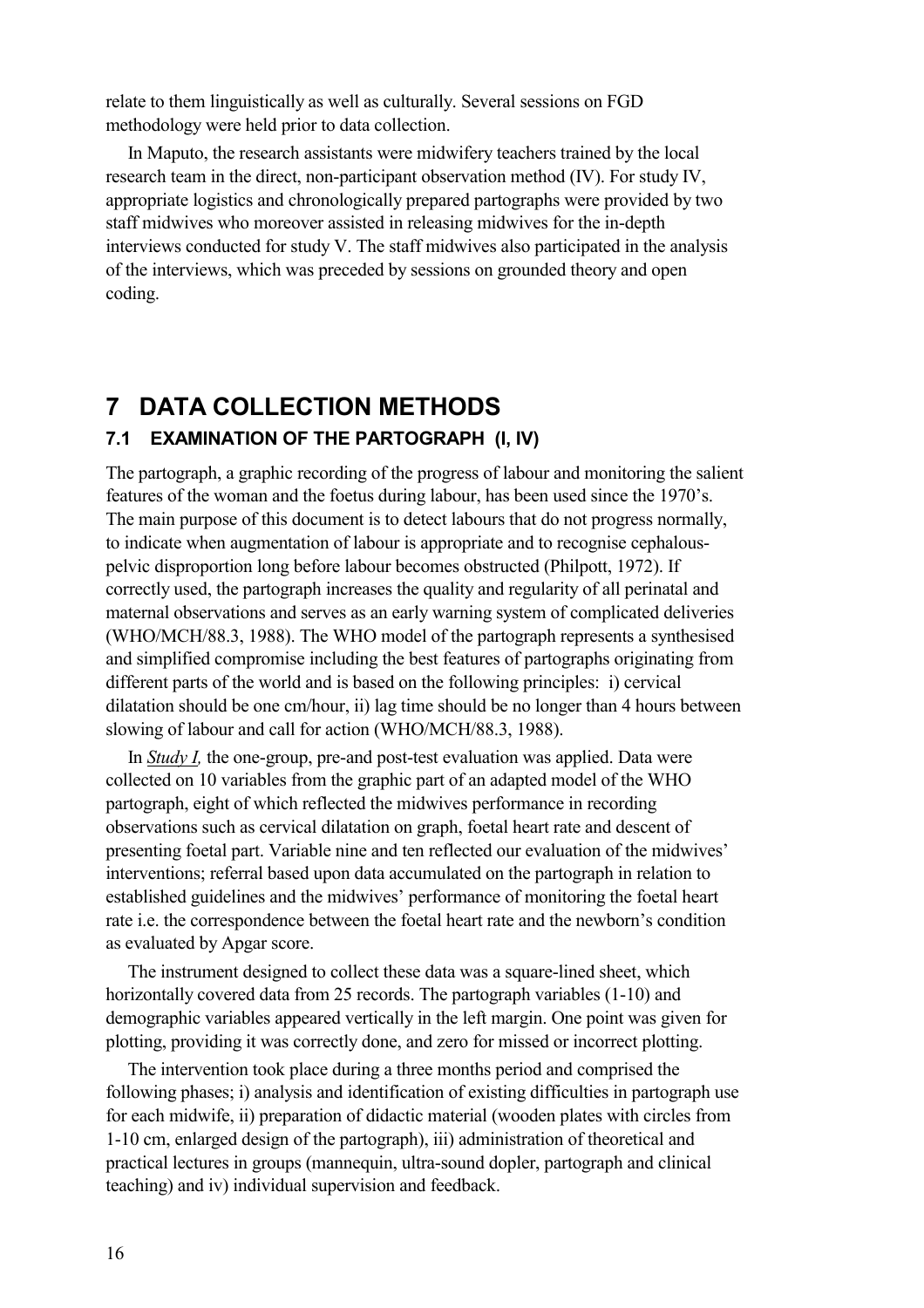Data were also collected from the partographs in *Study IV*. Forty-two variables, including i) the admission, ii) the graph, iii) the delivery and iv) the newborn period were manually registered on a sheet containing all variables.

The instrument, used to collect data, was designed in a similar fashion to the one applied in study I. However, when data were entered for analysis in an Epi-info statistical programme, the variables were recoded using numbers and letters. The partographs were examined consecutively and codes for each variable were entered into the respective column for each record.

#### **7.2 SEMI-STRUCTURED INTERVIEWS (II)**

Semi-structured interviews are conducted on the basis of a loose structure consisting of open-ended questions that define the area to be explored, at least initially, and from which the interviewer or interviewee may diverge in order to pursue an idea or response in more detail (Pope & Mays, 1999). We found that this method was appropriate for study II, as we sought answers to specific questions that emerged from study I. Semistructured interviews also allow probing (Burns & Grove, 1993), which suited our purpose to explore how midwives experienced their working situation without immediate medical assistance.

A thematic interview guide was developed, which covered aspects such as the midwives and the population, the midwifery profession, the significance of the partograph and constraints experienced. Probing was done according to each respondent's answer, which is why the interviews did not follow an exact route of questioning. The interviews were conducted in Portuguese and audio taped. Each interview lasted about 45-60 minutes, and the respondents checked transcriptions for accuracy.

#### **7.3 FOCUS GROUP DISCUSSIONS (III)**

Focus group discussions are ideal for exploring people's opinions, experiences, concerns and wishes related to specific issues. The method is based on interaction between the participants and may provide rich and varied information of the phenomena being studied (Barbour & Kitzinger, 1999). Based on positive experiences of group meetings with Angolan women in other contexts, we regarded FGDs as an appropriate method to explore women's views on choice of birth location. We also felt that the diversity of origin among women being attended to at the PDUs would enrich our data. Last, but not least, political instability had created insecurity and suspicious attitudes among residents of suburban Luanda. It was therefore considered psychologically more appropriate to meet respondents in groups than approaching them individually.

The use of FGD in health research, however, has also been criticized. It is argued, for example that data acquired do not reveal the strength of participants' views and is a poor indicator of attitudinal consensus (Sim, 1998). Moreover, methodological incompatibility has been observed in the analysis of FGD data. Some studies, for example, apply phenomenology, which aims to explore the individual experience whereas FGD is analysed on group level (Webb & Kevern, 2001). When the intention of a study is to seek and interpret the meaning of phenomena, as in the case of the current study, a more systematic methodology, for example grounded theory, is a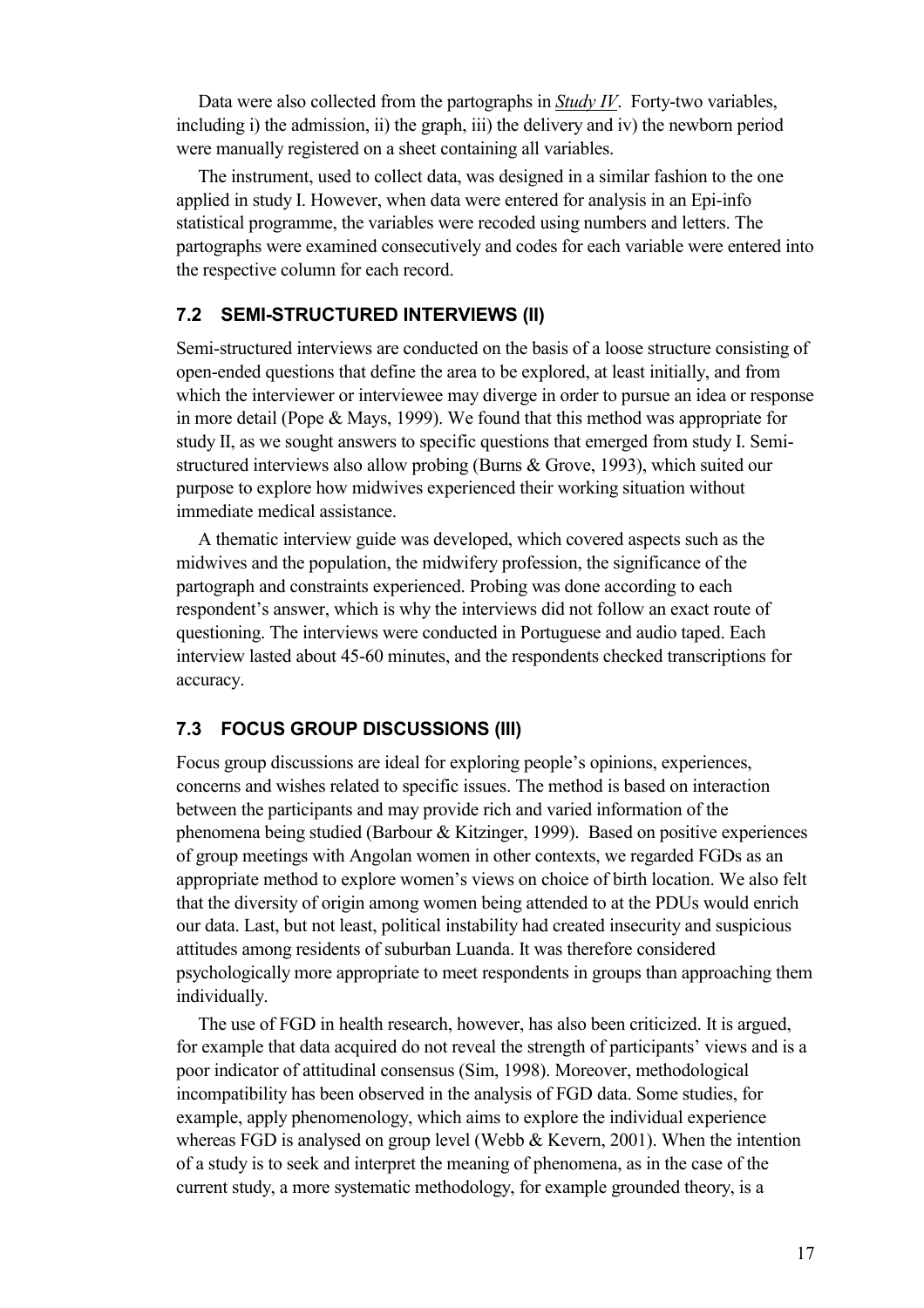feasible alternative (Emmelin, 1999). It is imperative, though, to include grounded theory when planning the study as data generation and analysis occur concurrently (Strauss & Corbin, 1998), a methodological approach that was complied within this study.

Selection of participants was performed "on location" (Krueger, 1994) as this was found to be the only possible option, given the described situation in Luanda and the fact that the PDUs did not keep maternal records. In order to include women who might differ in their maternal health seeking behaviour compared with those found at the PDUs, discussions were also conducted in small community markets and at a women's meeting in a local church. Older women were included to enrich and broaden the discussion. Participants in the community groups were more or less familiar with each other, whereas participants at the PDUs were not acquainted.

Some argue that the ideal number of focus group participants is between 8 and 12, whereas researchers performing sociological studies prefer to work with groups of five or six, or even as few as three participants (Barbour & Kitzinger, 1999). The number of participants in our FGDs ranged from  $4 - 6$ , so called mini-focus groups. This was partly due to unsuitable and noisy surroundings, but also to facilitate the understanding of Portuguese, which was tinged by local dialects. The discussions, which varied from 40-90 minutes, were audio taped and additional notes were taken. The moderator opened the discussions with the questions "can you tell us about your labour and delivery experiences and how do you decide where to give birth?" During the discussions, aspects such as midwives' and physicians´ attitudes, cost of institutional delivery, cultural traditions, and the war situation, were spontaneously brought up by the participants and consequently probed into by the moderator.

#### **7.4 OBSERVATIONAL STUDY (IV)**

A pre – and post intervention study, applying the direct non-participant observation data collection method, was conducted at the HCM labour ward (Maputo, Mozambique) in order to analyse perinatal midwifery care routines and the use of the partograph. This methodology has previously been used by one of the investigators in both affluent and poor countries.

The observation instrument included a total of 69 variables related to quality of care in i) maternal ii) foetal and iii) neonatal observations. Four midwives were trained as research assistants to observe and register the performance of midwifery practices during the first and second stages of labour and the immediate postpartum period. Any perinatal death was registered and the Apgar score was assessed simultaneously with the midwife on duty. The research assistants also measured the body temperature of the newborn infant at three different occasions. The local research team met regularly with the research assistants to give feedback and to discuss potential problems arising during the research period. The research assistants as well as their supervisors remained the same during both data collection periods, whereas the observed midwives were partly substituted by others from one period to another.

The intervention comprised seminars, which all midwifery teams attended and where results from the pre-intervention observations were presented. In areas where care was found to be less than optimal, the reasons as well as the measures to be taken in order to improve performances were discussed. The first series of seminars focused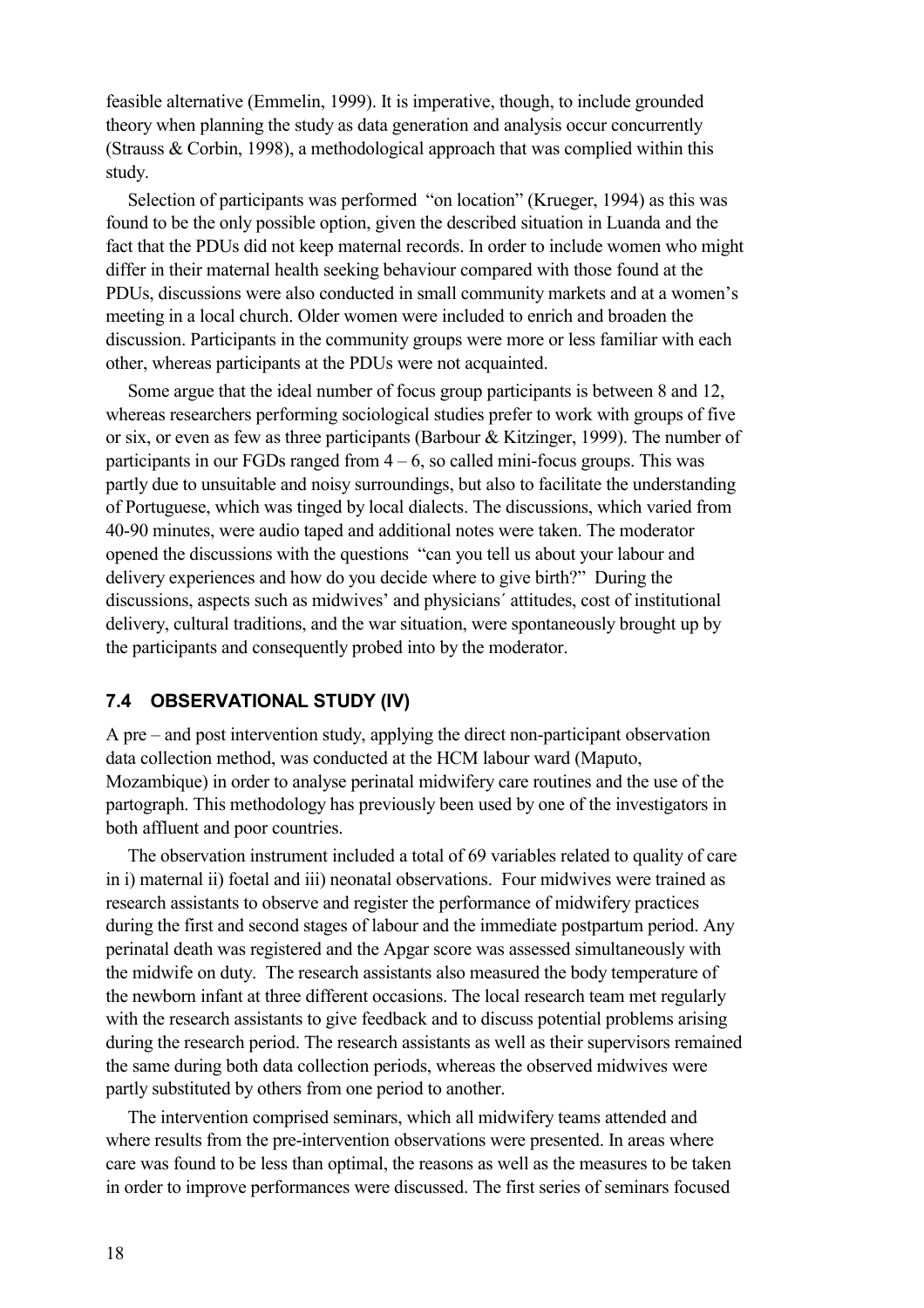on hypothermia and on introduction of to skin-to skin care. A mother-infant dyad from the neonatal intensive care unit was invited to illustrate this methodology and for the mother to describe her experiences of caring for the newborn infant in this manner. Moreover, the importance of monitoring fetal heart rate to prevent asphyxia was emphasized. The second round of seminars included education in partograph documentation and interpretation of information collected. Preliminary results from the qualitative study on midwives' perceptions of factors influencing their ability to provide quality perinatal care (V) were presented and discussed with the midwives. The third round of seminars, which included repetition of previous lectures, took place only a few months prior to the post-interventional observations. The intention was to have six months between the observation periods. However, due to severe flooding, which occurred in Mozambique during 1999 and 2000, the post-intervention observation was delayed by 9 months.

#### **7.5 IN-DEPTH INTERVIEWS (III, V)**

The qualitative interview is a tool, which aims at discovering phenomena, characteristics or meanings rather than deciding the frequency of a pre-existing problem (P. G. Svensson & B. Starrin, 1996). In-depth or unstructured interviewing requires an interview guide to make sure all aspects regarding the research area is covered (Patton, 1987; P. G. Svensson & B. Starrin, 1996). An important aspect, which must be honoured in this method, is open questioning that allows the respondent to reflect freely and the researcher to "follow the lead" through probing.

Six additional in-depth interviews with four women and two men were conducted in study III in order to validate emerging concepts such as "informal user-fees" and "courageous women give birth at home" i.e. theoretical sampling (Strauss & Corbin, 1998). The interviews, which lasted from 30 – 60 minutes, were tape recorded and transcribed verbatim in Portuguese. The rationale behind including two men, which were fathers of four respectively eight children, was their perceived ability to affirm and provide variation to the FGD data.

In-depth interviews were also considered to provide the best opportunity to explore midwives' perceptions of factors that facilitated or obstructed their ability to provide quality perinatal care (V). By approaching the midwives individually, we also sought to reduce peer pressure, which might have influenced their willingness to divulge personal experiences.

The interviews with the 16 midwives were conducted by the author of this thesis in a secluded place at the HCM during morning and afternoon hours. The point of entry to the interview was " can you discuss with me what you feel assists or hinders you from providing good care to the unborn baby and the newborn infant?" From the preobservational study (study IV), some areas of concern emerged, which further served as guidelines for the interviews, such as caring procedures, neonatal observations and documentation. The midwives spontaneously brought up a variety of issues, such as women's behaviour, inter-professional relationships and working conditions, which were probed into and pursued in the following interviews. As the study was analytically guided by the grounded theory approach, data collection pursued the idea of theoretical sampling described under study III (B Glaser, 1978; Strauss & Corbin, 1998).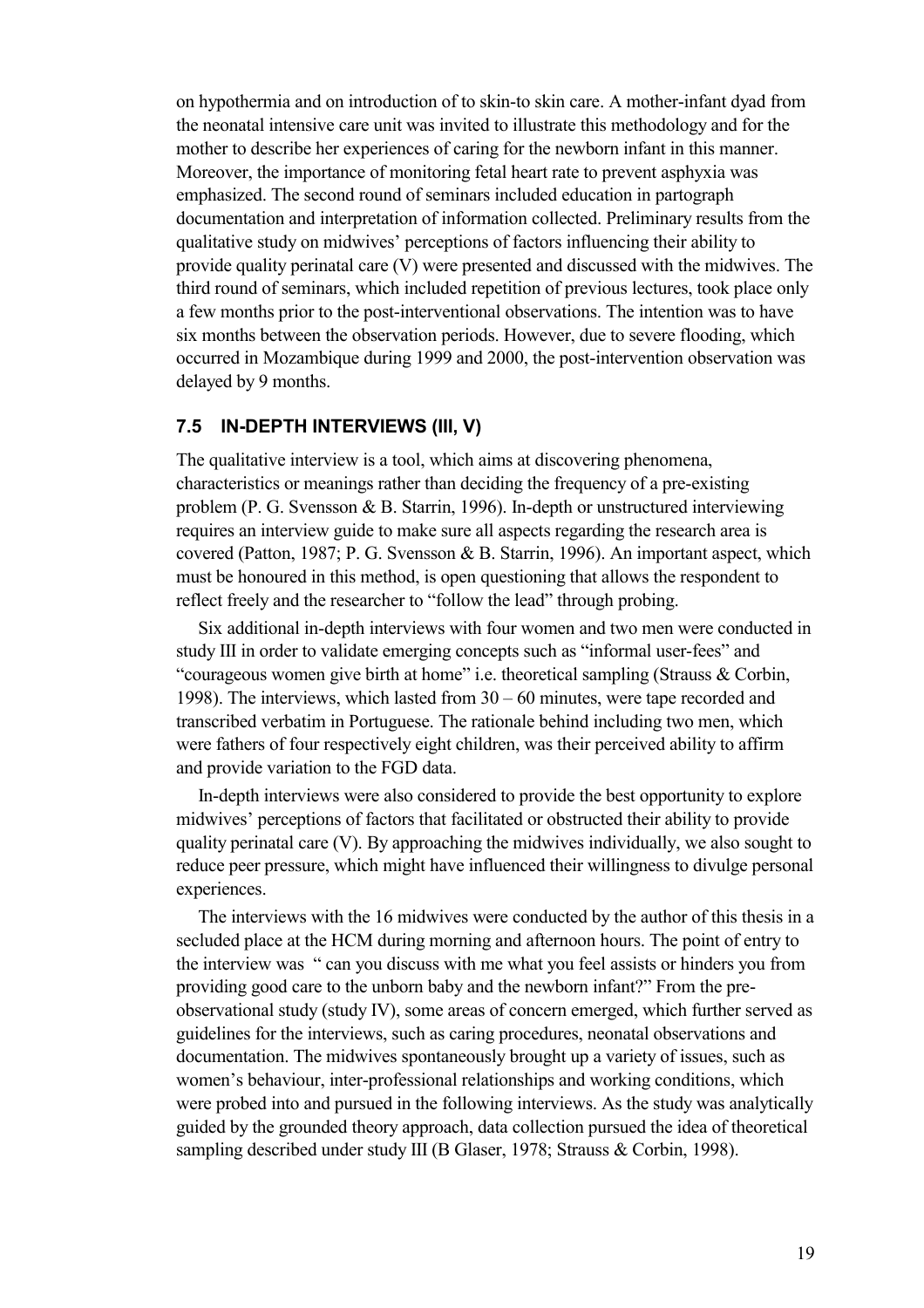All interviews were tape-recorded and lasted from 45 to 60 minutes. The tapes were transcribed verbatim in Portuguese and checked by the Mozambican co-investigators and the respondents for accuracy. Data collection was conducted from June to October 2000.

## **8 DATA ANALYSIS**

#### **8.1 STATISTICAL METHODS (I, IV)**

Descriptive analysis was performed for study IV and I.

For the ten variables analysed in study I, an initial manual calculation of chi-square, which is used to calculate the differences between nominal variables i.e. variables with qualitative characteristics, in two or more groups were performed (Bland, 2000; Ejlertsson, 1992). At a later stage, the same material was transferred to SPSS in order to present degrees of freedom (Bland, 2000; Ejlertsson, 1992).

Data from the observation study and the partograph evaluation (study IV) was entered into the EPI-info statistical programme version 6 and proportion analysis between pre-and post-intervention groups was performed in stratified groups. Chisquare with p-value as well as percentage has been used to present the results (Bland, 2000). When the observed frequencies  $= 0$ , which is acceptable if the expected frequencies meet the criterion, Epi-info calculator applied Yates corrected p-value (Bland, 2000; Ejlertsson, 1992).

#### **8.2 QUALITATIVE ANALYSIS (II, III, V)**

A process built upon synthesis of qualitative methods (Hildingh, 1996; Taylor & Bodgan, 1984), which followed general guidelines for qualitative research, were used to analyse the semi-structured interviews in study II. The process included reading of data transcripts and defining main themes, sub-themes and illustrating statements.

Transcripts from the FGDs in study III and from the in-depth interviews in study V were analysed, using grounded theory, which aims to create theoretical concepts that can explain social phenomena discovered in data. The constant comparative analysis (B. Glaser & Strauss, 1967) was applied to data, i.e. comparing incidents and emerging concepts from the various FGDs to each other. Three distinct but interrelated and at times parallel coding procedures were also used, namely open, axial and selective coding (Strauss & Corbin, 1990, 1998).

*Open coding,* involved examination of transcripts word-by-word and line-by-line, searching for ideas or phenomena using the participant's own expressions (substantive codes). These were labelled with more abstract concepts and developed according to their properties i.e. characteristics and dimensions i.e. the range. Similar concepts were pooled into categories (Table 3).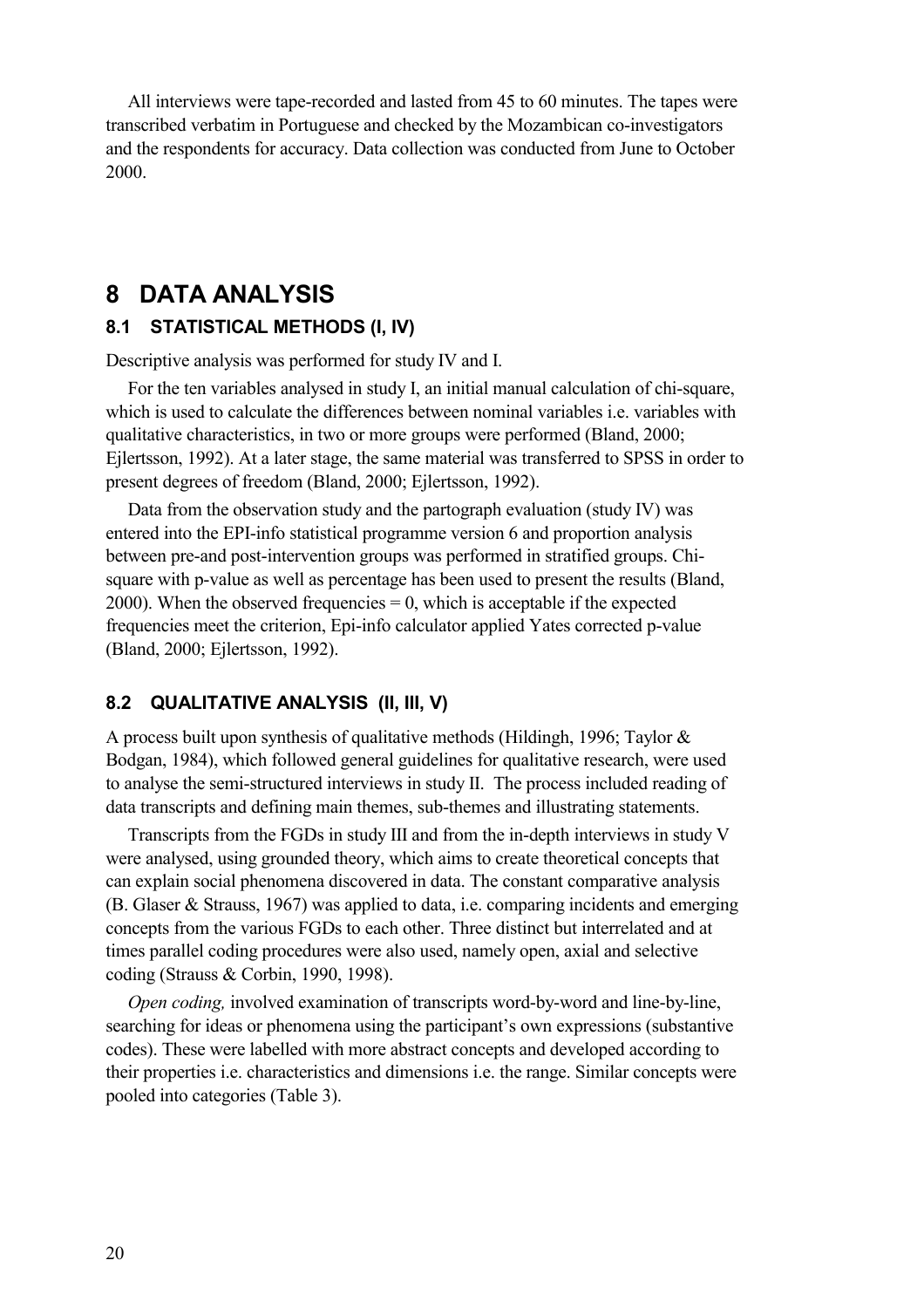**Table 3.** Some open codes related to categories, properties and dimensions of categories, example from Study III

| <b>Open codes</b> | Category             | <b>Properties</b>  | <b>Dimension</b>     |
|-------------------|----------------------|--------------------|----------------------|
| "We are           | Women's perception   | Type of attitude   | Negative to positive |
| belittled"        | of quality of care   |                    |                      |
| "Pains can start  | Women's perception   | Time of onset      | Day or night         |
| any time"         | of process of labour | Type of onset      | Vague - intensive    |
| "The labour can   |                      | Duration of labour | Short - long         |
| be speedy"        |                      |                    |                      |

The second stage, a*xial coding,* is developed by Strauss and Corbin (1990, 1998) and involves sorting the information and putting the data together by looking for connections between categories and searching for patterns as shown in Figure 3

**Figure 3.** Mini framework showing crosscuts between two categories, an Example from study III



When, for example, the categories "women's perception of quality of the labour process" is crosscut with the category "women's perception of MHC services" a woman who consider her labour to be normal (on-course) and the MCH services to be of low quality may decide to avoid institutional delivery.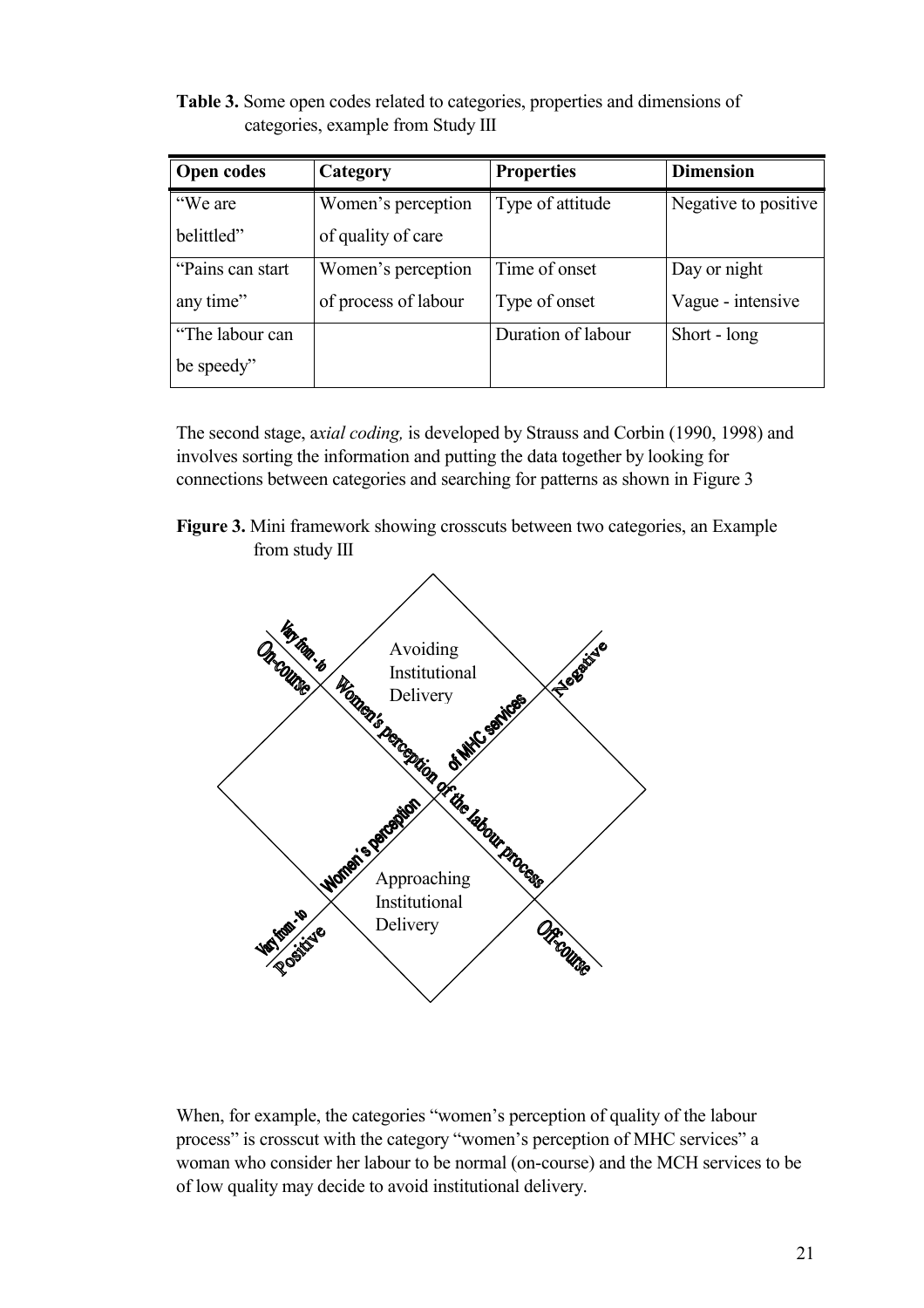The paradigm model, another analytical instrument developed by Strauss and Corbin (1998) was used to develop and specify the relationships between various categories as illustrated in Figure 4 (study V). This model contains the following components: causal conditions, actions /interactions (taken in response to a phenomenon) and the consequences of the actions. The context, in which the phenomenon is taking place, is specified as well as the intervening conditions (resource allocation, quality of in service training, midwives status in organization), which may facilitate or obstruct the interactions.

**Figure 4.** Axial coding for the category "CARING TECHNOLOGY" in Study V

|                                                                          |                                                                                         | <b>CONTEXT:</b> Midwives apply methods, which are being challenged                                                                         |                                                        |                    |
|--------------------------------------------------------------------------|-----------------------------------------------------------------------------------------|--------------------------------------------------------------------------------------------------------------------------------------------|--------------------------------------------------------|--------------------|
|                                                                          | <b>Causal Conditions</b>                                                                | <b>Actions/Interactions</b>                                                                                                                | <b>Consequences</b>                                    |                    |
| allocation                                                               | Need for updating<br>knowledge - competence                                             | Participating in inservice<br>training                                                                                                     | Acquiring adequate<br>knowledge                        | IN ORGANIZATION    |
|                                                                          | <b>MIDWIFERY</b><br>PROFESSION -                                                        | Seeking information on<br>evidence-based care                                                                                              | <b>ENHANCING</b>                                       |                    |
| CONDICAT<br>囶                                                            | Identifying structural and<br>logistical needs<br><b>EXISTING</b><br><b>ENVIRONMENT</b> | Advocating change in<br>$\qquad \qquad \blacksquare$<br>Monitoring<br>Documentation<br>Physical structures<br>$\qquad \qquad \blacksquare$ | Recognising appropriate<br>methods<br><b>ADJUSTING</b> | STATUS<br>MIDWIVES |
| <b>QUALITY OF INSERVICE TRAINING</b><br><b>Intervening</b><br>conditions |                                                                                         |                                                                                                                                            |                                                        |                    |
|                                                                          |                                                                                         |                                                                                                                                            |                                                        |                    |

*Selective coding*, the third stage, is the process of integrating and refining categories through the identification of a core category, i.e. the main phenomenon discovered in data. According to Strauss and Corbin, it is essential that all major categories relate to the core category. Moreover, the label chosen to describe the core category must appear frequently within data. The core category must be able to explain both variations and the main point identified (Strauss & Corbin, 1998).

Two core categories (main themes) were identified in data from the FGDs. These are addressed in two separate papers, of which one is part of this thesis. The core category can belong to any group of theoretical code; a process, a condition, a dimension or a consequence (B Glaser, 1978). In paper III the core category was identified as a process.

Grounded theory technique advocates the use of writing memos and preparing diagrams such as the paradigm model (Figure 4) or models designed by the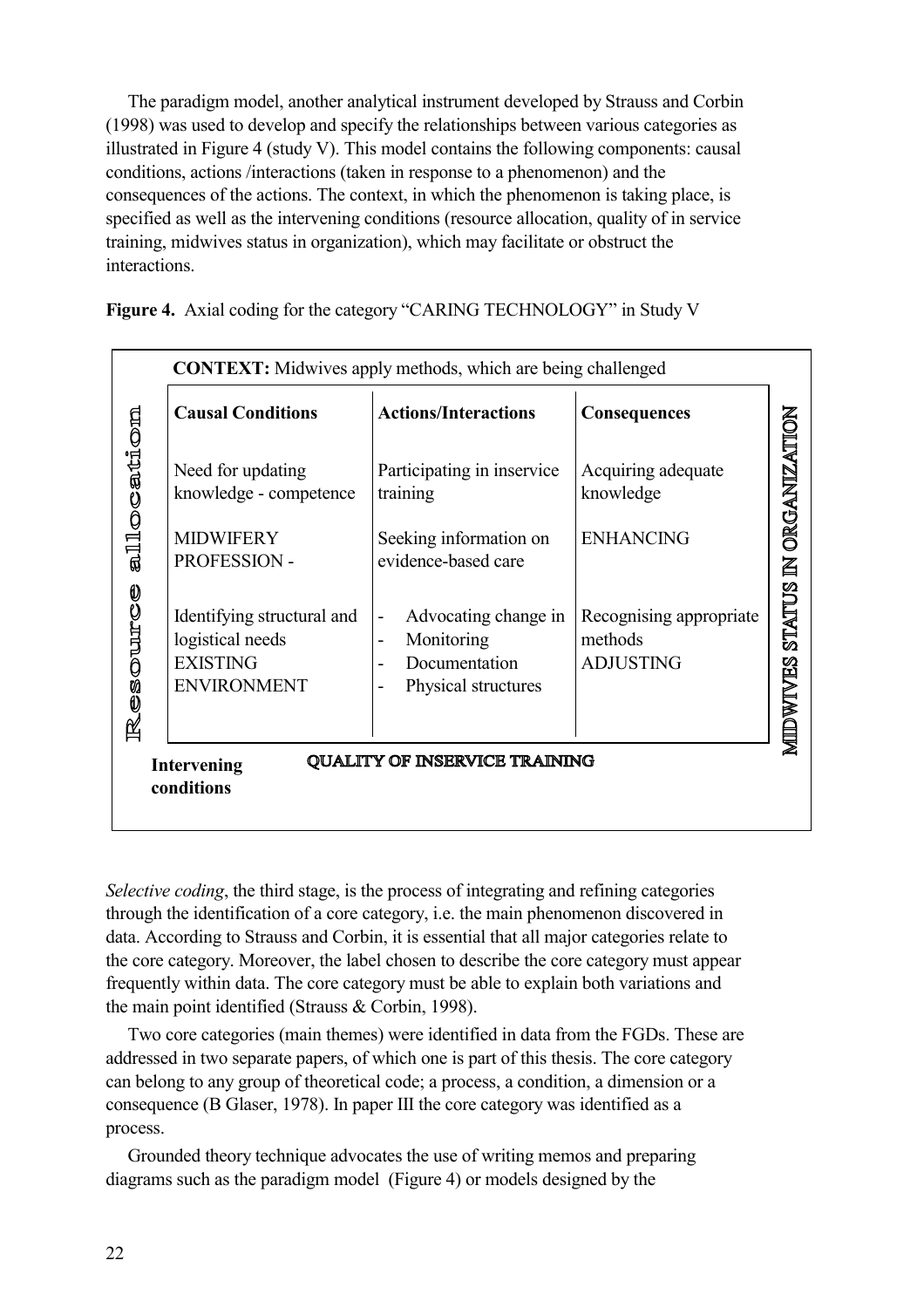investigator her/himself, and I found it very useful to apply some of the suggested models (III, V). However, I also found mind mapping (Wycoff, 1991) valuable, i.e. graphically displaying emerging and related issues on large sized papers, and used this method during all the qualitative studies (II, III, V).

## **9 TRUSTWORTHINESS AND VALIDITY**

Lincoln and Guba apply the concepts *credibility, dependability, conformability* and *transferability* when evaluating the "soundness" of qualitative research (Lincoln & Guba, 1985).

*Credibility* addresses quality of the research process regarding methods of data collection and data analysis. One weakness of the FGD study (III) might be the fact that all participants were Portuguese-speaking, inferring that we may have missed important information from the non-Portuguese speaking communities. On the other hand, women attending antenatal care represent several provinces with different languages, a situation which logistically requires a common language. The information received is considered to be reliable due to the fact that the FGDS were conducted in seven of nine suburbs and that approximately 80 percent of women in Luanda attended antenatal care (CAOL 1996-2000).

Triangulation, i.e. using more than one method in the same study, is considered to be one way of ensuring credibility (Lincoln & Guba, 1985; Patton, 1989) and was done as part of study III, in which six in-depth interviews were conducted to validate emerging ideas from the FGDs. Credibility also depends on the researchers´ abilities to apply the methods chosen, and my experience is that this developed in the course of undertaking the research for this thesis. The understanding of grounded theory techniques, for example, has deepened along with the studies (III and V). Finally, credibility may also be assured by peer review (Lincoln & Guba, 1985), which has been performed by supervisors and colleagues at doctoral seminars and with colleagues in Luanda (III) and Maputo (V).

*Dependability* refers to how well others can follow the study's development (Hamberg, 1998) or if the study process can be audited (Koch, 1994). Audiotapes and transcripts, which have been checked for language accuracy, are available for the qualitative studies (II, III, V). The grounded theory technique applied on study III and V is in its nature very systematic and believed to vouch for dependability (Strauss and Corbin, 1998). Moreover, notes, memos and mind-maps (Wycoff, 1991) developed for each step of the analysis have been organised and filed.

*Conformability* reflects the aspect of qualitative research, which ensures that the interpretation of data represents the reality of those being studied, i.e. findings should not be distorted either due to subjectivity or due to poor analysis. Analysis of the interviews with PDU midwives (II) was conducted in Sweden and discussed with the participants at a later stage. Even if there were no objections regarding interpretation, this procedure might be considered as a weakness. However, the fact that findings from Luanda (II) to a certain extent were confirmed by findings from the in-depth interviews with midwives in Maputo (V) tends to offer support to our interpretation.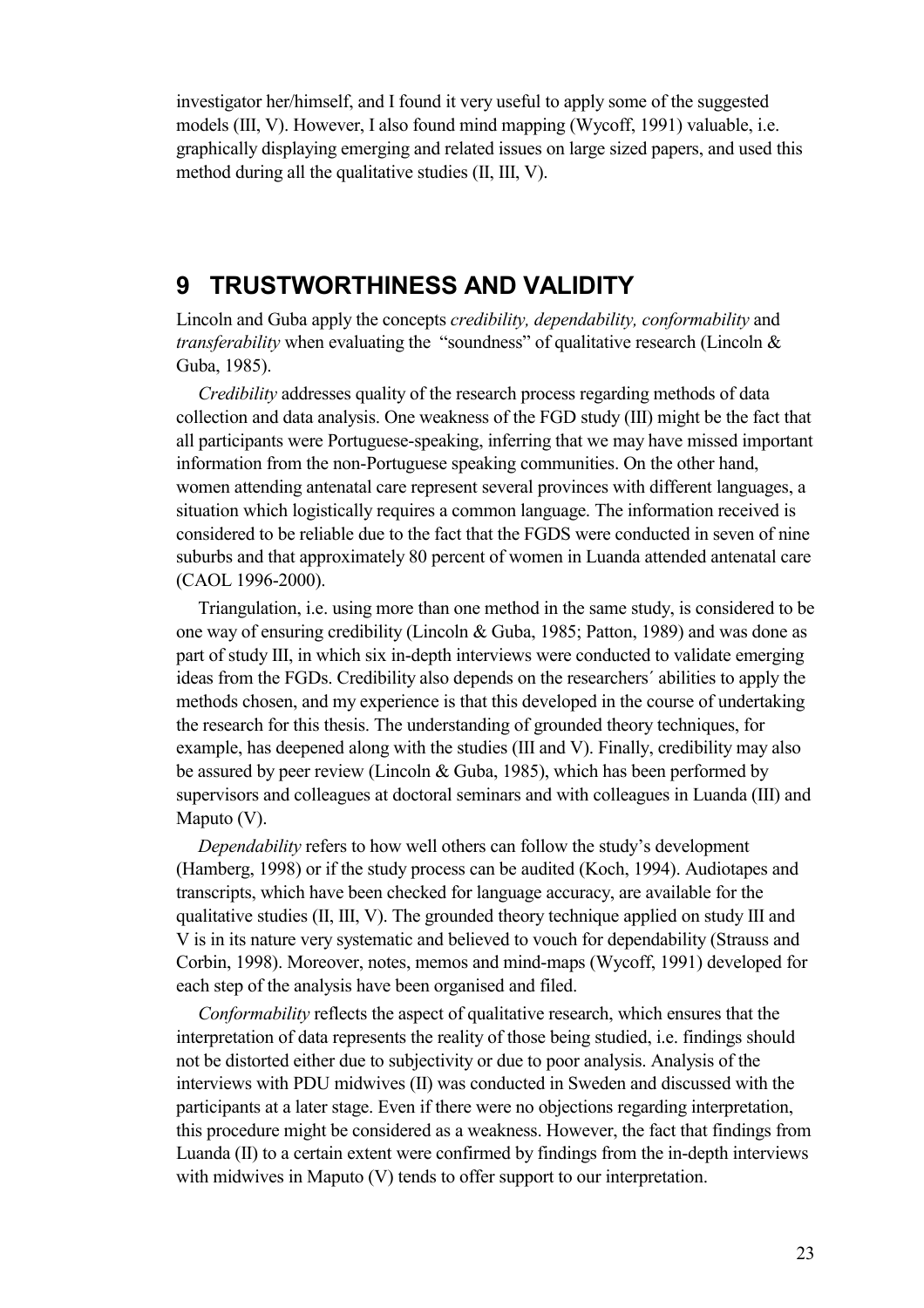Preliminary analysis and interpretation of FGD data (III) was conducted with coinvestigators in Luanda and continued in Sweden with supervisors. Discussions of the final results were held with colleagues in Luanda prior to submission of the paper. Due to practical reasons such as home based maternal records, the FGD findings could not be discussed with the participants in order to get feedback on our interpretation, a fact that must be regarded as a weakness. However, we sought to strengthen the FGD findings by performing theoretical sampling, interviewing key informants, which were considered to possess knowledge of the phenomenon being studied (Creswell, 1998; Strauss & Corbin, 1998). How sure can we be that our findings represent the "truth" about women's decision-making processes in childbirth? There is no guarantee, but the fact that data from the FGDs (III) did not differ in essence, only in variance, may serve as an indication of how close to the real concerns we believe we came.

Findings from the in-depth interviews with HCM midwives in Maputo (V) and our interpretation of these were discussed with the participants during the open coding and again after the selective coding.

*Transferability* addresses the issue of generalisation of results, which is not a valid aspect in qualitative research, as findings are not proofs of real life per se but an indicator of a group's behaviour or condition within a certain context. It is therefore important to describe the participants distinctly in order for investigators in similar circumstances to apply findings or conduct research in similar contexts (Hamberg, Johansson, & Lindgren, 1994). Selected demographic indicators of participants are available for studies II-V. The models developed in studies III and V can be applied and/or tested in similar contexts where they might be found valid (Strauss & Corbin, 1998). Consequently there is no obvious reason not to believe that qualitative findings may not be valid elsewhere, i.e. it has 'face generalisability' (Maxwell, 1996).

Validity related to the quantitative part of this thesis (I, IV) may be discussed in terms of the instruments applied, i.e. content validity (Burns & Grove, 1993). The partograph (I, IV) is an established document, which despite contextual specificities are based on identical principals (WHO/MCH/88.3, 1988). The development of the data collection protocol was conducted in line with suggestions made by WHO regarding operational research on the partograph, i.e. evaluation of training (WHO/MCH/89.1, 1989). The observation protocol, applied in study IV was developed by experts in perinatal health and midwifery, ensuring that major elements relevant to the study were being measured. A similar protocol has also been used in other studies (Christensson et al., 1988; Maimbolwa, Ransjö-Arvidson, Ng'andu, Sikawze, & Diwan, 1997; Mngadi, Zawane, Ransjo-Arvidsson, Ahlberg, & Thembi, 2002). The protocol was pilot tested prior to the study in two phases with some adjustments made in-between.

Methodological triangulation was applied within study IV where both observations and examination of partographs were conducted. This enabled us to compare data related to the same delivery from two perspectives, the research assistant's observations and the midwives actual performance. Furthermore, the partographs were examined by an external researcher, which may prove essential, as the inter-observer reliability was not checked.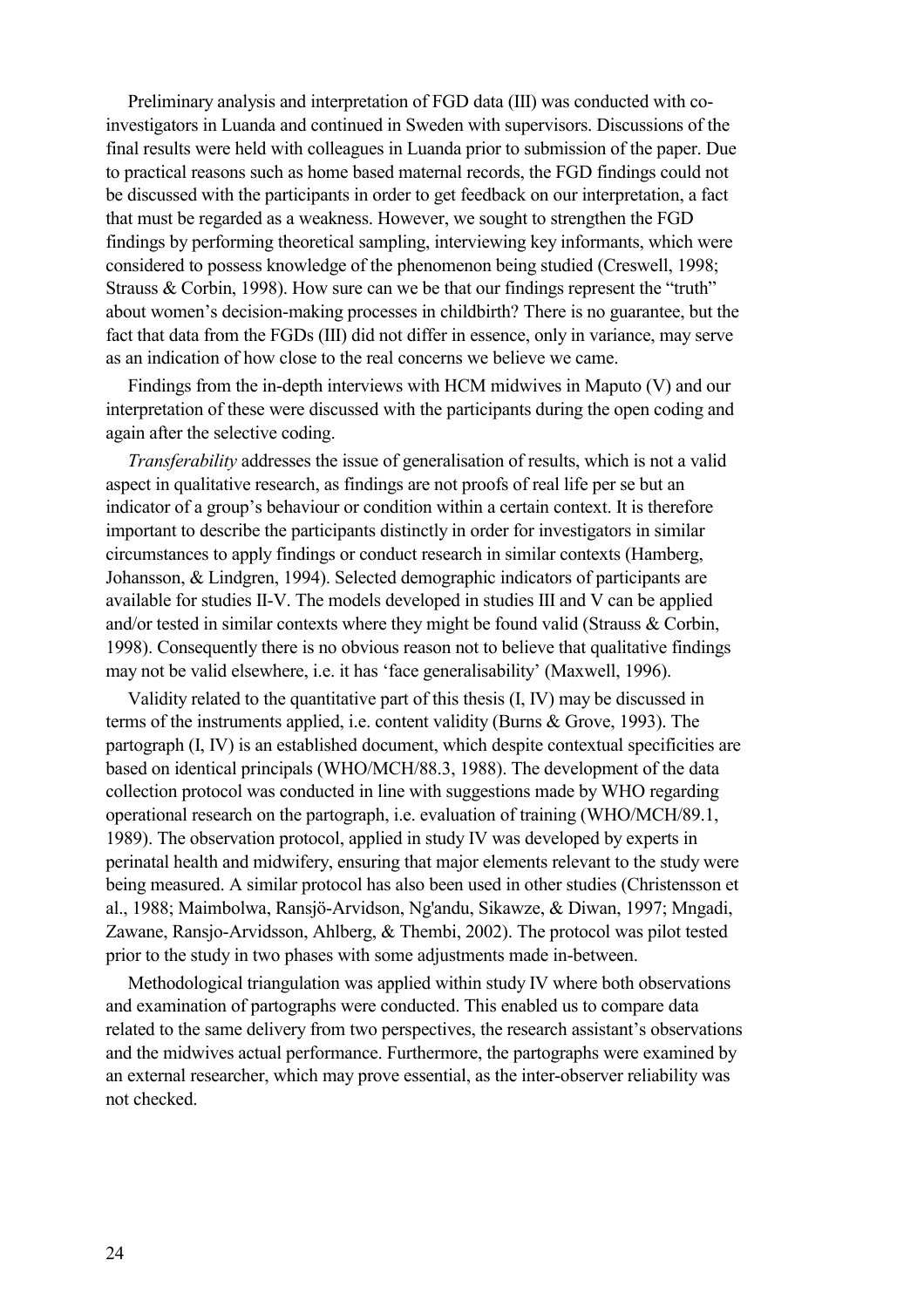## **10 ETHICAL CONSIDERATIONS**

Individual information regarding the purpose of the study and the right to refrain from initial or further participation was given to all women and midwives in the studies, and those who accepted to participate, consented verbally. Permission to conduct studies I-III was obtained from the Provincial Health Delegation of Luanda, and for studies V-VI from the Department of Gynaecology and Obstetrics at HCM in Maputo. Ethical permission was also granted form the Ethical Committee of Karolinska Institutet.

Is it ethically justifiable for a foreign investigator to do research on existing midwifery practices and women's experiences in settings, which on most accounts are unfavourable for providing quality care? The answer to such a question is not crystal clear. In Luanda, supervision of midwifery practice at the PDUs revealed difficulties in partograph use, which were addressed through educational intervention. The evaluation of the partographs thus became the starting point of an operational research whose objective was to modify and improve training of midwives for these units.

In Maputo, there were indications that substandard midwifery care at HCM labour ward negatively influenced neonatal health. Even if the collaborative research describes this care per se, it also contributes knowledge, which may be instrumental in promoting change. The research may also be regarded as ethically justified by the fact that midwife colleagues from Luanda and Mozambique actively participated in the research process and developed capacity to conduct studies and disseminate findings.

There are two ethical concerns, which I would like to mention. The first relates to potential negative influences on national co-researchers and colleagues, which may emanate from the publication of findings. The second relates to the concern that women who shared their opinions might be subjected to repercussions from both health personnel and local MHC management. Confidentiality was promised to midwives as well as FGD participants. However, actions were taken by CAOL upon dissemination of the FGDs results, which might have provoked negative reactions against the women. Individual risks are often associated with publications and dissemination of research results, but I believe these should be weighed against potential gains.

## **11 FINDINGS AND DISCUSSION**

The findings from the five studies are summarised and commented upon under three main headings; a) midwifery care from the providers perspective b) utilization of midwifery care during childbirth - the user's perspective and c) observed midwifery practice during childbirth

#### **11.1 MIDWIFERY CARE FROM THE PROVIDER'S PERSPECTIVE (II, V)**

The experiences of PDU midwives (II) were described under four main areas, *society/culture, significant others, personal* and *professional self (*Table 4)*.*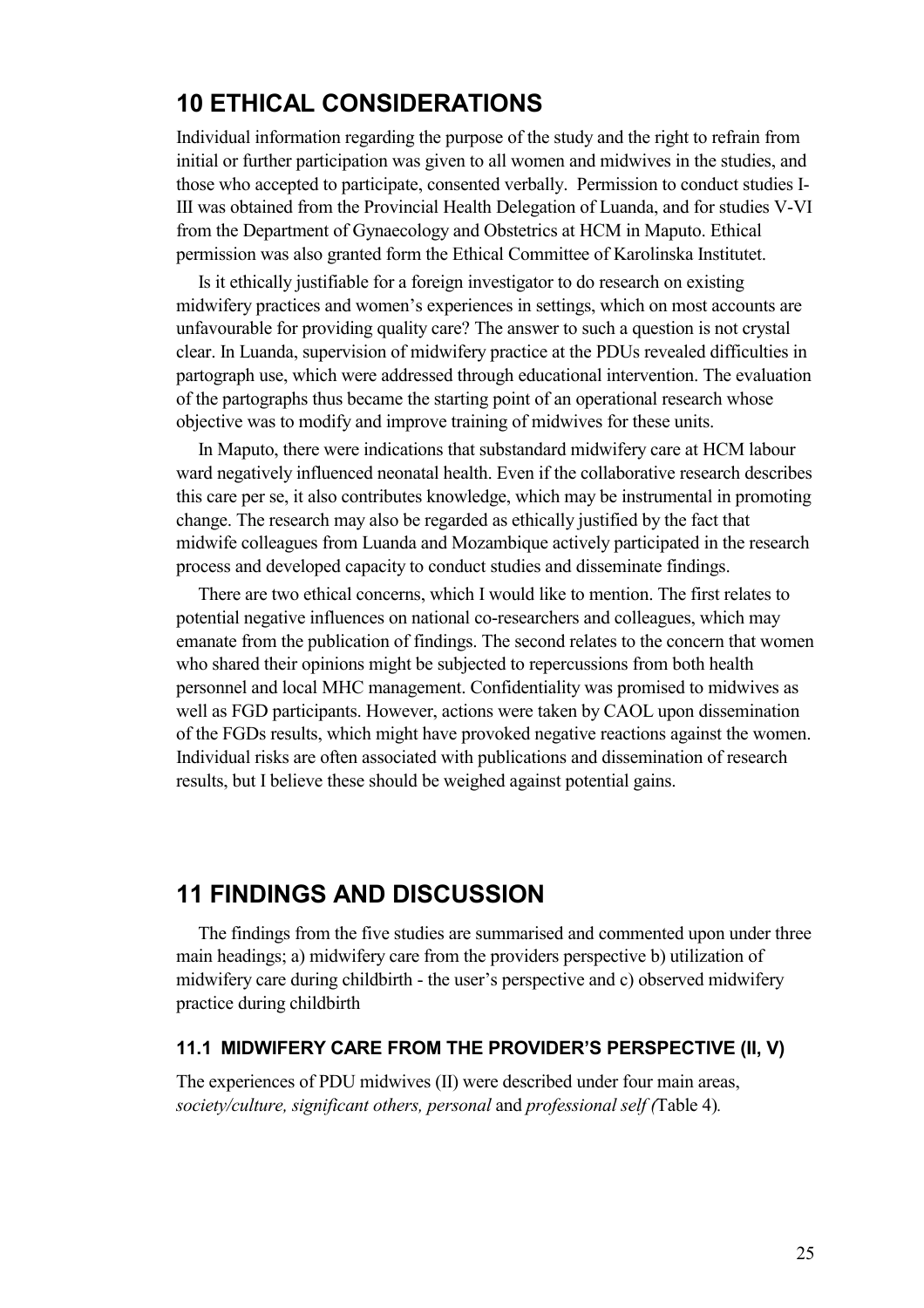| <b>Main areas</b>  | <b>Findings</b>                                            |
|--------------------|------------------------------------------------------------|
| Society/culture    | Sensing the population's embarrassment of poverty          |
|                    | Sensing the population's ambivalent attitudes towards them |
|                    | as midwives                                                |
|                    | Perceiving that women adhered to childbirth traditions     |
|                    | Experiencing the effects of unreliable infrastructure      |
| Significant others | Perceiving the relationship to the woman in labour and her |
|                    | family                                                     |
|                    | Emphasising the support of other PDU colleagues            |
|                    | Depending on the obstetric team in emergency               |
|                    | Depending on the presence of the ambulance personnel       |
|                    | Trusting in the good-will of community members             |
| Personal Self      | <b>Trusting God</b>                                        |
|                    | Being the bread provider                                   |
|                    | Expressing passion for the midwifery profession            |
|                    | Demonstrating national loyalty                             |
| Professional self  | Describing the art of midwifery                            |
|                    | Enjoying autonomous midwifery                              |
|                    | Appreciating and depending on the partograph               |
|                    | Requesting adequate medical supplies                       |
|                    | Criticising management                                     |
|                    | Defining needs for more knowledge and competence           |
|                    | Admitting failure and sense of guilt                       |

**Table 4.** The PDU midwives perceptions and experiences as distributed under four The four main areas

The opportunity to perform as *autonomous midwives* was highly valued, however, it required self-confidence and courage to sustain such a position as it often presented challenges for which the midwives indicated they did not feel sufficiently prepared. The midwives referred to their perceived need for improved competence as a continuous process, which ought to include in-service training and supervision as well as higher academic studies.

Along with delegation of responsibilities, tools to help promote quality care were provided such as the partograph, radio communication and transport, which were all declared indispensable*.* Furthermore, the midwives indicated that they relied upon the obstetric team at the referral hospital to solve emergency cases and that a positive outcome would build a trustful relationship with the community. Despite the presence of these tools, the midwives did not always transfer women in labour when indicated by the partograph (I), an issue that was pursued in study II.

The importance of a well-functioning referral chain during childbirth is well documented, but many low-income settings experience severe problems such as limited resources and inefficient organization, which reduce access to emergency obstetric care (Donnay, 2000; Liljestrand, 2000). In the present study (II), the PDU midwives claimed that the ambulance was not always present when urgently needed as two units shared the same ambulance. However, the midwives also indicated that they at times omitted to transfer women who opposed the idea, in particular if they felt confident they could handle the case themselves. Campos et al questioned the PDU midwives' ability to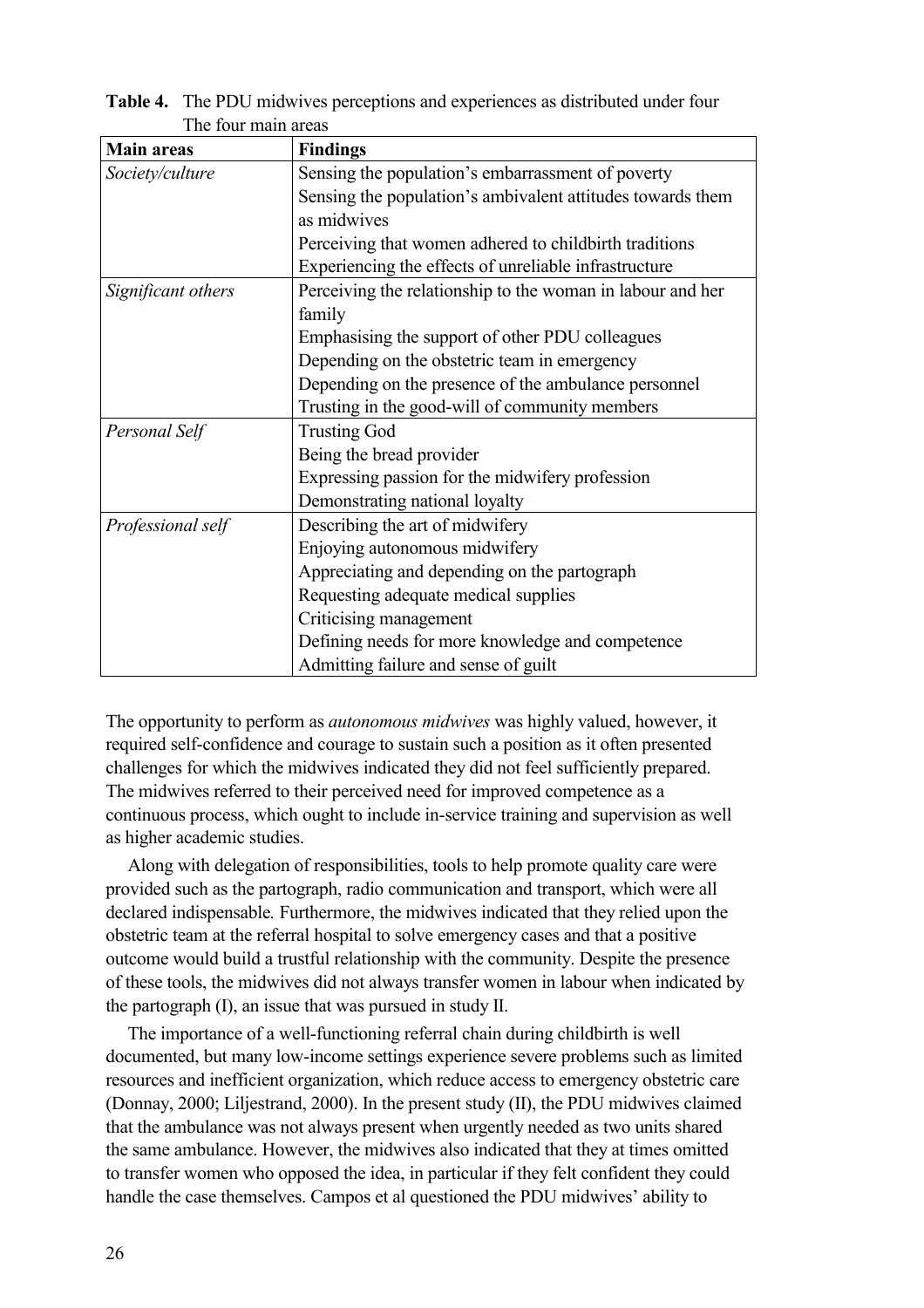interpret information collected and documented on the partograph (P. A. Campos et al., Unpublished), which might be yet another explanation for the missed transfers observed in study I. Strict guidelines intended to facilitate quality care during childbirth was developed for the PDUs in Luanda (P. Campos & Corado, 1991), but unless the midwives complied with the guidelines, the quality of care will suffer. Moreover, the PDU midwives' intention of gaining the population's confidence (II) might be compromised, in particular if the consequence is negative outcome of childbirth.

The socio-economic hardships existing in Angola and Mozambique (WFB, 2000) were referred to as constraints affecting both midwives and women. The impact of low salaries were emphasised by the PDU midwives (II) who also expressed that the incentives paid by CAOL (Brolin & Wessel, 1999) had gradually lost its significance due to successive reductions. The PDU midwives discussed the strain of not being able to provide sufficiently for their families (II), a fact which was acknowledged and sympathized with in the FGDs (K. Pettersson, Christensson, Gomes de Freitas, & Johansson, 2004)

The financial difficulties also influenced maternal health care seeking behaviour. In Maputo, for example, women were perceived to avoid antenatal care information, as they could not afford to comply with nutritional advice given. On the other hand, the "moderating fee" charged of women who approached HCM without a referral letter did not discourage women from choosing to give birth at HCM (V). These are contrasting pieces of information, which may either be indications of women's priorities during pregnancy and childbirth and/or cultural aspects. It is known from other contexts, for example, that women sometimes purposely reduce dietary intake to avoid the birth of a big child (Nag, 1994; Shreedeh, 1998). The willingness to pay for expert care provided at HCM may be related to dissatisfaction with midwifery care at the PDUs; however, the present study does not provide evidence to support this assumption.

Women in Luanda, on the other hand, were perceived to avoid the PDUs during childbirth because they felt embarrassed at not being able to bring their own alimentation and clothes for the newborn (II). These findings were confirmed by study III, where "shame of poverty" was identified as one aspect influencing women to avoid institutional care during delivery.

Performing in a midwifery team, which is part of the obstetric team at a main referral central hospital, presents similar but also quite different challenges than those described by autonomous midwives. The HCM midwives identified aspects related to the existing environment, their interaction with women in labour, their profession and the caring technology, which needed to be addressed in order for them to provide quality perinatal care (V).

A core category, 'changing perinatal care management', emerged as a result of the midwives' repeated demand for change, which was understood to be a process liable to disrupt at structural, individual, intrapersonal and interpersonal levels. The change process comprised four dimensions i) organizing ii) modifying iii) enhancing and iv) adjusting, which reflect the type of actions/interaction required to respond to the problems identified by the midwives (Table 4). In order to achieve change in perinatal care management and consequently change in quality of care, communication and collaboration, identified as change agents, needed to influence the four dimensions of change simultaneously.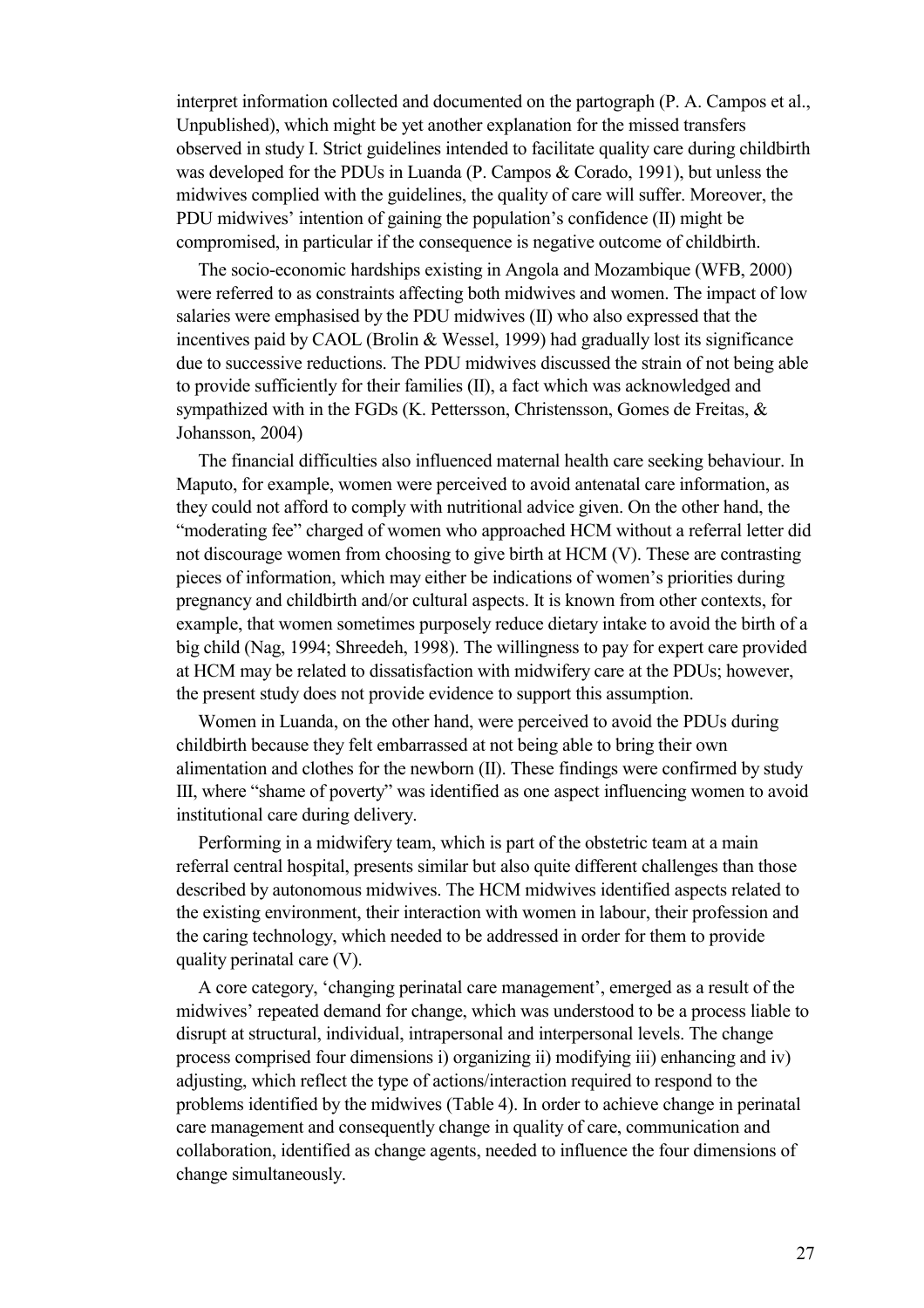**Table 5.** Aspects of dimensions related to 'changing perinatal care management' (V)

| <b>Dimension of change</b> | <b>Aspects</b>                                            |
|----------------------------|-----------------------------------------------------------|
| 'Organising'               | Integrating peripheral and central management of pregnant |
|                            | women and women in labour                                 |
|                            | Facilitating teamwork                                     |
|                            | Providing enabling working conditions                     |
|                            | Integrating management and professional efforts           |
| 'Modifying'                | Reflecting on expectations on women in labour             |
|                            | Reviewing perceptions of women in labour                  |
| 'Enhancing'                | Requesting professional support and guidance              |
|                            | Strengthening midwifery practices                         |
|                            | Updating midwifery knowledge and competence               |
|                            | Requesting professional recognition                       |
| 'Adjusting'                | Implementing evidence based midwifery practices           |
|                            | Delegating monitoring and documentation                   |
|                            | Becoming aware of own attitudes towards change            |

The process of change was also perceived to depend on mediating/intervening conditions originating in the national context. The size and the distribution of the national health expenditure, for example, would influence to what extent change could be achieved. Accessibility and quality of services offered depended on the structure and organization of national maternal health care services, such as delay in distribution of newly trained midwives and replacement of vacancies.

Expressing a need for change may easily be done in an in-depth interview whereas advocacy for change may prove extremely difficult in the practical life for midwives, who according to Lugina (2001) often have a low status in the medical hierarchy in low-income countries. She further argues that the maternal health care system needs to recognise the need for change and provide opportunities for midwives to partake in decision making processes (Lugina, 2001).

Our findings indicate that the HCM midwives (V) did not feel free to approach superiors with ideas of their own. Experiences of public scolding and repercussions when offering suggestions to obstetricians, for example, resulted in a tendency to withdraw from inter-professional collaboration and communication, a behaviour that would be counterproductive to the change process proposed by the midwives (V). Even if the midwives' withdrawal from collaboration might be understandable in view of the findings presented, a positive attitude could be instrumental in promoting midwives as the "linchpin" in the obstetric team (Kwast, 1991). The above reflections stand unopposed, though, as either management or the medical profession was included in the present study, which might be regarded as a weakness but also as a challenge for future research.

Attitude to change is regarded by Armenakis as change specific. It is more likely to be accepted if the expected effect is perceived to be positive for an individual, whereas a change that threatens an individual's interest, may prompt resistance (Armenakis, 1999). Our findings indicate that the midwives reacted positively to the management's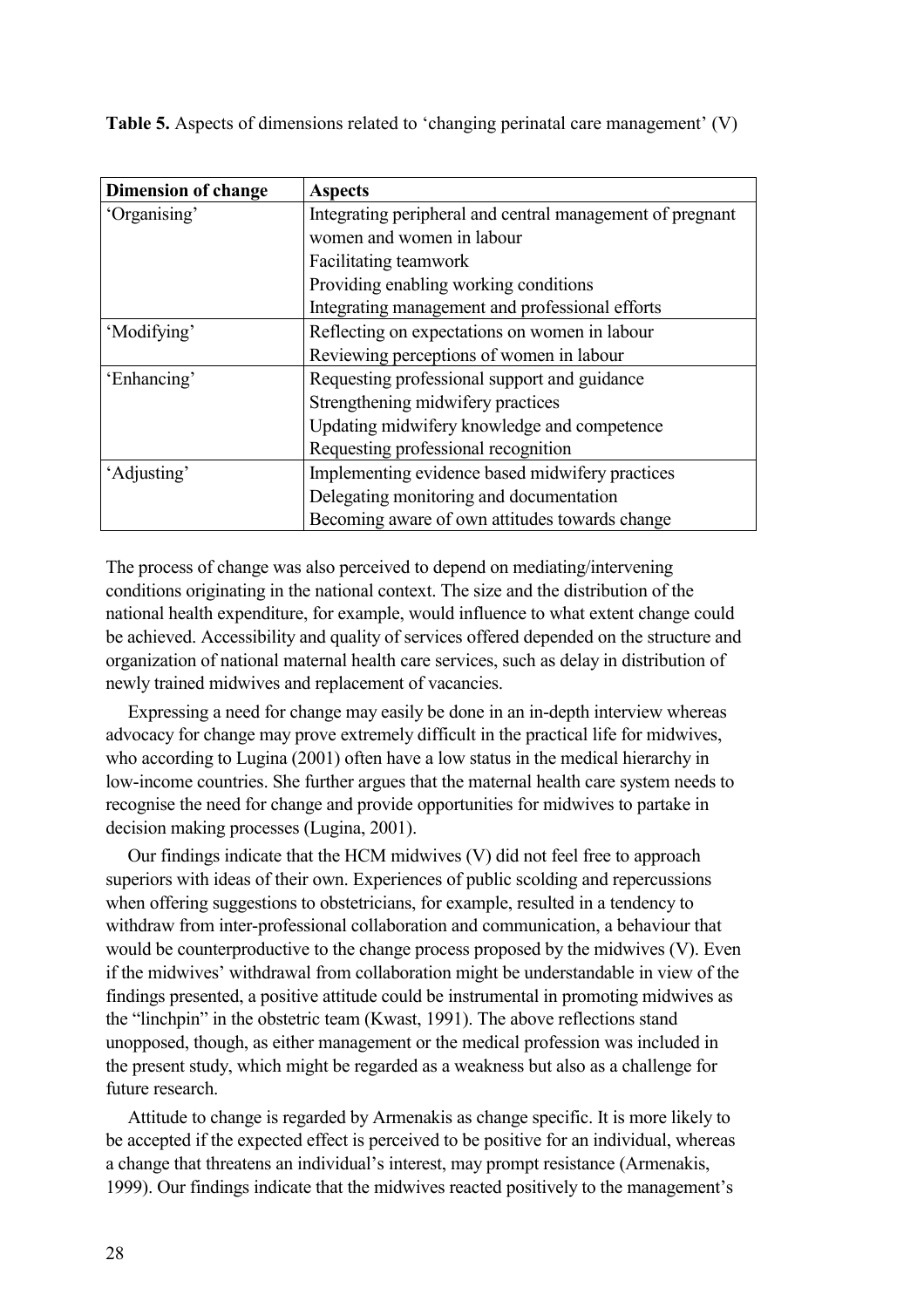idea of transferring the responsibility for partograph documentation to them. However, certain inflexibility was noted regarding changes, which required some efforts on the part of the midwives, such as allowing women to squat during childbirth. Instead of exercising introspection and self-criticism, which is essential in any process of change (Benner, 1984), the HCM midwives blamed their resistance on the management's negative attitude.

The model of change presented in study V suggests that success depends on the extent to which various factors within and outside the change process are addressed simultaneously. Our findings are consistent with those presented by Balfour and Clarke who argue that reality is even more complex than theory and as such presents a serious obstacle, which must be overcome in any change process. They further emphasised, as did also the HCM midwives, the importance of involving all members of a multidisciplinary team, including the management (Balfour  $\&$  Clarke, 2001).

When applying grounded theory technique, theoretical models or theories emerge, which describe the individual's and/or a group's perspective of a specific situation and the strategies devised to resolve or cope with that situation, a so-called substantive model or theory, which can be applied to similar contexts (Creswell, 1998; Dellve & Abrahamsson, 2002; Strauss & Corbin, 1990). When summarising the findings from the care provider's perspective, it therefore seems appropriate to explore whether the model of change proposed by the HCM midwives (V) is applicable to the context described by the PDU midwives in study II (Table 4).

Aspects related to the change dimension 'organising' (Table 5), such as disrupture of infrastructure and inefficiency of the maternal health care management, were also described by the PDU midwives (Table 4). 'Modifying (Table 5), which highlighted the need for revised attitudes when interacting with women in labour appears at first sight to be invalid to the findings study II. According to the PDU midwives, they worked hard on establishing a good relationship with the women (*Significant Others,* Table 4). However, the expression "rotten apples in the barrels", which was used to by several midwives, indicates awareness of negative attitudes among midwives towards women in labour.

The PDU midwives focused on the satisfaction but also the demands and pressure of being autonomous, a position perceived to be closely connected with delegation of tasks that exceeded their competence. Their advocacy for more education coincides with the HCM midwives' expressed need for further training. This and other aspects described under the main area *professional self* (Table 4) seem to correspond to the dimension 'enhancing', which addressed concerns related to the role and competency of midwifery profession. Professionals that have been delegated responsibilities, for which they are not trained, are in need of training corresponding to the additional tasks (Kwast & Bentley, 1991). Tanzanian midwives identified gaps between theory and practice, which hampered their ability to provide good postpartum care. Lugina et al (2002) therefore advocate midwifery training that can readily be translated to practice (Lugina, Johansson, Lindmark, & Christensson, 2002). Moreover, there seems to be consensus that continuous updating of midwifery, as well as medical knowledge, will have a positive impact on the performance of health personnel (Faxelid, 1997; Lugina et al., 2002).

'Adjusting' (Table 5), the dimension related to changing caring technology, also appears to be invalid to study II. Statements such as " they may squat if they want to,"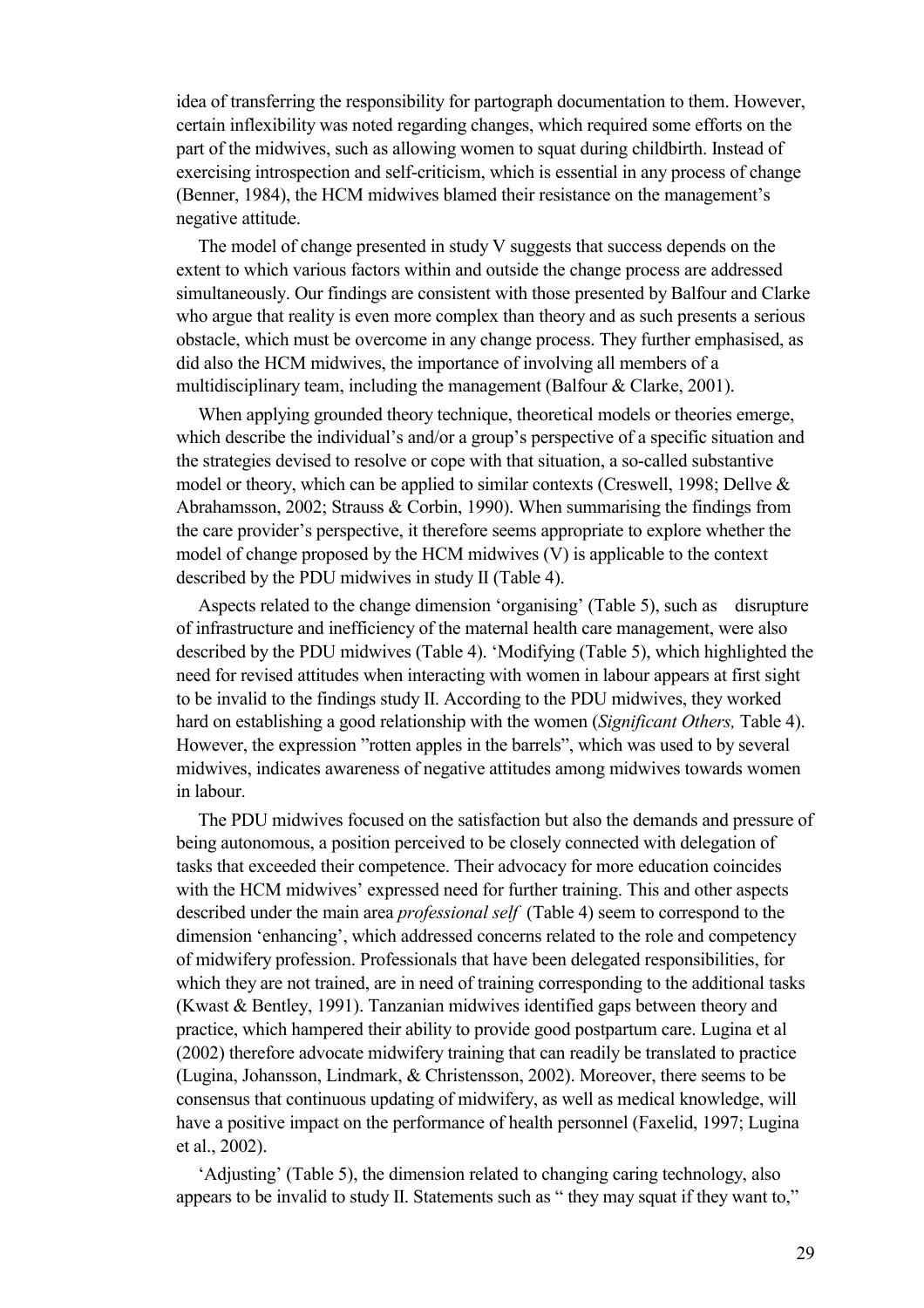reflects certain flexibility in the PDU midwives attitude to women in childbirth. *Communication* and *collaboration,* which were identified as agents in the process of change (V), were built-in technical strategies of the PDU referral system in Luanda (II). However, midwives also identified individuals and groups within the community with whom they needed to interact in order to function as autonomous midwives (*Significant Others*, Table 4).

It seems appropriate to conclude that regardless of differences related to study design and focus of care, maternal vs. perinatal care, the proposed process of change (V) may also be applied to the PDU setting.

Quality care during childbirth is crucial to improving maternal and neonatal health, and midwives in both the PDU and the HCM setting identified similar key components, which obstructed them from providing optimal care. Many of these were related to external factors, which might be difficult to address in resource-low (Kowalewski & Jahn, 2001). However, cost-effective, appropriate and efficient interventions, which vouch for quality, are available and can be implemented without major problems. One example is the ventilation of asphyxiated newborns with room air if oxygen is not available (Saugstad, 2001). The inter relational difficulties described may well reflect the midwives perceived reality, but according to Lugina et al (2002) it is essential that midwives reflect upon their own behaviour as this is the point of departure for change.

In my view, one of the major constraints for midwives providing care during childbirth is the exposure to HIV infection. However, this did not surface naturally in the interviews with the midwives. Recent but unpublished data from Mozambique indicate that midwives, despite being infected, continue to neglect guidelines for protective measures such as applying goggles and gumboots (Dgedge, 2003). Informal discussions also revealed that midwives tend to avoid testing themselves for HIV. In view of the fact that until very recently there was no treatment available for MHC personnel, at least in Mozambique, the fatalistic attitude presented, might be regarded as a way of coping with inevitable facts of reality.

## **11.2 UTILIZATION OF MIDWIFERY CARE DURING CHILDBIRTH - THE USER'S PERSPECTIVE (III)**

The process, which I have described as "moulding" of health care seeking behaviour during childbirth (III) was identified when seeking to understand how women discerned events influencing their decision regarding place of birth. To my knowledge, this concept has not been identified elsewhere in the research literature. The perception of quality of care, the process of labour, the informal user-fees and the sense of being empowered were recognised as factors, which obliged women to adapt their care seeking behaviour. Political unrest, migration, socio-economic difficulties and the existing infrastructure were identified as intervening conditions influencing the "moulding" process. Moulding, which is the concept used to describe adaptation of the foetal head when passing through the birth canal (Bennett & Brown, 1989), was found to be the concept which best explained the process faced by women as they attempted to shape their actions during childbirth to evolving circumstances. The "moulding" process described in the present study, resulted in two main strategies, 'avoiding' and 'approaching'. When cross-cutting categories (Strauss & Corbin, 1998), four main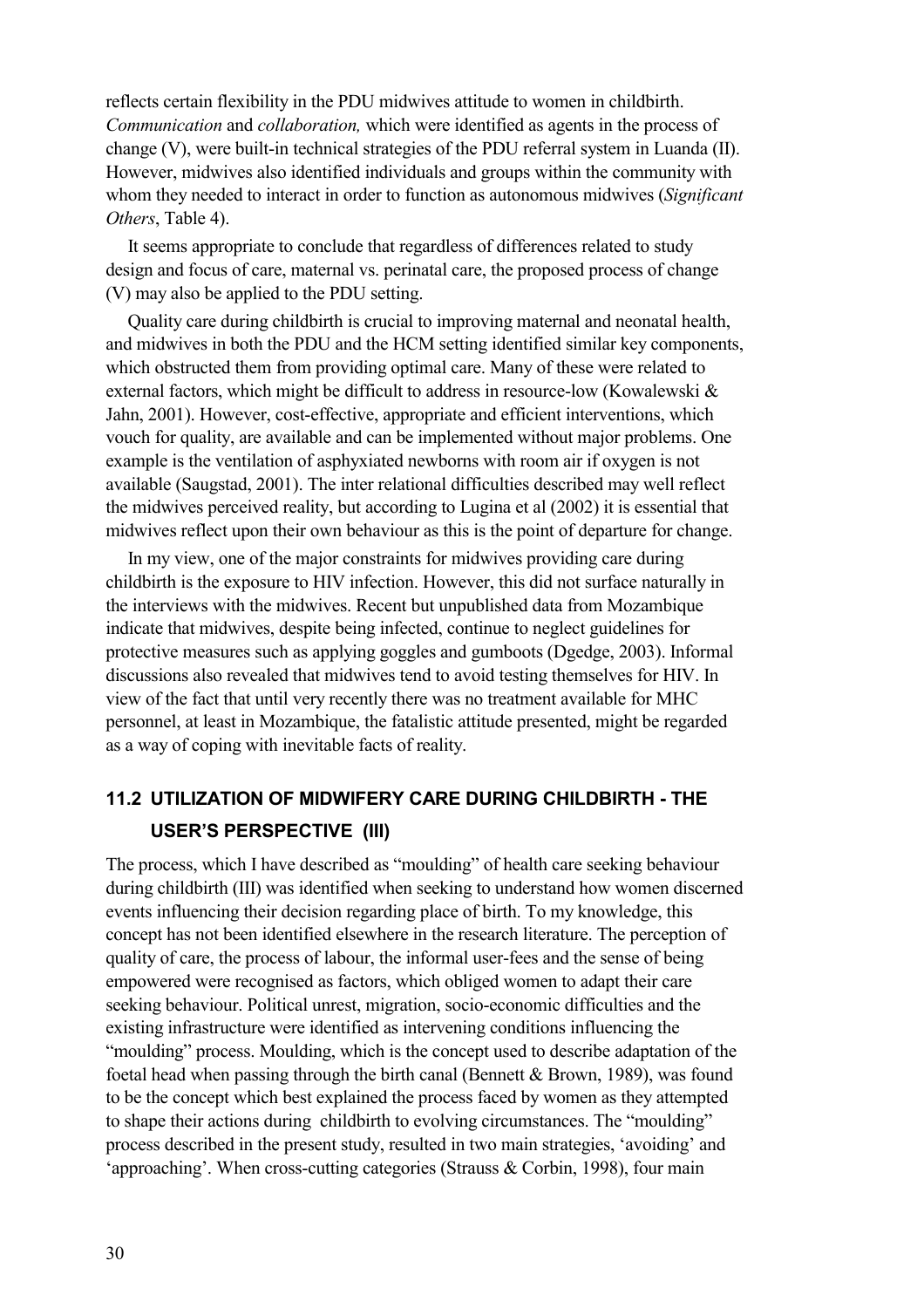patterns of care seeking behaviour emerged, which are presented together with their specific characteristics in table 5.

| Pattern 1-4        | <b>Characteristics</b>                                         |
|--------------------|----------------------------------------------------------------|
| The labour process | <b>Personal courage</b> $-$ a motivation for home delivery     |
| 'on-course'        | Discouraging hearsay and encounters with midwifery care        |
| avoiding pattern   | Deprivation of active participation in the labour process      |
|                    | Informal user-fees $-$ a waste of money                        |
|                    | Fear of the unknown                                            |
|                    | Shame of poverty                                               |
| The labour process | <b>Sense of powerlessness</b>                                  |
| 'off-course'       | Reluctant care of complicated cases                            |
| avoiding pattern   | Informal user-fess amplifying risk-taking                      |
|                    | Women's own decision to avoid institutional care               |
| The labour process | <b>Advocacy for modern childbirth - discarding traditional</b> |
| 'on-course'        | childbirth practices                                           |
| approaching        | Ambivalence towards choice of institution for delivery         |
| pattern            | Willingness to pay for care                                    |
|                    | Homebirth a back-up strategy                                   |
| The labour process | <b>Feeling empowered</b>                                       |
| 'off-course'       | Awareness of complications – motivation for institutional      |
| approaching        | delivery                                                       |
| pattern            | Ability and willingness to $pay -$                             |
|                    | Emancipated women must speak up                                |

**Table 6**. Salient features of the patterns of women's care seeking behaviour during childbirth (III)

Evidence indicates that these patterns are mutually exclusive and as such explain different ways of "moulding" care seeking behaviour during childbirth. It cannot, however, be predicted to what extent women will adhere to one or another pattern. In the following section, the salient features of each pattern will briefly be discussed.

In pattern one, *personal courage* emerged as the essential attribute, which enabled women to manage childbirth on their own. This coincides with the PDU midwives perception (II) that "courageous women" did not seek institutional care and therefore were much admired in the community. The women conveyed that 'being courageous' was culturally correct and consequently expected of them. However, courage also appeared to be a necessity when facing the inability and/or unwillingness to pay for perceived low quality of care. Women's courage moreover seemed to be amplified by religious faith as illustrated in the following citation: *"I ask God to help me, he will give me strength to go through with it on my own".* 

Giving birth was historically considered to be a perilous adventure in Sweden due to crude lay assistance and medical technology (Andersson, 2000; Romlid, 1998). Each pregnancy provoked anxiety and fear and it was common that women asked Virgin Maria to help them as she was perceived to hold the "keys" that would open the birth channel (Högberg, 1983). I assume that previous generations of Swedish women possessed courage, which is comparable to the courage described by the women from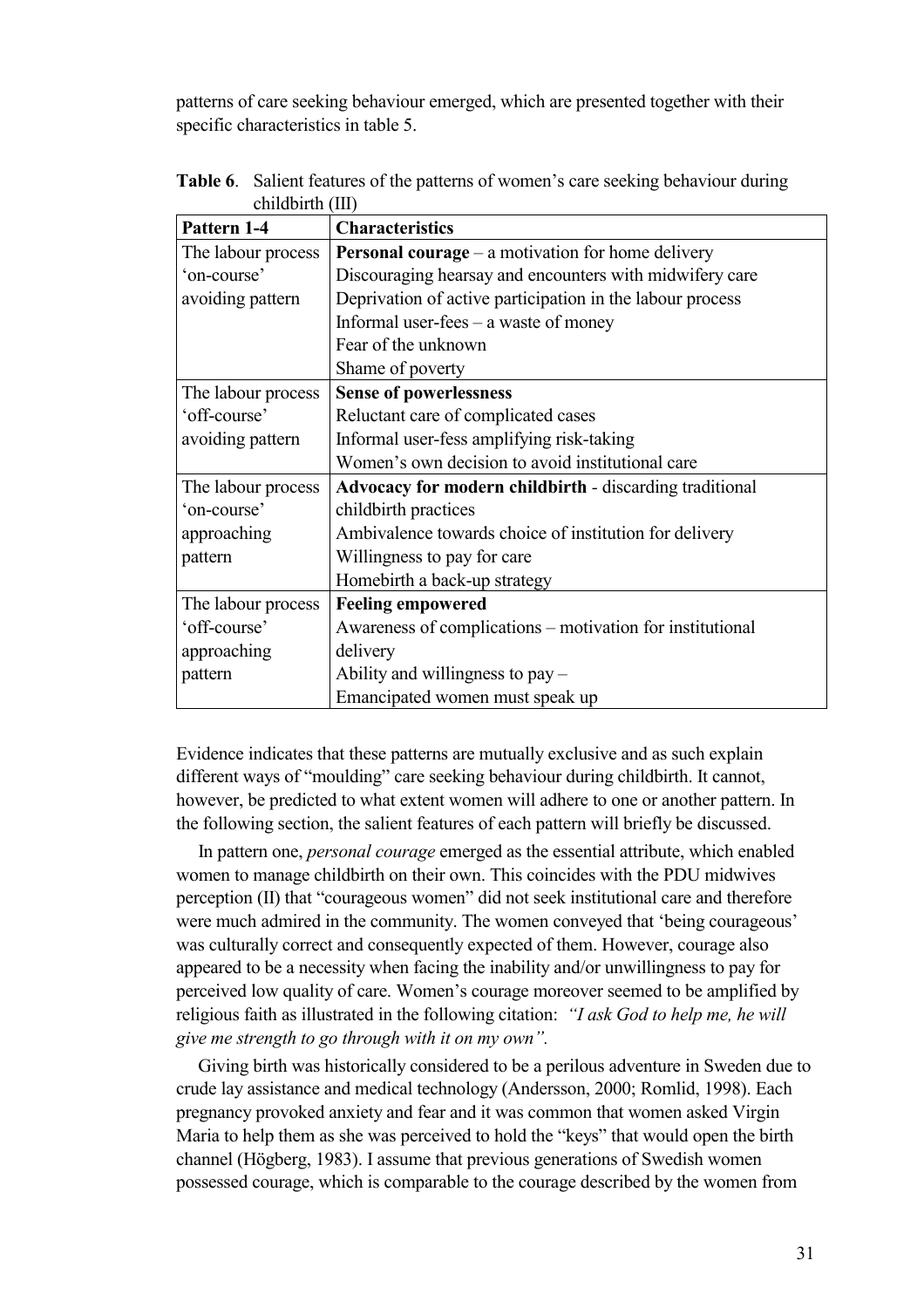Luanda. Birth is still and will always be a painful and unpredictable process. Moreover, women in resource poor settings continue to face this process with little or no assistance (Kunst & Houwelling, 2001) and as findings from the FGDs indicate (III), women are also subjected to financial demands from the midwives. Displaying courage may therefore be the only viable option for many poor and vulnerable women.

Being deprived of participation in decision-making during childbirth either by the health system or by the family, *sense of powerlessness* (pattern two) was perceived to pose a potential threat to the outcome of childbirth. Statements such as " *we see softdrinks-payments-related maternal deaths*" and "*her mother in law decided it was better to deliver at home …when she was exhausted, they finally brought her to the hospital…but the baby was already dead"* illustrate the consequences as perceived and related by the women.

The concept of empowerment, which was introduced in the 1970's related to the situation of the powerlessness of certain groups within society (Lindgren, 2002). Nowadays, the concept is widely used in health care contexts and may be defined as " the process of enabling or imparting power transfer from one individual or group to another" p. 306 (Rodwell, 1996). Empowering moreover aims at increasing the individual's control over decisions and actions regarding her/himself (Nutbeam, 1998). Albeit the mental ability to make adequate decisions might be limited for a woman whose labour becomes complicated, it is essential that the midwives demonstrate a participatory approach if and when the family decides to seek care.

A positive attitude may work as a strategy, which encourages the family to act differently in the future. Due to the design of the present study, it cannot be concluded that extra-institutional maternal mortality actually exists in Luanda. The professed avoidance in cases of complications indicates, though, that such may be the case. A study from Papua New Guinea reported that women in a population with proportionally many obstetric complications did not seek institutional care during delivery, in fact only five of fourteen identified maternal deaths had a hospital record (Garner, Lai, & Baea, 1994). Moreover, findings from Mozambique verify that maternal deaths occur in the community but are not reported as such (Songane & Bergstöm, 2002)

*Advocacy for modern childbirth*, including non-adherence to certain traditional practices, was found to be the prominent feature in pattern three. In contrast to the PDU midwives who perceived they offered culture sensitive care by handing over the placenta for home burial (II), the women did not appreciate this procedure. It seems that midwives in Luanda continuously need to update their understanding of women to whom they cater. Displaced women may modify former childbirth habits quickly, either due to influences from modern city life or due to logistical limitations, which appeared to be the reason why women did not want to take care of their own placenta. According to an Angolan anthropologist, traits and cultural patterns were in a state of corrosion due to the manner in which the population were forced to re-establish themselves (Vunge, 2001). This apparently also applies to childbirth traditions, which may fade from memory and experience if elderly women do not migrate with the younger generation, which appears to be quite common in Angola (K. Pehrsson, 2000).

The discourse noted between women and midwives regarding caring procedures implies that the dimension "adjusting" within the change process (V) is applicable also to the PDU context. Women did not, for example, appreciate that the midwives handed over the placenta for home burial. Through reflection, the midwives may find it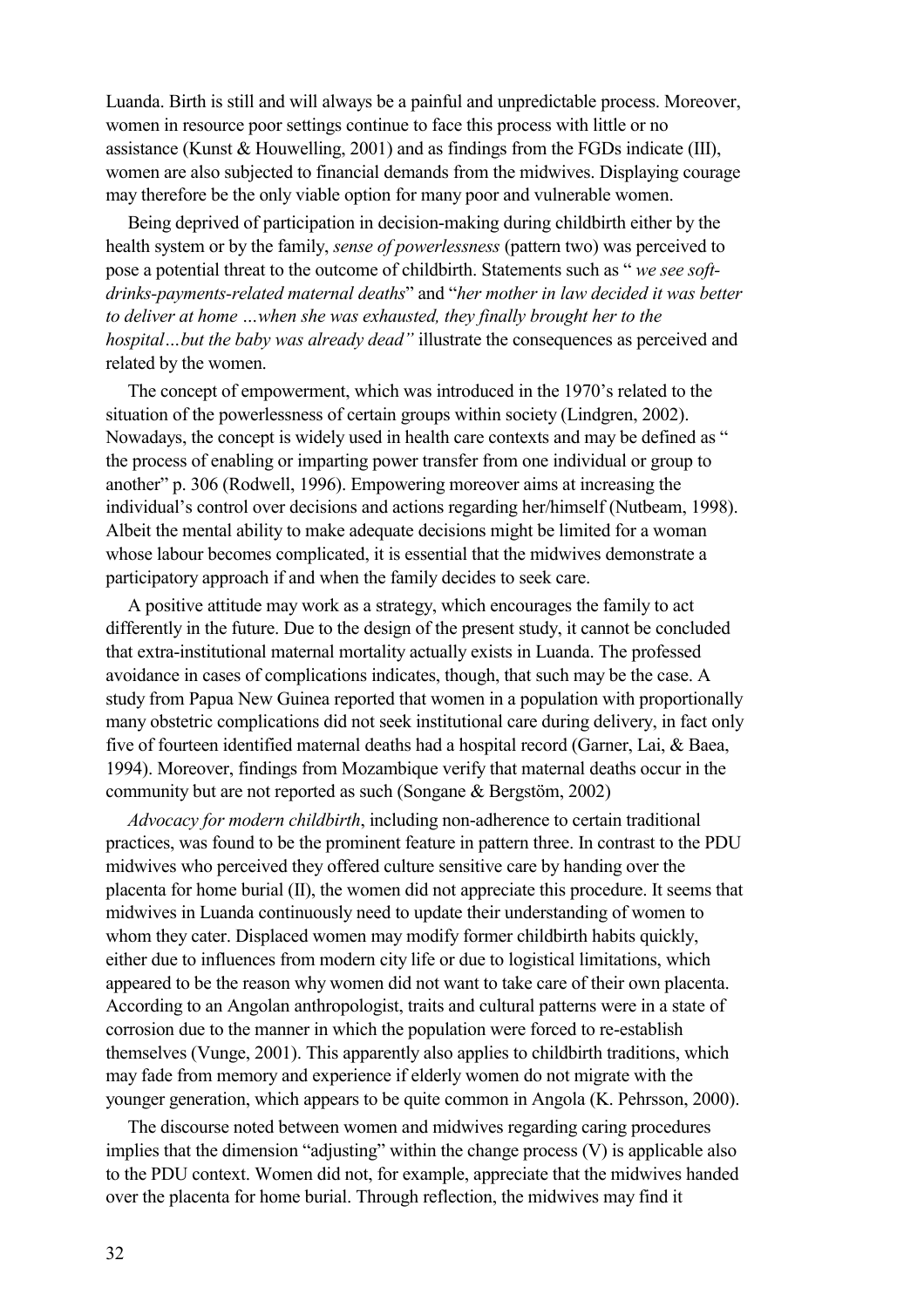pertinent to revise some caring procedures and practices to better meet women's expressed needs and desires and consequently provide true culture sensitive care (Leininger, 1991).

The sense of *feeling empowered* was found to strongly influence the care seeking behaviour in pattern four. Empowerment is also described as a process where individuals mobilise essential resources in order to feel or take control over their own lives (Gibson, 1991). In order to mobilise any kind of resources, however, they must be available and accessible. Comprehensive knowledge of childbirth complications and possible consequences thereof, combined with the ability and willingness to pay for institutional care, enabled women to seek institutional care during an 'off-course' labour process. Moreover, strength appeared to be gained from the experience of being emancipated, a characteristic, which encouraged women to vent their true feelings. Given the above-mentioned conditions, I assume that only a minority of women in Luanda could opt for this strategy. Caution is needed, though, as there is no statistical evidence on which to base such an assumption.

A major constraint for institutional childbirth was found to be the demand for informal user-fees. This phenomenon has been further developed in a separate paper (Pettersson et al., unpublished results). Our findings infer, though, that women experienced limited access to the maternal health care services, as they could not afford to comply with the unauthorised fee demands. These findings, in turn, suggest that maternal health care in Luanda is not available on equal terms for all women, a fact which according to Bogg et al may explain the low utilization of health services during childbirth (Bogg, Wang, & Diwan, 2002). An attempt was made to explore this with the PDU midwives, which did not succeed. It is therefore essential that this issue be pursued with a study design, which avoids researcher influence and ensures the respondents anonymity.

'Cephalic moulding' may be an easy or a difficult process, depending on the proportion between the foetal head and the pelvis (bony as well as soft parts) (Bennett & Brown, 1989). Based on the interpretation of data from the FGDs, "moulding" (see my alternative definition, p.53) was understood to be a stressful process, which required substantial adaptation by the women, regardless of what pattern of care seeking behaviour they i) chose or ii) were forced to choose. Moreover, it can be assumed that the aftermath of the longstanding civil war with consequent political and economic instability will most likely continue to create inequalities and inequity in maternal health care, which in turn requires that women will be compelled to "mould" or adapt their care seeking behaviour.

Adaptation is defined as the process of changing, for instance, behaviour to suit a new situation (Oxford, 2000) which implies adjusting, modifying or restructuring (The concise Oxford dictionary, 2001). Adaptation was initially a concept applied by researchers who examined the link between stress and ill-health on a physiological level (Rydén & Stenström, 1994), whereof Lazarus and Folkman's 'transactional model of stress and coping' is widely recognised and used. This model defines coping as efforts to manage demands. Demands and challenges are appraised by their characteristics and by the individual's possibility to respond, i.e. her/his coping resources. Adaptation is the outcome of coping and may either be classified as success or failure (adaptive or maladaptive) (Lazarus & Folkman, 1984). "Avoidant" strategies is regarded as more adaptive in the short run whereas attentive-confrontational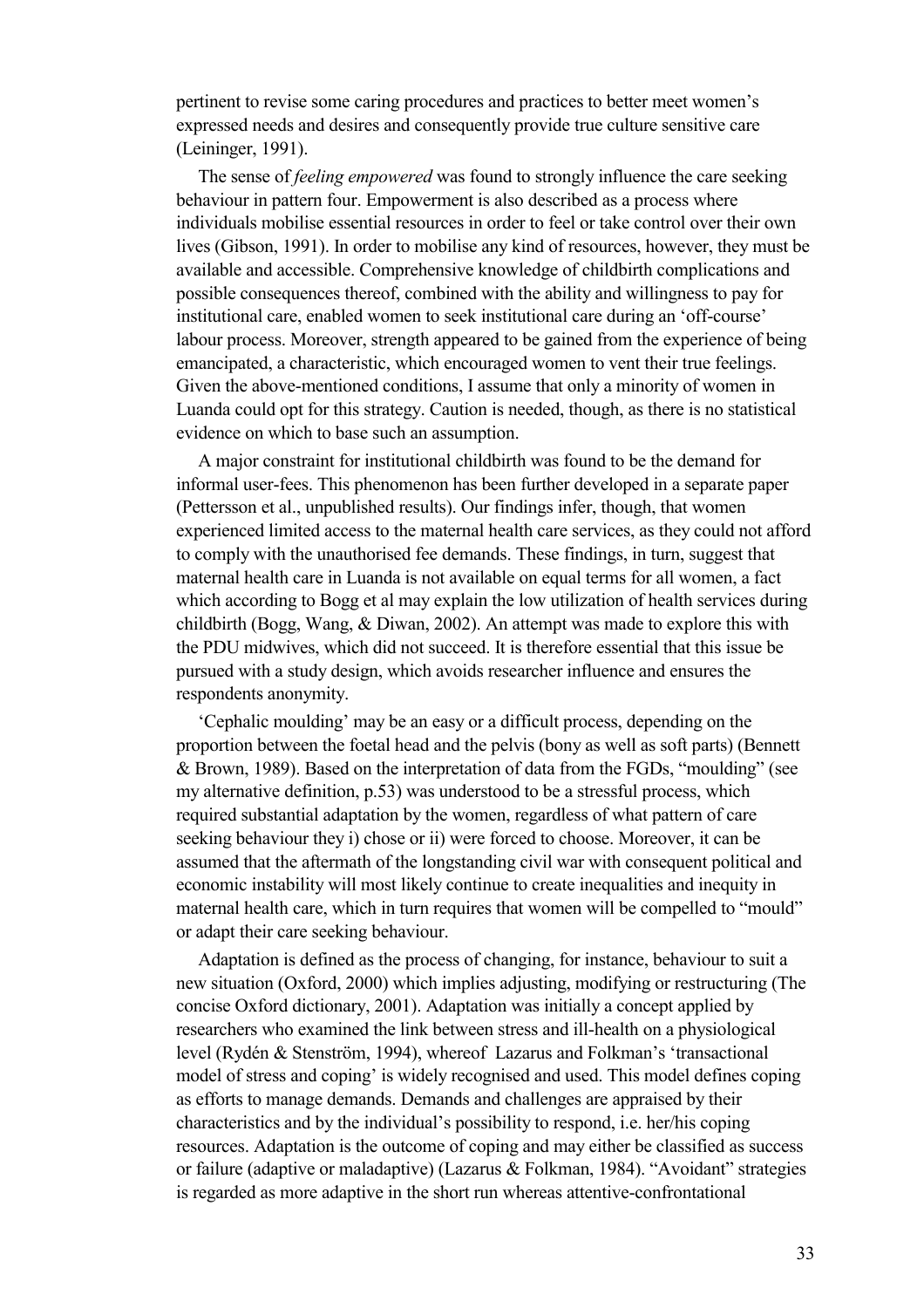strategies lead to better adaptation in the long run (Suls & Fletcher, 1985). In view of our findings, however, one might argue that avoiding institutional care in a context where women perceive they may die if they cannot meet the demand for informal userfees, is not only a positive, but also a wise manner in which to behave.

#### **11.3 OBSERVED MIDWIFERY PRACTICES (I, IV)**

The findings presented below reflect the differences between the pre-and post intervention observations of midwives and between the pre-and post intervention examinations of partographs.

#### **11.3.1 Quality of perinatal care (IV)**

Measurements to detect and prevent heat loss in the newborn were found to be of suboptimal quality and did not improve in the post-intervention observation. Drying, which is considered to be the most important prevention initially to prevent heat loss in newborns (Christensson, 1994; Coudhary, Bajaj, & Gupta, 2000) was only undertaken in 56.9 and 50.2 percent of all cases respectively. Hypothermia showed to be a common problem, 49.6 and 53.0 percent ( $p < 0.01$ ) of the newborn infants, respectively, had a temperature equal to or below  $36^{\circ}$ . Moreover, the midwives rarely measured or assessed the newborns' temperature, even if it improved somewhat in the postinterventional sample  $(2.5 \text{ vs. } 8.1\% , p < 0.001)$ .

These findings do not support the HCM midwives' perception that hypothermia was a rare event, but show that midwives seem to perform according to their beliefs (V). Other research reports indicate that underestimation of hypothermia in newborns is not unique for Maputo (Coudhary et al., 2000; Dragovich et al., 1997). Health personnel may be under the impression that a hot climate is protective of temperature loss whereas in fact the opposite is true for the neonate. A significant proportion of newborns are likely to suffer from hypothermia, in particular during cooler periods in countries with tropical climates (Cheah & Boo, 2000; Kumar & Aggarwal, 1998)

Implementation of the skin-to skin method has been found to be effective in reducing neonatal hypothermia (Christensson, Bhat, Amadi, & et.al., 1998; Christensson, Bhat, & Eriksson, 1995). In view of our findings (V), it seems essential to apply immediate skin-to-skin care in order to reduce neonatal hypothermia at HCM. The midwives, however, seemed reluctant to do so, allegedly due to women's resistance and to the perceived danger of narrow delivery tables. The fact that skin-toskin care has successfully been used at the HCM neonatal intensive care unit (Lincetto, Nazir, & Cattaneo, 2000) may, however, encourage the midwives to adjust their attitude to the procedure and provide practical support during the implementation phase.

Steps taken to detect and prevent intrapartum asphyxia were also found to be mediocre in the present study. Monitoring of the foetal heart rate (FHR) during the second stage of labour, for example, provides midwives with the initial sign of potential or imminent asphyxia. The FHR, however, was rarely checked and recorded at the beginning of the  $2^{nd}$  stage of labour, 50.6 vs. 54.8 percent (p = 0.13) and monitoring during the second stage of labour was even less frequent and even deteriorated significantly in the post-intervention observation, 24.9 versus 12.6 percent ( $p \le 0.001$ ).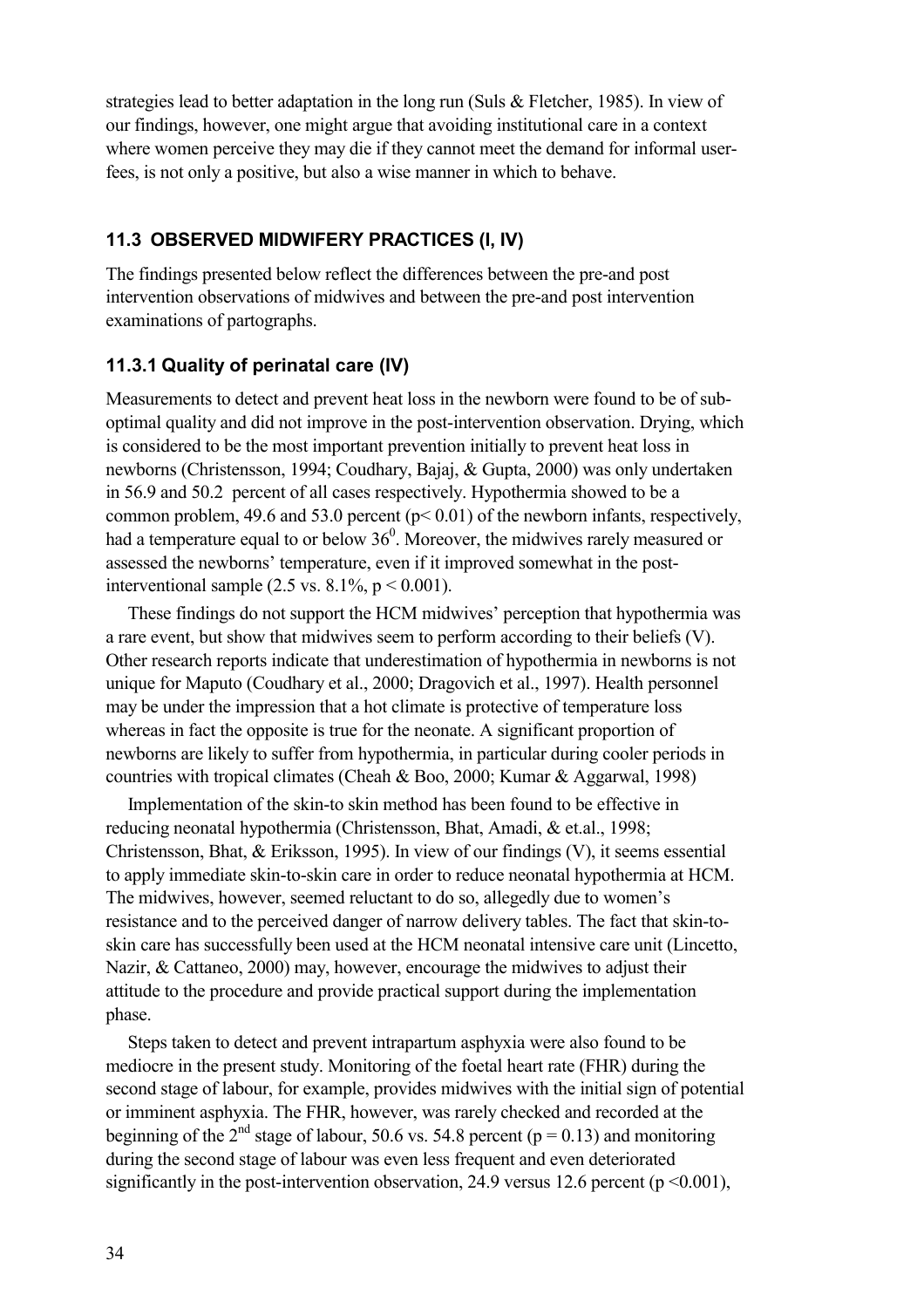respectively. Moreover, deliveries where maternal risk factors for neonatal outcome had been identified (46 vs. 42.3%,  $p = 0.18$ ) were not monitored more regularly than labours identified as low-risk deliveries.

According to the midwives, understaffing and simultaneous deliveries were contributing factors to inadequate monitoring, which they recognised as a failure. However, the midwives still did not regard asphyxia as a common problem (V), a fact that was supported by study IV. Despite the inadequate FHR monitoring, the number of severe and moderate asphyxia cases as measured by Apgar score was surprisingly low, 1 vs. 0.6 percent and 10.6 vs. 9.8 percent, respectively. A previous study of vacuum extraction deliveries in Maputo showed that 83% of all newborns suffered from asphyxia (Bergström & Bugalho, 1992). Caution is therefore needed when interpreting the current findings, which most likely are influenced by the fact that only expected normal, non-instrumental deliveries were included in the study. Inadequate midwifery monitoring during childbirth is not unique for Maputo, similar findings are reported also from Zambia (Maimbolwa et al., 1997). Nevertheless, it is unacceptable, and may contribute to perinatal death or lifelong maiming due to undetected cases of asphyxia. Being confronted with mentally retarded children at the hospital premises served as a reminder of such failures, and created a sense of guilt according to the HCM midwives (V).

#### **11.3.2 Partograph documentation (I, IV)**

When examining the partograph use at the PDUs in Luanda (I), significant improvements of partograph documentation were found in seven of ten variables between the pre-and post-intervention groups and more partographs were correctly documented in sample II than in sample I. However, documentation of "descent of the presenting foetal part", one of the variables relating directly to the main objective of the partograph, monitoring the progress of labour (WHO/MCH/88.3, 1988), did not improve. Nor did the midwives appear to act sufficiently upon information gathered during monitoring. The number of 'missed transfers' (variable 10) from the PDU to the referral hospital was similar (82.6% vs. 81.6%), which was considered serious, as the objective of implementing PDUs and training midwives to use the partograph as a monitoring device, was to secure timely referral in order to promote maternal and neonatal health.

Campos et al (unpublished results) reported that 139 cases (88.5%) of 157 transfers in Luanda were diagnosed by the PDU midwives as "others" such as haemorrhages, hypertension and intrapartum asphyxia, and 15 cases (9.6%) as previous caesarean sections. In contrast, the emergency obstetric unit diagnosed 45 cases (28.7%) as prolonged labour and 37 cases (23.6%) as other pathologies. These results indicate, as did ours (I), that further training; in particular analytical appraisal of information collected and documented is required in order for midwives to use the partograph as intended. Moreover, feedback regarding cases transferred could also be effective in enhancing the midwives understanding of documenting the partograph and acting upon information gathered.

The HCM midwives in Maputo were responsible for documentation of the admission and the delivery part of the partograph, whereas the obstetricians were responsible for the graphic part (IV). Admission variables such as blood pressure,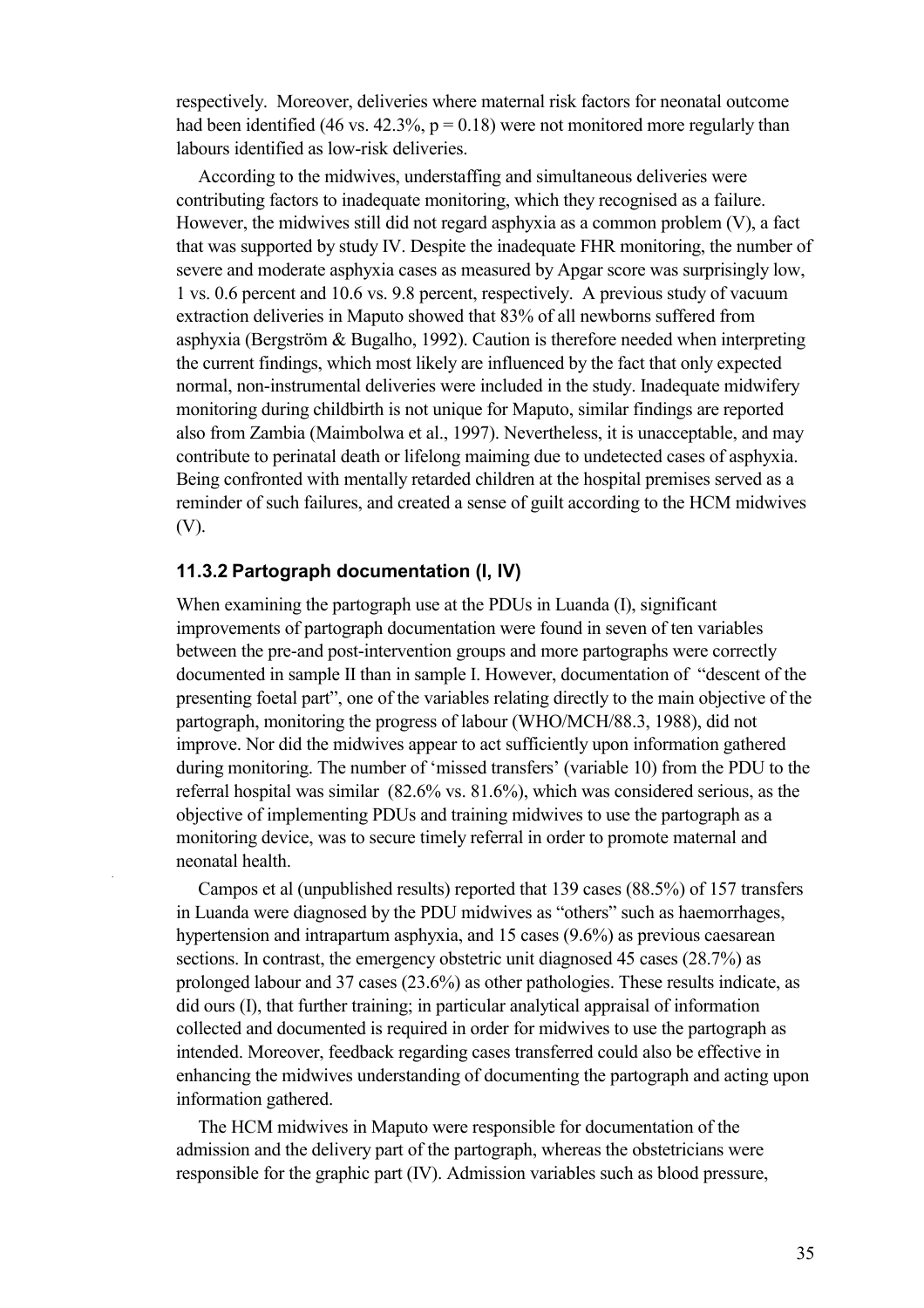uterine height, presenting foetal part and foetal heart rate were regularly monitored whereas blood status and uterine tonus were neglected.

Some variables reflecting care provision at delivery were well documented before and after the intervention such as the newborn's weight (97 vs. 98.7 %) and the Apgar score (96.8 vs. 98.7%). In the majority of cases, however, the midwives neglected to assess Apgar by its five parameters, heart frequency, respiratory frequency, colour, tonus and reactivity. Initial treatment, such as nasal or nasal-pharyngeal aspiration, ventilation or medicines of newborns was recorded in 83 (11.8%) vs. 92 (14.9%) cases.

The graph, which records progress of labour, was infrequently utilised before and after the intervention (29.9 vs. 26.5%,  $p = 0.16$ ) and a reduction in its use was even noticed in cases where maternal risk indicators for neonatal outcome were identified  $(30.3 \text{ vs. } 27.5\%$ ,  $p = 0.47)$ . Commencement of the graph was also examined in relation to length of stay in the labour ward, and significantly more graphs were initiated in the group of women who stayed longer than 3 hours both before and after the intervention (6.7 vs. 23 %,  $p < 0.01$  and 9.7 vs. 16.9%,  $p < 0.05$ ). However, the same reduction, which was noticed in the overall analysis, was also found in the "long stay group" in the post-intervention sample.

The overall documentation of the graphs, when initiated, was found to be inadequate. Although all variables were recorded once commenced, 64.8 and 79.6 percent respectively ( $p < 0.05$ ) of the graphs were only plotted once during labour. Thus, the progress of labour, which is based on regular monitoring and recording of the variables that comprise descent of presenting part, cervical dilatation and moulding, could not be assessed.

The partograph is regarded as a valuable tool, which may prevent prolonged labours and promote timely decisions during labour (Lennox & Kwast, 1995; WHO/MCH/88.3, 1988) and is recommended for use both for peripheral and central labour units. Successful use of the partograph in PDUs is reported from India (Kirubakaran & Deepal, 1997). However, a survey from labour units in Zambia, reports that the partograph was rarely used and was also frequently missing in women's childbirth records (Maimbolwa et al., 1997). A study among obstetricians and midwives in Nigeria revealed that very few used the partograph despite recognising its usefulness (Umezulike, Onah,  $& Okaro, 1999$ ). If use of the partograph is not properly introduced and supervised, the risk is that midwives as well as other health workers might perceive the record as an administrative constraint (Vangeenderhuysen, Renaudin, & Vall, 2001). This seemed to be the case even at HCM. Despite arduous attempts to implement adequate use of the graphic part, it was sadly neglected. Only two to three different calligraphies appeared on the few well-documented records. According to the midwives, not all physicians were in favour of their use of the graphic part of the partograph. Despite the perceived resistance, the midwives advocated that the responsibility for the entire partograph ought to be transferred to them (V).

The regular use of the graphic part of the partograph may not be the cheap alternative it is considered to be (WHO/MCH/88.3, 1988) when the cost of gloves for repeated vaginal examinations are compared to the few cases of prolonged labours (II, V), In both Luanda and Maputo, vaginal examination take place every second hour in the active phase of labour (clinical guidelines). I am aware that the small sample (II) and the sub-standard use of the partograph (IV) do not give sufficient ground to assert this opinion. However, the fact that many women were admitted in the expulsion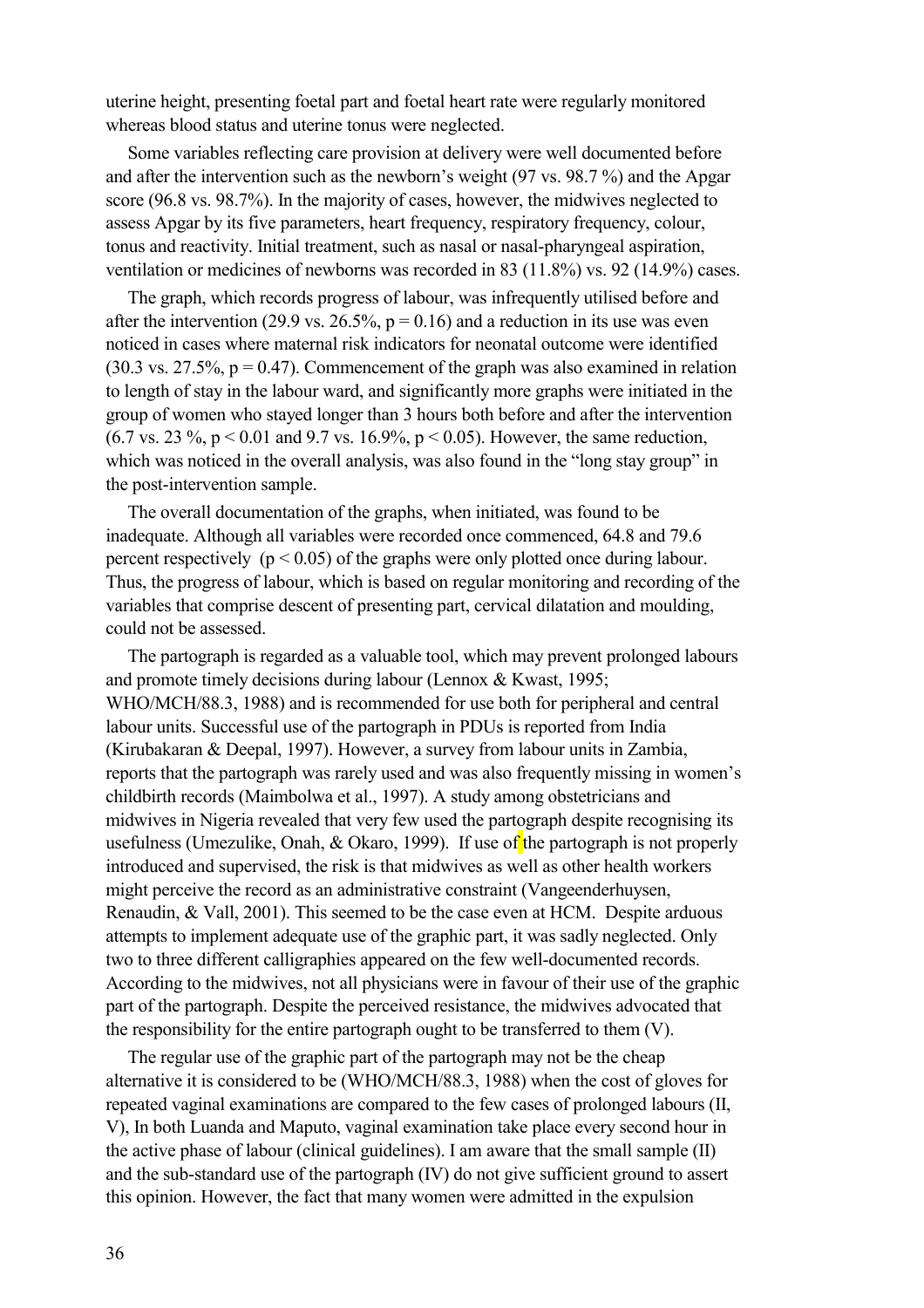period, 46.1 percent before and 43.6 percent after the intervention (IV) may indicate a need for re-evaluating the routine use of the graphic part of the partograph. It might, for example, suffice to initiate the graph for all primiparas and omit the routine commencement of the graph for multiparas with  $> 8$  cm of dilatation and previous normal births. The unpublished findings from Luanda (PA Campos et al., 1996) reported that only 38.9% of all cases reflected the main objective of the partograph, i.e. prevention of prolonged labour, may also serve as a support for limiting the use of the graphic part to certain groups of women. Recent information from Maputo, such as repeated utilisation of the same pair of gloves and increase of HIV/AIDS cases, further suggests that vaginal examination should be reduced to a minimum. However, it is essential to balance cost, quality of documentation and risk of transmitted infections with the possibility that apparent low-risk deliveries may become complicated and require monitoring for a longer period than initially perceived.

### **12 GENERAL DISCUSSION 12.1 METHODOLOGICAL ASPECTS**

The use of methodologies, which traditionally belong to distinctly different paradigms, have been an interesting voyage where findings from the two perspectives at times supported and at times opposed each other. It is therefore my firm conviction that knowledge extracted by various approaches provides a comprehensive and explanatory picture of phenomena being studied. Other researchers, who have combined epistemological views, also testify to its value. "Emphatic" in-depth dialogue with women being admitted for incomplete abortion in Dar es Salaam, for example, revealed that illegally induced abortions were much higher than indicated by the results of a hospital-based questionnaire study (Rasch, Muhammad, Urassa, & Bergstöm, 2000).

It has hardly escaped anyone using grounded theory that there are divergent opinions regarding which school of thought should be considered the right one. According to Glaser, Strauss's development of grounded theory cannot be considered true to the original method as the inclusion of a third coding procedure, axial coding, forces data into preconceived categories (B. G. Glaser, 1992). Strauss and Corbin, on the other hand, "demystified" the classical version of grounded theory by including the respondents' view of reality. They argue that if the coding paradigms suggested do not fit the actual data, other coding families should be applied (Dellve & Abrahamsson, 2002). I found the various analytical models presented by Strauss and Corbin (1990, 1998) both useful and attractive as they offer structure as well as freedom to engage in creativity, which were helpful when developing the models (III, V). Whereas Glaser emphasises the need to develop theory, Strauss and Corbin (1990) are open to the idea of using grounded theory techniques for modified purposes. I chose to create theoretical models explaining my findings rather than claim theory development. The choice of referring to grounded theory in lower case was consequently a way of confirming my use of the method.

The fact that midwifery practices improved technically whereas the midwives' reflective abilities were questioned (I) and the fact that there were no improvements in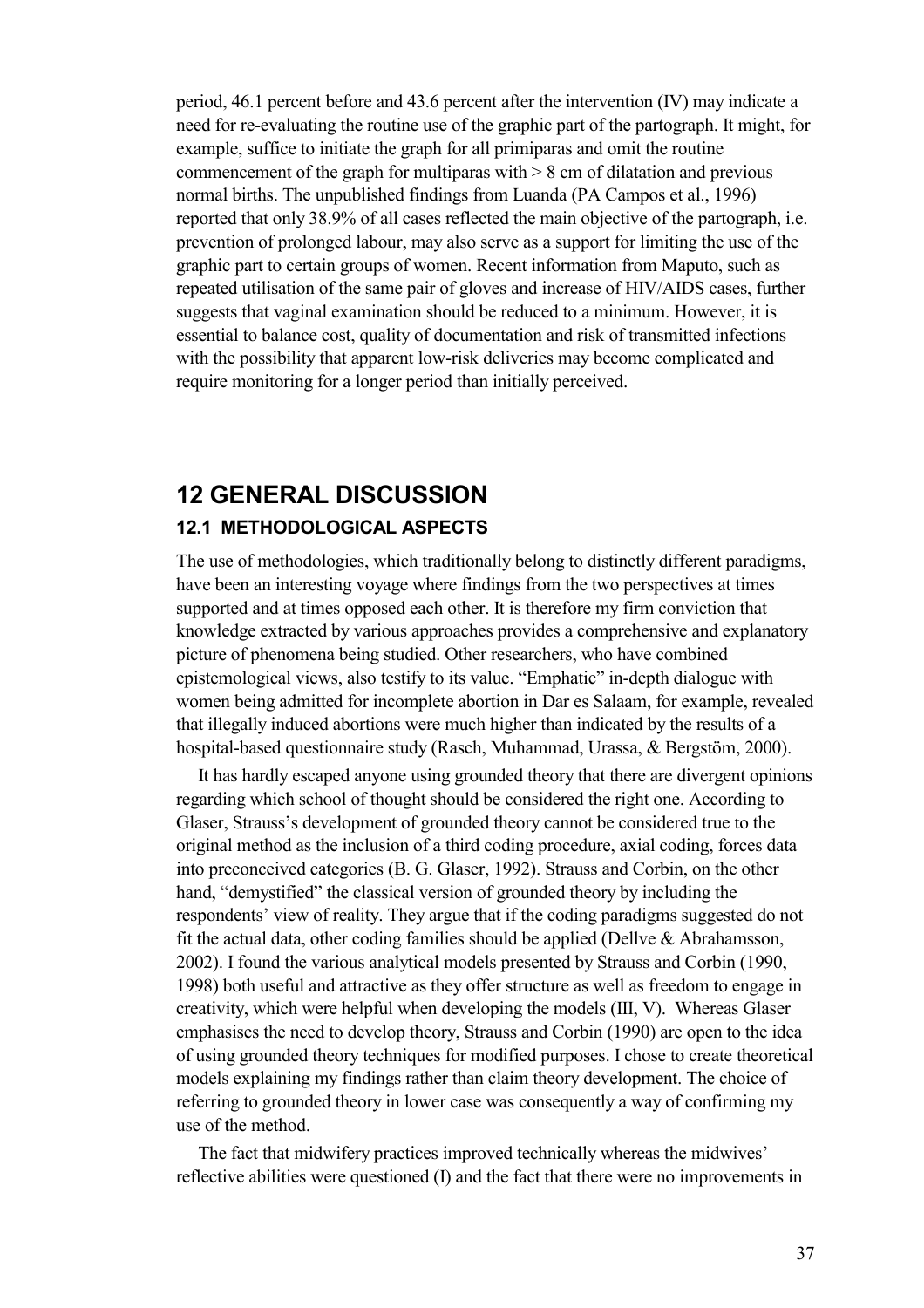the midwifery practices in perinatal care (IV) turned our attention to the quality of the interventions. As far as it can be judged, the interventions bear similarities with inservice education used in comparable settings. However, in Maputo, the continuity of the study was affected by the severe flooding, which occurred in 1999 and 2000. Another factor, which might have influenced the result of the intervention negatively, is the time period chosen to conduct the seminars. In order to facilitate the midwifery teams, which completed their nightshift, the seminars were held in the morning hours. However, this combination might be questioned, as the midwives were probably too tired to fully benefit from the lectures and partake in the discussions.

Faxelid who also studied in-service training of health personnel in Zambia, concludes that conventional training has its limitation and advocates the need to enable health professionals to identify, reflect upon and take responsibility for changes, i.e. 'participatory approach' (Faxelid, 1997). It is difficult to define categorically what constitutes a successful intervention, but the presence of dedicated individuals or teams as demonstrated in the case of the Kigoma experience (Mbaruku & Bergström, 1995) appears essential, at least to achieve short term effects. The creation of sustainable improvement relies on a complex web of factors (Balfour & Clarke, 2001), of which the HCM midwives identified various examples (V).

Language problems are often referred to as major barriers when conducting health care research in other countries, in particular when the official language is quite distant from the researchers' context (A. Johansson, 1998; E. Johansson, 2000). Portuguese, however, was commonly used in both study settings, a fact that facilitated the research process. When deciding upon a procedure for data collection, there is inevitably a fair amount of balancing involved. One can argue that valuable knowledge was lost, as local dialects were not used in the focus group discussions. On the other hand, such an approach might have limited our possibility of conducting the discussions at all. The FGD participants originated from various parts of Angola and spoke a variety of dialects. Furthermore, the Angolan co-investigators spoke Kimbundu, which would have excluded Umbundu speaking participants.

I also needed to consider whether my participation, being a foreign investigator, could have influenced the findings of the FDGs (III). It was decided that the Angolan part of the research team should guide one FGD on their own and interestingly enough, this discussion rendered less information than any of the others. This might be a coincidence; however, it is possible that the presence of a stranger, once confidence was established, encouraged women to speak more frankly. I also needed to reflect on the possible impact on the interview situation and the findings I, as a former colleague of the PDU midwives might have had. This is of course not an easy question to answer, as no one else, to my knowledge, has conducted similar interviews with the midwives in Luanda. Comparison is thus not an option. However, when contrasting the interviews with the PDU midwives (II) with the interviews conducted with the HCM midwives with whom I was not acquainted (V), I cannot point to any specific differences. Using myself as an instrument, I inevitably bring my experience and knowledge into the situation (Kvale, 1997; Strauss & Corbin, 1998). From one point of view, this may cloud objectivity and obstruct creativity. On the other hand, it might enhance theoretical sensitivity (Strauss & Corbin, 1998) and facilitate adequate probing. Either way, the crucial point is awareness of one's own "positionality", which makes potential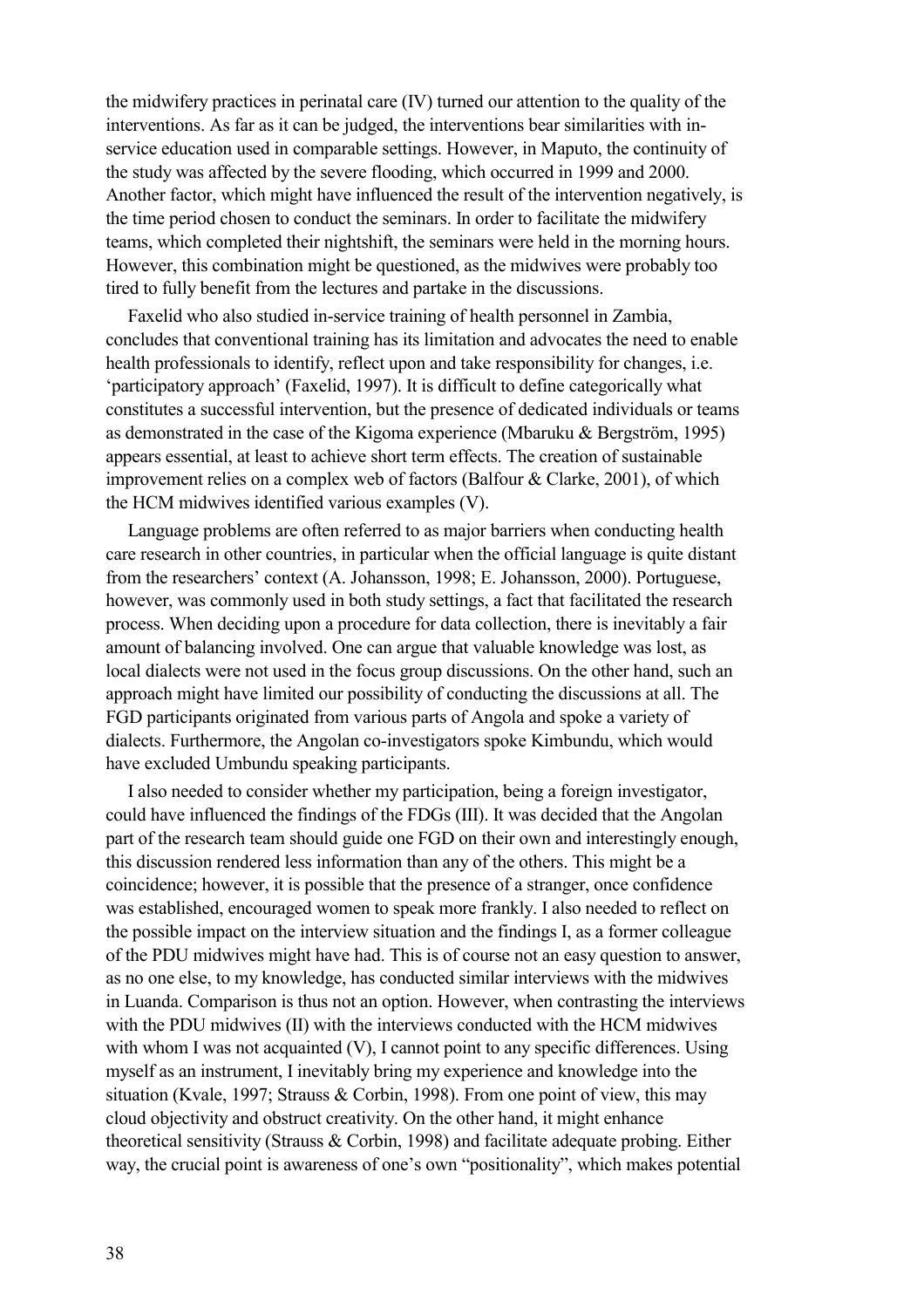subjectivity more transparent and comparable to knowledge elsewhere (A. Johansson, 1998).

#### **12.2 VULNERABLE WOMEN AND SAFE MOTHERHOOD**

Utilization of health care services is according to Fiedler influenced by both macro- and micro level factors. He defines the macro-level factors as policies regarding financing of health services, manpower, organization and education and training for the health sector. The micro-level factors includes characteristics of the health care services such as organization, resource allocation and its use, performances of health personnel and patient satisfaction with quality of care (Fiedler, 1981).

The pictures drawn by various studies indicate that the low utilization of MHC services, in particular during childbirth, has several dimensions. However, financial barriers are often regarded as the major cause (Killingsworth et al., 1999; McPake et al., 1999; Nahar & Costello, 1998). As the theoretical model, "moulding of childbirth practices" (III) emerged; it became evident that women faced difficulties during childbirth, which were highly unfair. Even if the women stressed that not all midwives "should be tarred with the same brush", financial as well as personal discrimination appeared to be a painful and quite common experience (K. O. Pettersson, Christensson, Gomes de Freitas, & Johansson, unpublished results). In these studies, we have no scientific data on the existence of informal user-fees in Maputo and in spite of informal evidence it is wise to apply caution in order not to draw parallels with the situation discovered in Luanda. It has been suggested that FGDs similar to those in Luanda (III), should be conducted in Maputo to explore women's perception of quality of care during childbirth.

Angola and Mozambique do not appear to have embraced the idea of introducing user-fees in public health care (K Pehrsson, 2000). However, it seems apparent that the socio-economic turbulence of the war and the post-war situation in both countries has been instrumental in impeding the goal of providing the MHC services needed. Moreover, privatisation of maternal health care services appears to have created quality care for a selected minority in Luanda, and according to informal information, even in Maputo. In this context, the system of informal user-fees was perceived to bar women from accessing the so-called "free care" (III). Health care utilization is commonly used as a proxy indicator for equity in access to care (Bogg, 2002). Despite the fact that maternal care services are officially free of charge in many low-income countries, unfair treatment and inequity in access to services appear to be a common problem (D. R. Gwatkin, 2000; Kunst & Houwelling, 2001).

## **12.3 NATIONAL COMMITMENT TO QUALITY OF MATERNAL HEALTH CARE SERVICES**

The governments of Angola and Mozambique aim at decentralising MHC services, in particular within the capital provinces (Figure 2). In Luanda, statistics indicate that as the deliveries increase in the PDUs there is not a corresponding decrease of normal deliveries in the referral hospitals, which was a major objective when implementing this system (CAOL, 2001). In Mozambique where the implementation of PDUs first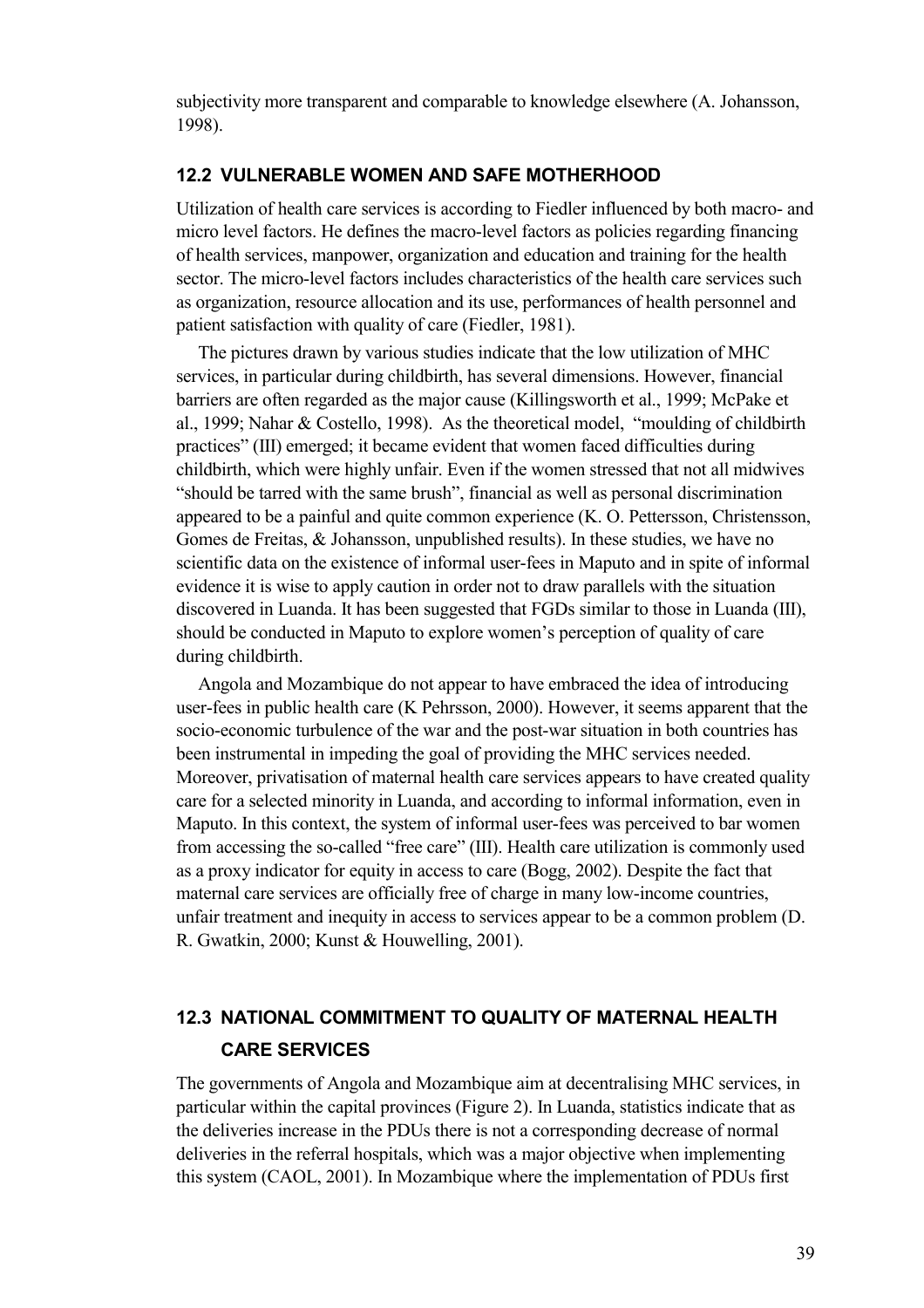took place, an increase in normal deliveries at the referral hospitals was noticed. The moderating fee (V), which was introduced to prevent women from bypassing the PDUs, did not have the desired effect, at least not at the time when these studies were conducted. According to the HCM midwives, this situation might change if midwifery competence at the PDUs was improved (V). Recent information indicates that the number of deliveries at HCM has drastically reduced as a result of the opening of another emergency obstetric unit, the José Macamo Hospital (HJM).

It is unclear to what extent decentralisation has supported MHC services. However, there is evidence that emphasis on services close to the population and a functioning referral system combine to form an important tool in promoting maternal and neonatal health (Jahn & De Brouwere, 2001). The findings from our studies (II, V) indicate, however, that more efforts are needed to convince the community of the benefits of utilizing the services provided by the midwives at the peripheral level.

National and local practical guidelines have been developed for maternal and newborn health care in both countries. Statistics are also available, which describe the outcome of MHC services. Furthermore, a fair amount of research has been conducted on various aspects of the MHC area in Mozambique, such as maternal mortality, auditing, training paramedical personnel to perform caesarean sections, perinatal health care and abortion (Bergström & Bugalho, 1992; Challis, 2002; Granja, 2002; Machungo, 2002; Osman, Challis, Cotiro, Nordahl, & Bergstrom, 2001; Songane & Bergstöm, 2002). In Angola, on the other hand, research projects related to maternal health and MHC services are few and sporadic (Santos-Ferreira et al., 1990; Schaider et al., 1999; Strand, Franque-Ranque, Bergstrom, & Weiland, 2003). Common to both countries, though, is the fact that the quality of maternal health care appears to be addressed through medical, technology-based interventions, which can be measured from a quantitative perspective. According to Abou-Zahr et al (1996), this is the result of adopting the modern model of medical care, which does not take into account the experiences the women themselves bring into the process of childbirth, neither does it embrace the experiences of the health professionals. The preliminary results of study III was, however, presented at a large meeting of politicians and the medical profession in Luanda where it created quite astonishing reactions. CAOL acted upon the findings, though by providing name badges for all PDU midwives and arranging unannounced visits to the PDUs during night hours.

There are indications that MHC activities in Mozambique are increasing, and that the government of Mozambique plans to expand basic and comprehensive emergency obstetric care services and integrate these with primary and secondary health care level. Furthermore, the national strategy aim at improving access to reproductive health care services for adolescents and implement appropriate interventions for newborn care (MISAU, 1999). The Mozambican Ministry of Health (MOH) also encourages operational research, partnership in Safe Motherhood issues and advocates changes in laws and regulations from a human right perspective, which may positively impact the health of women and newborn infants (MISAU, 1999).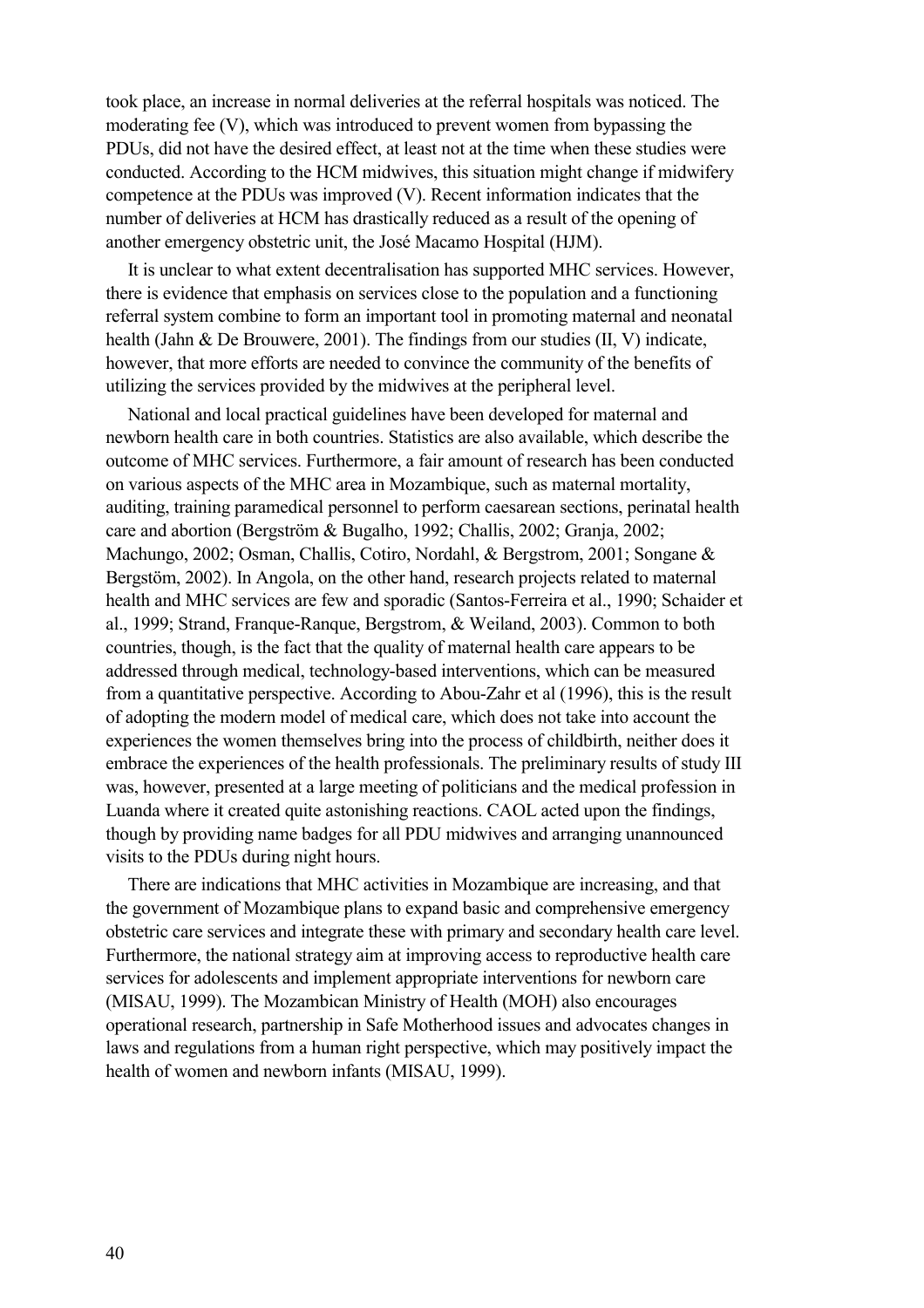## **12.4 INVESTING IN MIDWIFERY – ONE WAY TO IMPROVE QUALITY OF MATERNAL AND PERINATAL CARE**

At what cost can the quality of midwifery services be achieved? Can all nations, in particular low-income countries such as the two described in this study, afford quality midwifery care?

Investing in midwifery, is considered to be cost-effective in low-income countries, as it prevents costlier care at a later stage (B.E. Kwast  $& S.$  Bergström, 2001). Whereas some studies address the cost-effectiveness of midwifery services, only one has been located that discussed the cost of midwifery education in low-income countries. However, it was not possible to deduce how cost-effective training programmes for midwives in Indonesia were compared to other safe motherhood interventions (Walker et al., 2002). Educating midwives and implementing midwifery services is regarded as cost-effective also in high-income countries as duration of training midwives is shorter and salaries are lower compared to the physicians. It is therefore intriguing to find that cost-effectiveness of midwifery versus medical services barely differs in high-income countries (Hundley et al., 1995; Reinharz, Blais, Fraser, & Contandripoulos, 2000). However, Levin argues that costs are higher when midwives are under-utilised and physicians are used to carry out interventions, which could be performed by other health professionals (Levin et al., 2000).

Whereas midwifery is not promoted in many parts of the South-Americas, in China and in India, midwifery has been promoted for many years on the African continent. Angola and Mozambique, however, have demonstrated an ambivalent attitude to midwifery as a profession. As a result of post-independency human resource drainage, Angola substituted the training of professional midwives with shorter courses for maternal health nurses. In order to provide coverage of maternal health personnel, quantity was achieved rather than quality. Over the years, maternal health nurses have exercised their duties within the MHC sector, but due to low academic and professional level, their services have not been satisfactory. Angolan midwives used to be highly esteemed by the population, however, the degradation of professional quality and merits have undermined the population's confidence in the profession (MINSA/CAOL, 1996), a fact that was confirmed both by the PDU midwives and the women (II, III). A new national post-graduate midwifery course was therefore planned and implemented in 1998 (MINSA/CAOL, 1994, 1996). The training of professional midwives was welcomed on all levels within the MOH; however, it will take a substantial amount of time to supply Angola with sufficient number of trained midwives. Investing in midwifery education needs to be seen in a long-term perspective and the impact on maternal health should also be evaluated in this context.

Mozambique has focused on training maternal and infant health nurses and not until recently have initiatives been taken to introduce midwifery as a specialised course. It does not seem clear, though, whether such a course will follow upon completed nursing education or be a direct entry course. The Saude Materno Infantil (SMI) nurses have been encouraged by members of the obstetrical profession to participate in research training courses, and have been actively supported in conducting research and presenting it at international conferences. The midwives in Mozambique also receive encouragement from the MOH to establish a national midwifery organization.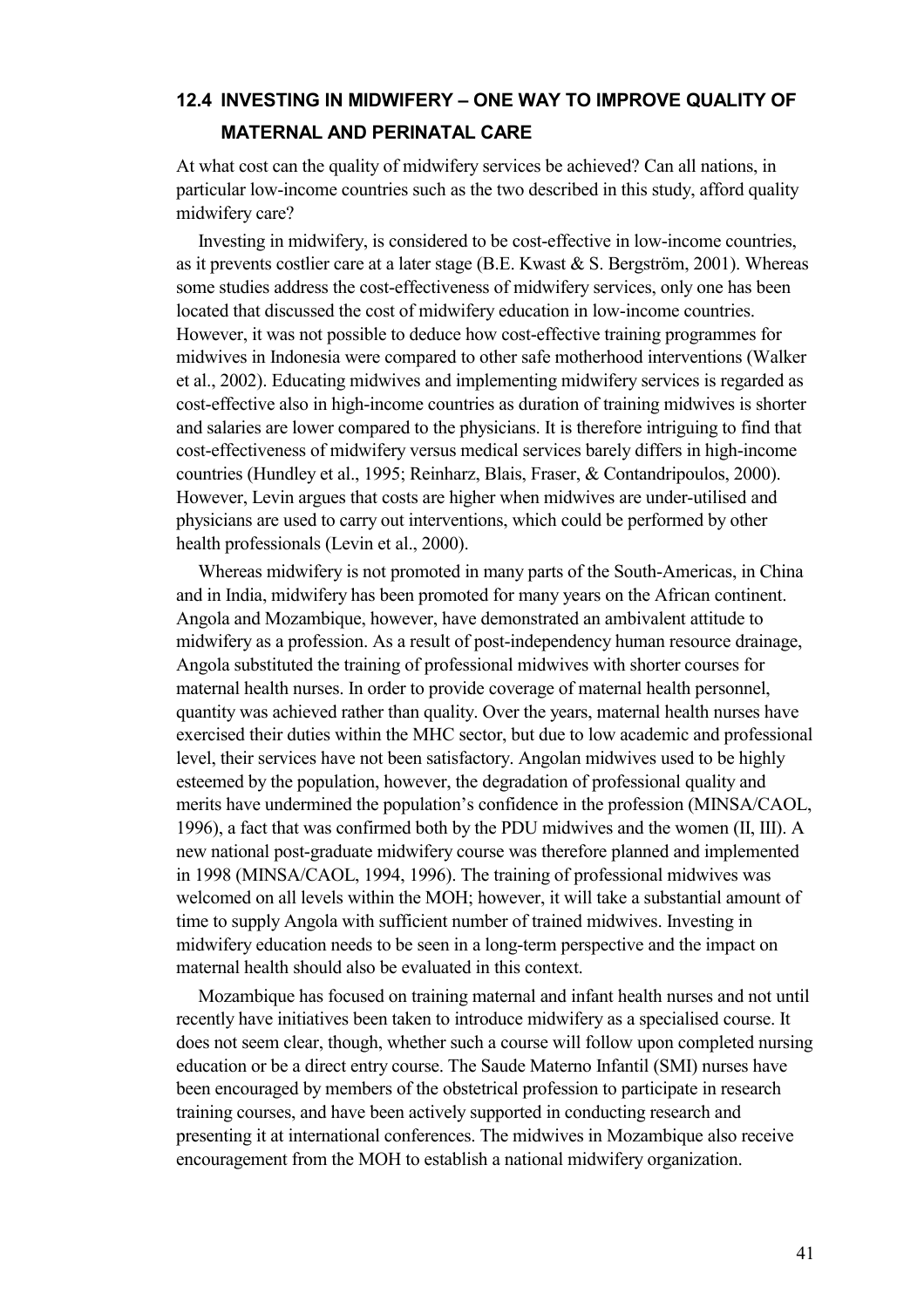Furthermore, it is encouraging to note that the midwives in Mozambique successfully hosted the Africa Midwives Research Network (AMRN) conference in November 2003.

Unfortunately, well-educated health professionals in low-income countries are often not able to survive on their government salary, a problem, which tends to reduce assiduity as additional income is procured elsewhere. Consequently, the qualities of services offered are often compromised.

Angola allocated 3.6 percent (3.6-6.4%) and Mozambique about 3.9 percent (3.9- 11.1%) of its Gross National Product (GNP) to health care expenditures, but it cannot be deduced how much was spent on midwifery services and salaries (UNAIDS/WHO, 2002; WFB, 2000). It is likely, though, that such expenditures are much less than needed, as illustrated by Granja who argued during the defence of her thesis that the midwife's salary was by far the least part of the cost for a legal abortion at HCM in Maputo. A reasonable salary is regarded as an incentive both to improve assiduity and performance (Granja, 2002). The findings of the current study indicate, however, that low salaries were a source of worry to all the midwife respondents (II,V). The low salaries were moreover perceived to contribute to the escalation of the system of informal user-fees in Luanda (K. O. Pettersson et al., unpublished results). It does not seem realistic, at least in the near future, to expect relevant salaries for most health workers, including the midwives. Unfortunately, this situation infers that midwives are obliged to seek financial coverage elsewhere, a fact which either appears to reduce assiduity or make them resort to unhealthy habits like asking women to pay (K. O. Pettersson et al., unpublished results). Whereas this may be understandable, it is not excusable, as the practice subject women in Luanda to unequal access to care. It presents a tremendous challenge for the MOH in Angola and Mozambique, to consider the possibility of improving the quality of maternal and neonatal care through the vehicle of improved conditions for all the professionals involved.

Quality of midwifery services also depends on enabling working conditions, and the dimension 'organising' in the proposed model of change (V) heavily relies on national resource allocation. Unless finances are provided, the labour room cannot be reconstructed to provide the HCM midwives with the possibility to properly monitor the newborn. Fiscal resources are needed to secure electricity, water and transport at the PDUs. The lack of these is also reasons for women's avoidance of care during childbirth. However, midwives may also contribute to reducing expenses by implementing fundamental evidence-based practices such as the skin-to-skin care, which is cost-free (Hodnett, 2000).

Midwives in various parts of the world have, with more or less success, been fighting for acceptance, within and outside the obstetric team. Lugina (2002) argue that there is still a long way to go for midwives in Africa, before they can count on being recognised as valid members of the obstetric team. She considers that this is due to male hegemony and to a rigid professional hierarchy within the health systems. According to the HCM midwives (V), they faced similar problems and alleged that lack of intra- and inter-professional communication and collaboration negatively influenced the quality of perinatal care. The importance of improving inter-professional interaction must therefore be recognised and encouraged by the MHC management as part of the strategy to enhance midwifery (Lugina et al., 2002).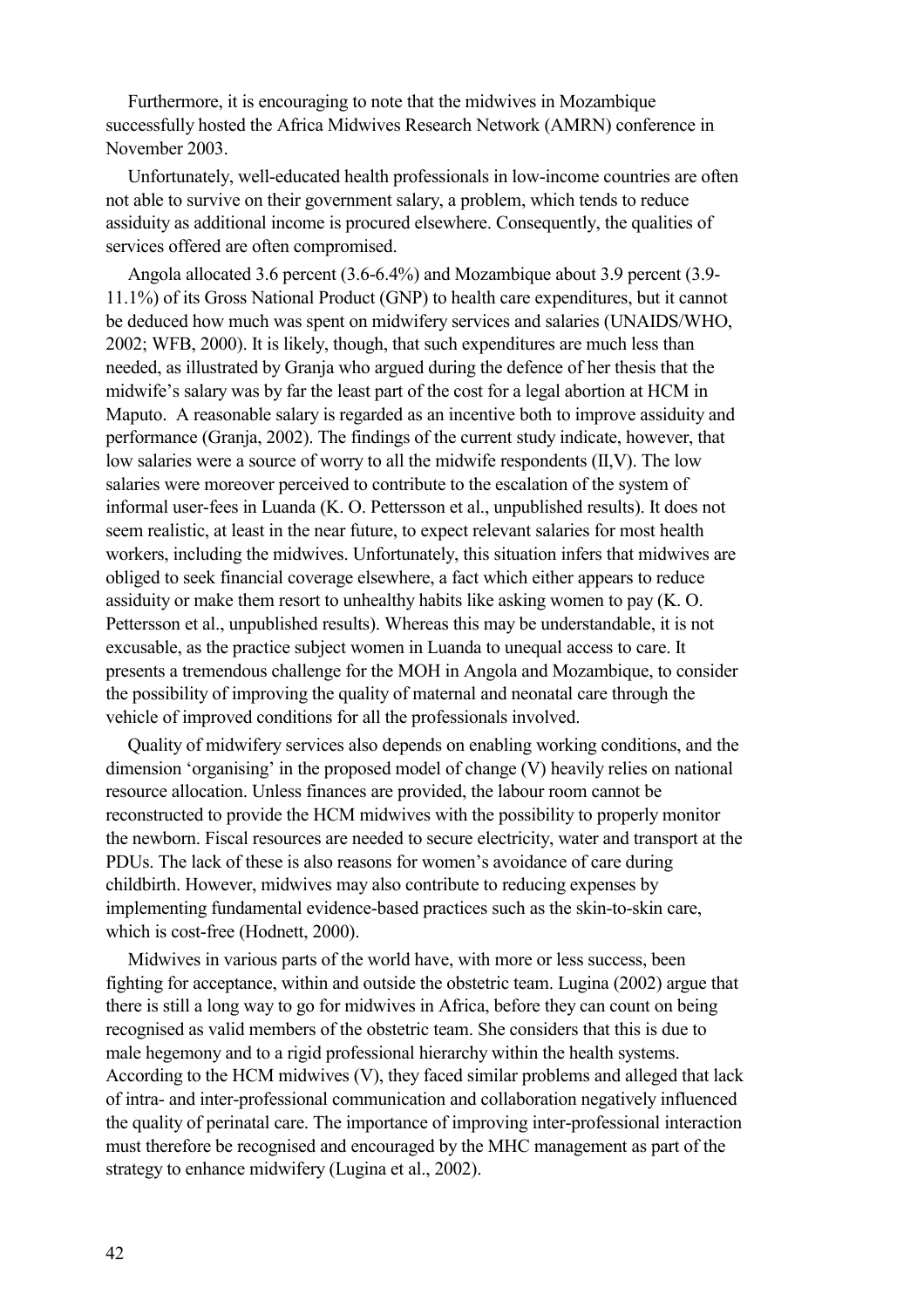The many problems impacting women and midwives have been considered from different perspectives and at different levels in Angola and Mozambique. Nevertheless, the overall picture indicates that the challenges as well as the constraints facing midwives do not differ much in the two contexts. Women in Luanda have provided us with a view of their reality, which only in future research can be contrasted to the experiences of women from Maputo. Awareness has been created, not only regarding the unenviable position of women in childbirth in these settings, but also the many challenges facing midwives in order to provide care that will promote safe motherhood for vulnerable women.

## **13 CONCLUSIONS AND IMPLICATIONS**

This thesis aimed at exploring the quality of midwifery care at different levels of the maternal health care system in two different countries on the African continent. The studies presented in this thesis appear to represent the relatively few attempts in the context of 'Safe Motherhood' to explore quality of care during childbirth from the perspectives of women and midwives whilst concurrently seeking a theoretical understanding of the perceptions of reality held by women and midwives. However, the findings also indicate a variety of obstacles for providing quality of care, which confirm the existing body of knowledge. The importance of focusing, not only on technicalities, but also on the views of the health care users and the health care providers when addressing quality of care, for example, has been emphasised by various writers (Faxelid, 1997; Lugina, 2001; Ransjö Arvidson, 1998).

Despite the contextual differences in which the studies were undertaken, findings appear to be interrelated and may contribute to the body of midwifery knowledge in the context of promoting Safe Motherhood, particularly in respect to the following:

## **13.1 GAINING INSIGHT INTO WOMEN'S PERCEPTION OF THEIR VULNERABILITY DURING CHILDBIRTH**

Civil war and migration disrupt social fabrics and may alter women's access to social support and modify their adherence to cultural childbirth practices. Moreover, access to maternal health care services are often experienced as unfair and limited due to the demand for informal user-fees, a fact that may explain the low utilization of the PDUs in Luanda. Women may not be convinced to seek institutional care during childbirth unless midwives cease to subject them to such practices.

Women seem to adapt health care seeking behaviour during childbirth in accordance with evolving circumstances and a complex web of influencing factors. Various patterns of care seeking behaviour have been identified. These are considered to be mutually exclusive, but unless tested in a future study, cannot be said to have predictive value. In order to influence women's health care seeking behaviour positively, midwives need to reflect upon and modify attitudes towards women, adjust caring practices to accommodate women's needs and desires. The maternal health services may be available within the communities, however, unless they are proven effective at all hours, the population seek care elsewhere or deliver at home.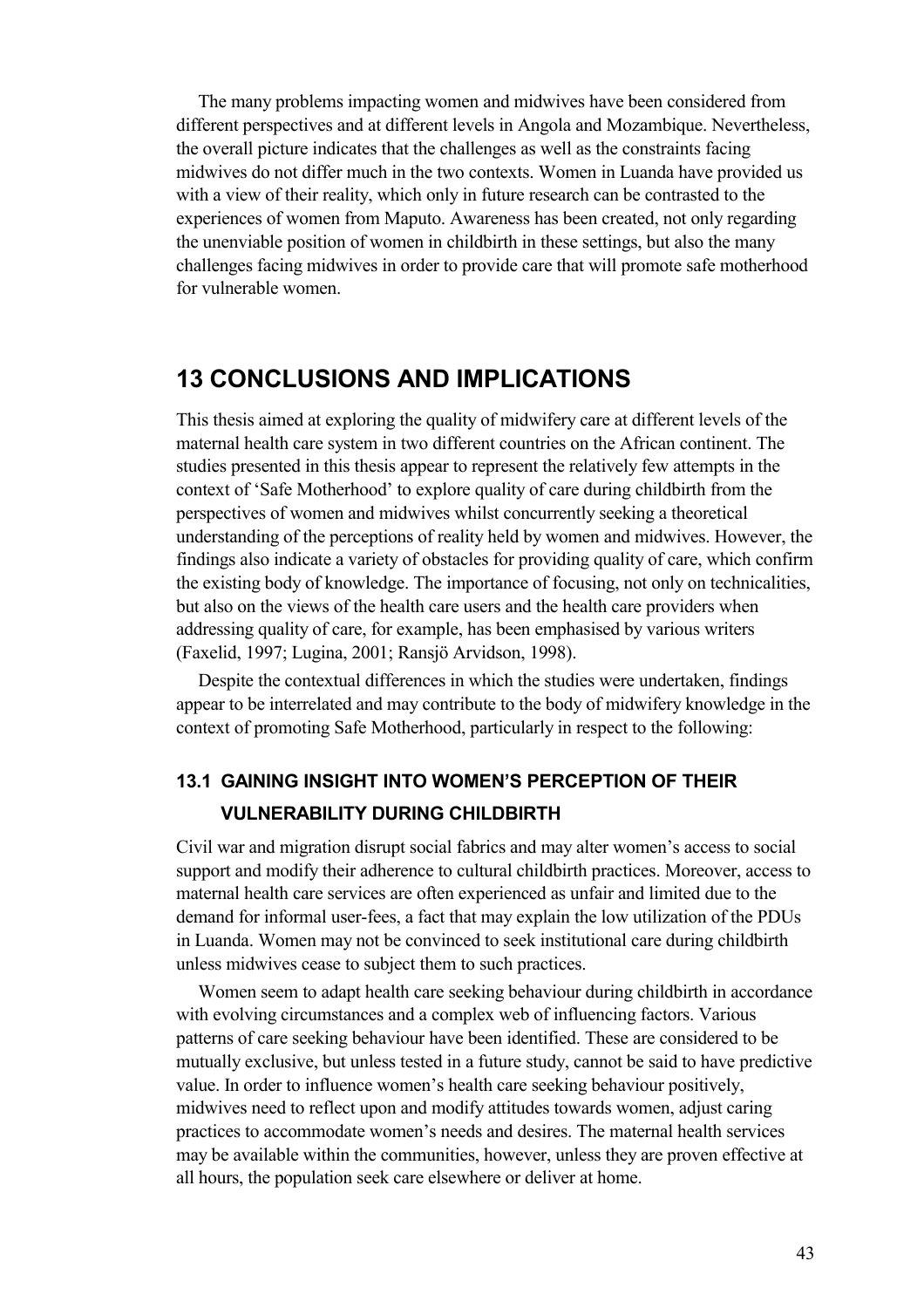The concept 'moulding' appears to be a new way of considering challenges and constraints faced by women during childbirth. Just as the foetus experiences 'moulding' during the process of labour with beneficial or harmful effects, the woman's health care seeking behaviour is 'moulded' to fit the many barriers on her way to safe motherhood. It is a challenge to MHC professionals, management and policy makers to consider what can offer the most beneficial possibilities for all women, especially the most vulnerable who are at greatest risk when giving birth.

## **13.2 GAINING INSIGHT INTO MIDWIVES' PERCEPTIONS OF THEIR ABILITY TO PROVIDE QUALITY CARE DURING CHILDBIRTH**

The respondent midwives identified a variety of constraints, which prevented them from providing quality care but also suggested how these might be challenged. The model 'changing perinatal care management' is based on the midwives reflections, and is considered to be valid in both contexts described in this thesis.

A major aspect appears to be the midwives reliance upon supportive mechanisms, enabling communication and collaboration from various levels of the chain of care. Teamwork is considered to be a crucial component when aiming to improve quality of care, and the midwives emphasise the importance of being acknowledged as valid members of the obstetric team. This, however, I believe depend on the presence of a regulatory framework as well as on the midwives own efforts to gain respect and appreciative responses to such efforts.

Midwives often express their willingness to accept challenges, for which however, they are not always fully competent. Consequently they also described experiences of psychological strain and fear of failure. It appears that midwives do not inevitably recognise the problems that may undermine the quality of care that they provide, a fact, which might negatively influence the introduction of change, for example implementation of new caring technology. The midwives showed awareness of the need for quality interaction with women in labour, but at times failed to apply this in practice.

Educational interventions are considered as valid tools to improve quality of midwifery care. However, interventions based on typical in-service training models as used in these studies did not give the desired results. It is therefore important to discuss what kind of intervention to use and how to implement and supervise it in order to achieve sustainable changes. It is crucial that the philosophy of training emphasise the midwives' ability to critically reflect and adequately act upon information collected during their practice, in particular related to the partograph. In order for the partograph to be a tool for early warning of arrested and prolonged labour, great efforts are needed to introduce and supervise the use of it. Furthermore, strict guidelines for documentation of the partograph, in particular the initiation of the graph, are required at the referral hospital. Consensus is also needed within the obstetric team regarding who should be responsible for documentation of the partograph.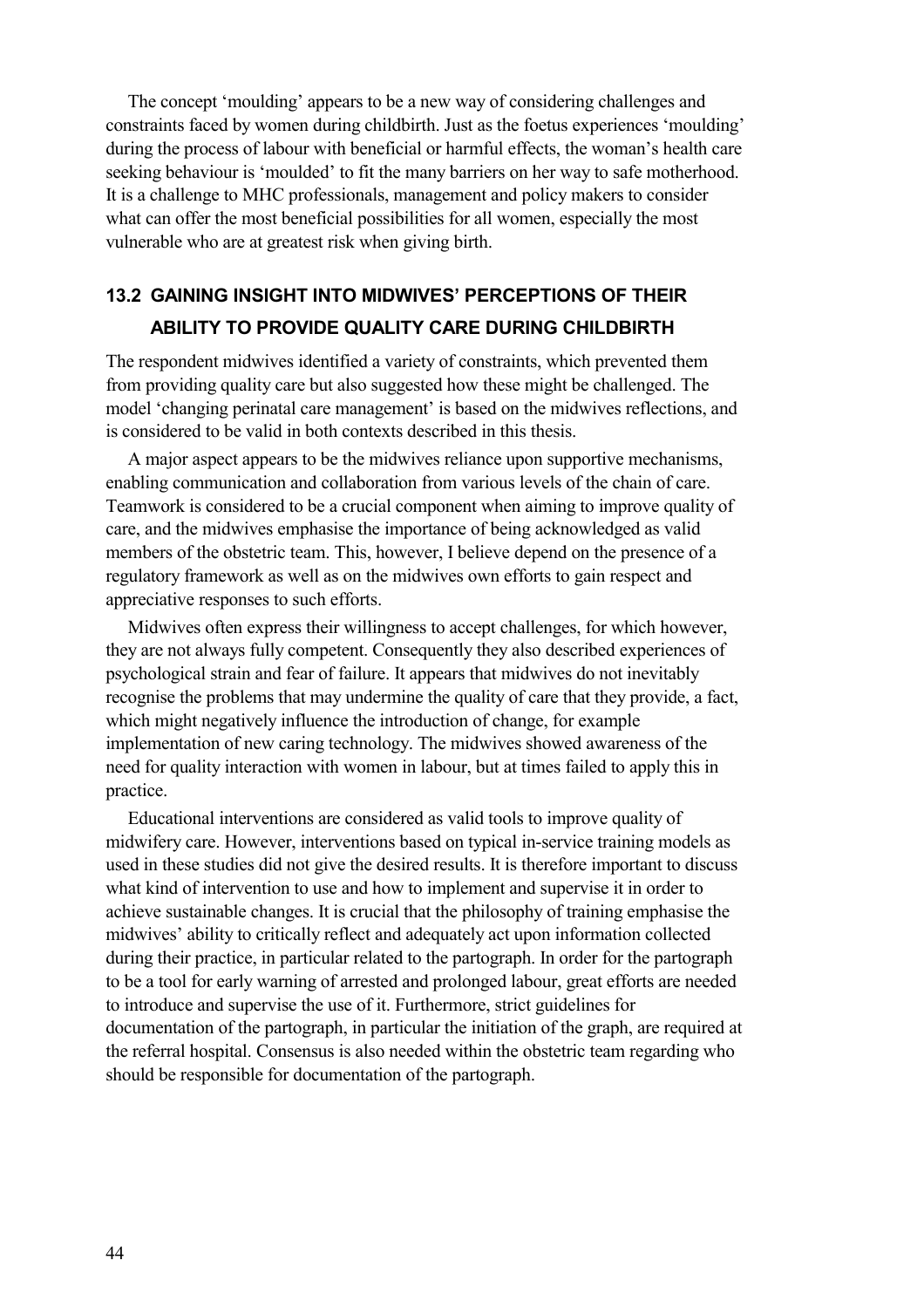## **13.3 GAINING INSIGHT INTO THE CONTEXT REQUIRED FOR PROVISION OF QUALITY OF MIDWIFERY CARE**

Quality of midwifery care is a complex issue, which requires more than her/his efforts to achieve. We possess knowledge, for example, of the dimensions of quality of care, the four A's – availability, accessibility, affordability and acceptability (WHO 98.8). We also know how quality of care can be measured – by structure, process and outcome (Donabedian, 1980). It is furthermore clear that quality of care is context bound and culturally related (Leininger, 1991). The findings of these studies also indicate that quality of care at times may be person bound (II, III). It is, however, not easy to define how quality of midwifery care can be achieved within contexts such as the ones described in this thesis. Based on the findings and the experiences from the studies undertaken, I suggest the explanatory model (Figure 5) as a contribution to the existing awareness of how to achieve quality of midwifery care within the Safe Motherhood or 'Making Pregnancy Safer' context.



**Figure 5.** Fair and adequate midwifery care to the mother/infant dyad.

Political will and commitment within a human right perspective (outer ring) need to be extended to all stakeholders in the childbirth process (grey arrows), women and their social network, midwives, members of team obstetric and MCH management (block arrows). However, in order to provide the mother/infant dyad with fair and adequate care (light grey, inner circle) all stakeholders need to be linked (black arrows) in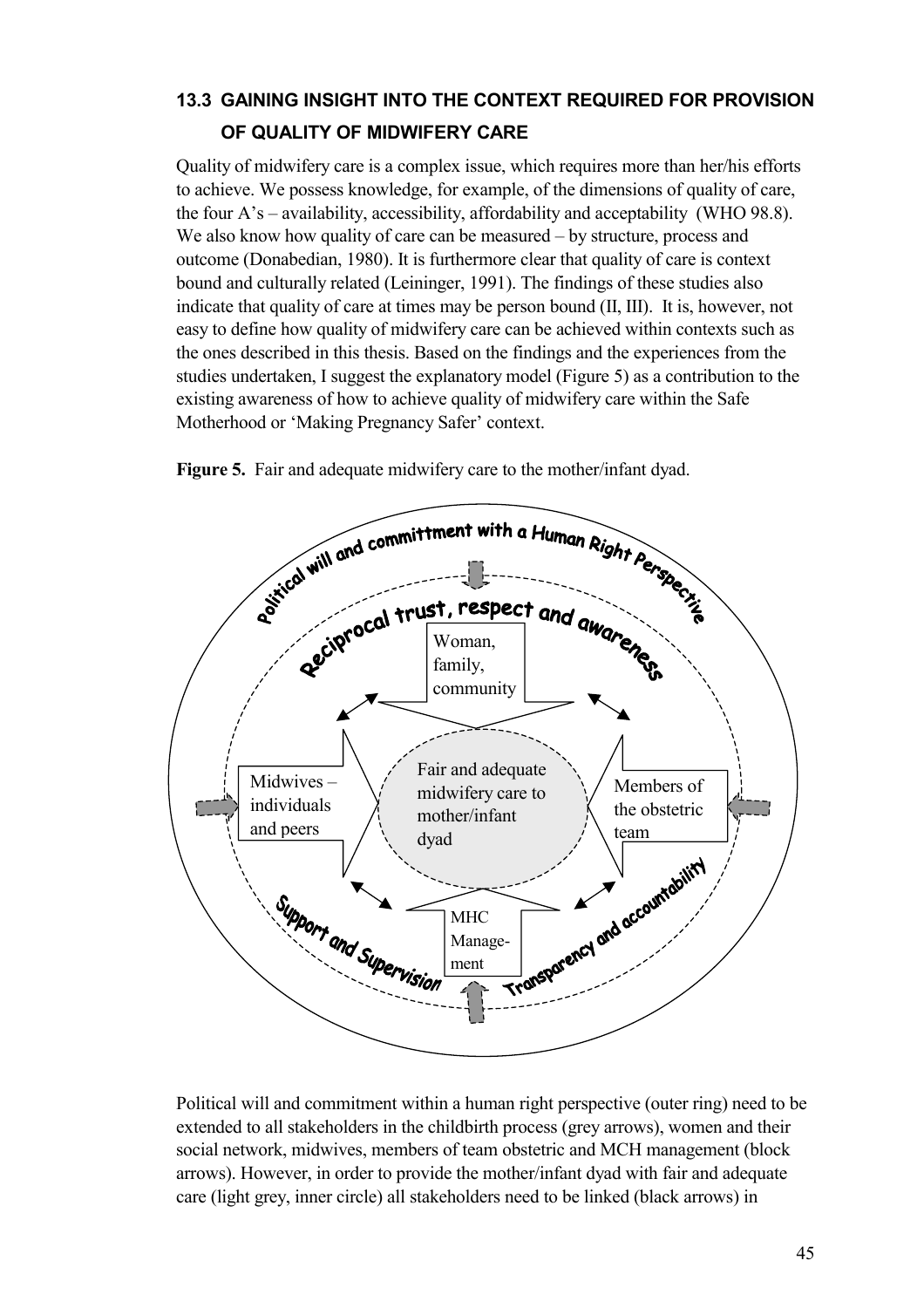reciprocal trust, respect and awareness as well as on support, supervision, transparency and accountability.

## **14 SUGGESTIONS FOR FUTURE RESEARCH**

The voices of women from Mozambique are not heard in this thesis, but this may be addressed in a future study. It would be interesting, for example to test the concept of 'moulding' maternal care-seeking behaviour in Maputo. By designing a questionnaire based on the combination of factors perceived to create the four patterns of behaviour the substantive model (III) might be confirmed and/or improved.

The informal user-fees are only known from the women's side and on a group level. The nature and the magnitude of this problem need to be examined in a survey in order to provide the MOH with hard facts in order to take administrative steps to drastically reduce or abolish it. It would also be a challenge to explore this from the perspective of those accused of being the perpetrators.

Suggestions for future research also include exploring the views of PDU midwives, obstetricians and women in order to make the explanatory model of 'changing perinatal care' (V) more comprehensive and to develop an initial tool in enhancing collaboration and communication strategies. Future research should focus, not so much on the difficulties related to perinatal care, but on the possibilities to circumvent problems and create cost-effective possibilities. The appreciative inquiry method (Barret, 1995) might prove a valuable instrument in achieving this.

## **15 EPILOGUE**

Through all our work, this thesis does not represent the accomplishment of one person only, I have acquired deep respect for my colleagues who on a daily basis struggle in settings where resources are scarce and professional acceptance is limited. My thoughts are with women living in Angola and Mozambique, who face pregnancy and childbirth under conditions that pose potentially life-threatening dangers to the mothers and their newborn infants.

I could therefore not end this discussion without addressing a question, which I am frequently asked; how do women manage under such stressful conditions? The question includes not only women who are subjected to sub-standard maternal health care services, but also those providing them. Why? Because they are also prospective mothers, and therefore inevitably subjected to the potential dangers associated with giving birth. This point was driven home when Elsa, our colleague at the maternal health care project in Luanda died giving birth to her second child due to a complication, which for logistical reasons could not be treated at the peripheral delivery unit or at the referral hospital. How do they cope? Or, do they cope? As I have not conducted research related to coping, I can only philosophise with my personal experience as a basis. I do so in awe and wonder of the strength of these women, and as a tribute to Elsa, who worked diligently to improve the conditions of women in Luanda.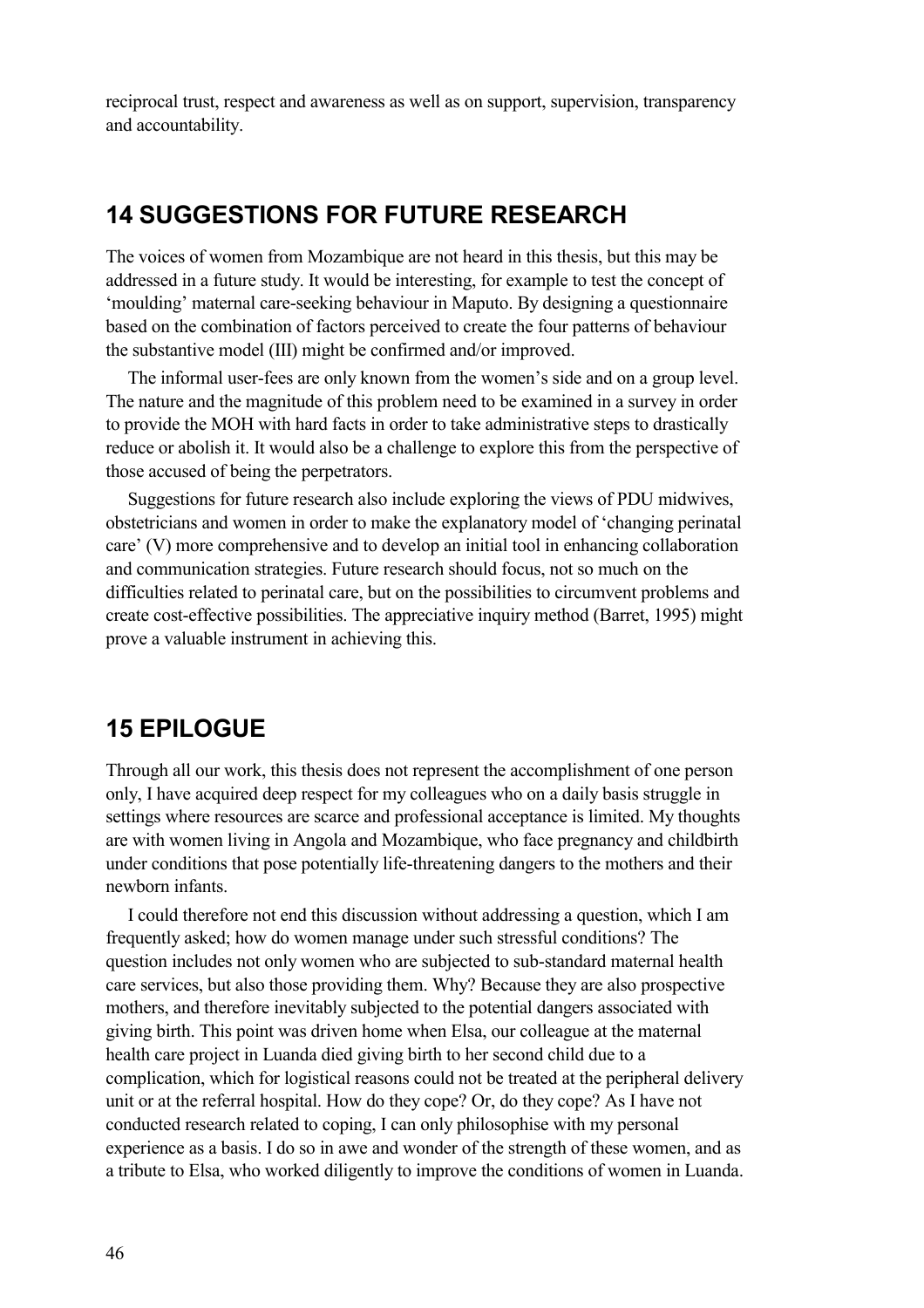Women who are subjected to long-term suffering from civil war and constant poverty as those in Angola and Mozambique have been, appear to possess a strength, which is not easily understood or explained. However, this strength enables them to cope and survive, perhaps there are no other options at their disposal. When meeting survivors from the Holocaust of the Second World War, Antonovsky questioned why some appeared to maintain their health, physical as well as mental, while others did not. He concluded that a strong "sense of coherence" provided the individual with understanding of internal and external demands (comprehensibility), resources to manage these demands (manageability) and the will to invest and engage in demands made (meaningfulness) (Antonovsky, 1988). Kobasa developed the concept "hardiness" as a personal characteristic, which moderates the effect of stress. "Hardiness" comprises three components which are fairly similar to those proposed by Antonovsky; namely being engaged, having control and facing challenge (Kobasa, 1979).

Viktor Frankl addressed the concept "meaningfulness" and he argued that "man's search for meaning is an essential force and not a secondary rationalising of instinctive urges". He also states "the meaning of life differentiates from person to person, from day to day and from hour to hour. The essential is therefore not the meaning of life in general, but rather the specific meaning of a person's life within a given situation". When a person faces an unavoidable situation, the affliction must be given a meaning as it then will cease to be experienced as suffering (Frankl, 1986). The logo therapy theory (Frankl, 1986) recognises and uses the spiritual resources of an individual's religious conviction to facilitate adaptation.

I believe that the significance of the existentialistic dimension cannot be excluded in most African contexts as the issue of life and death appear to be commonly embedded in human existence, no matter whether or what religion the individual may confess. The woman who every morning passed my house on her way to the cassava field in Liberia may illustrate this. She had animated discussions with her dead ancestors, but made a pause to greet me before she continued her arguments with the invisible audience. Furthermore, the manner in which God is included in daily conversation may indicate recognition of a dimension in life that provides women and midwives with "meaning" that may even be a major motivating factor for coping with the many challenges and constraints that they face. The same familiarity with the divine is not so often customary in a secular or materialistic context where the risks associated with life are not perceived to challenge the sense of certainty or security in everyday life.

## **16 ACKNOWLEDGEMENTS**

I wish to extend my sincere and warmest thanks to you, colleagues and friends who in so many different ways supported me during the course of this thesis:

The midwives in Luanda and Maputo who willingly shared their experiences and the women in Luanda who openly discussed their concerns with us.

Engracia de Freitas, Clemencia Dgedge and Fatima Pelembe, colleagues and coauthors from Luanda and Maputo, who worked diligently with me during data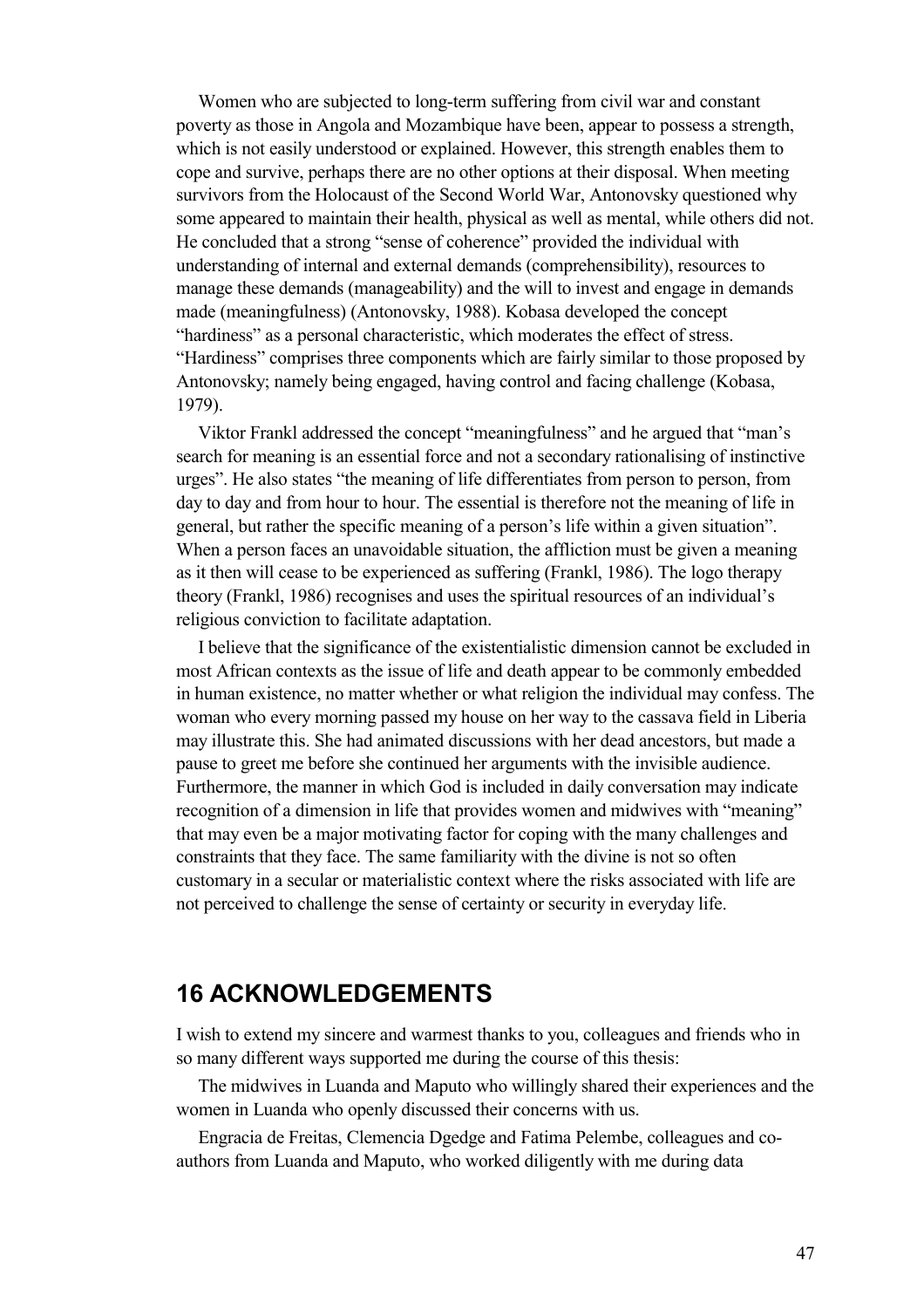collection and analysis by giving constructive feedback as the work developed and for receiving me so well every time I came 'to town'.

Dr Campos and Dr Vemba from Luanda, Dr Bugalho and Dr Maria Cunha from Maputo who made it possible for me and my colleagues to conduct research at the different sites.

Professor Kyllike Christensson, my main supervisor. You have conducted this task with a combination of firm, competent guidance, very quick responses but also trust and great encouragement in my possibility to work and develop independently. I am also deeply grateful for the possibilities you provided me with to expand my international experiences. Last but not least, thank you for being insistent when my courage to apply for funds failed.

Dr Eva Johansson, my co-supervisor whose guidance and constructive criticism, in particular during the qualitative part of the research process has been invaluable. You have also provided me with a home in Stockholm, which my family and I appreciate more than words can explain.

Dr Marie Louise Svensson, who provided long-distance support and encouragement in the intial phase of this process.

 Professor Staffan Bergstöm, who contributed with critical reflections and sound advises in reproductive health. I also appreciate your continuous encouragement during the research process.

Professor Hans Rosling, for always asking the difficult but right questions, particularly related to health economy. This is a tough issue, and I recognise there is much to be learned before you can trust my macro economic judgement.

Dr Annika Johansson and Dr Pisu Okong, thank you for difficult questions and valuable feedback during the pre-dissertation seminar.

Dr Elisabeth Faxelid, thank you for all the time you spent on reading and giving valuable and constructive feedback on the cover story of my thesis.

Anna Stina Ullrich, Kersti Rådmark, Ann-Sofie Eriksson, Asli Kulane, Birgitta Linnanheimo, Marie-Louise Thome and Lars Hedlund who provided friendly support, logistical assistance and always included me in your activities whenever I came to IHCAR.

Birgitta Rubenson, Godfrey Mbaruku and Margareth Maimbolwa, fellow PhD students at IHCAR. Thank you for valid input to my research and for encouraging me when things were not going so well.

Anette Kaplan, Sabine Blix-Lindström, Gudrun Sandgren, Christina Westerberg, Eva Nissen, Anna Hjelmstedt, Cecilia Ekeus and Ann Dsilna, my colleagues and fellow PhD students at the Department of Reproductive and Perinatal Health. You have encouraged and cheered me on by willingly sharing your knowledge and your experience. You have also facilitated logistics and assisted me in so many practical ways. Maria Engman, thank you for friendly encounters and secretarial assistance.

Dr Ole Olsson, who facilitated my pursuance of these studies by granting leave of absence from my ordinary work at Halmstad University. Thank you for great support.

Gunvi Johansson, Solgun Folke, Ulrike Kylberg, Gun Paulsson, and Eva-Carin Lindgren who shouldered my responsibilities while being absent form my work at Halmstad University. Thank you for keeping me updated and for continuous support.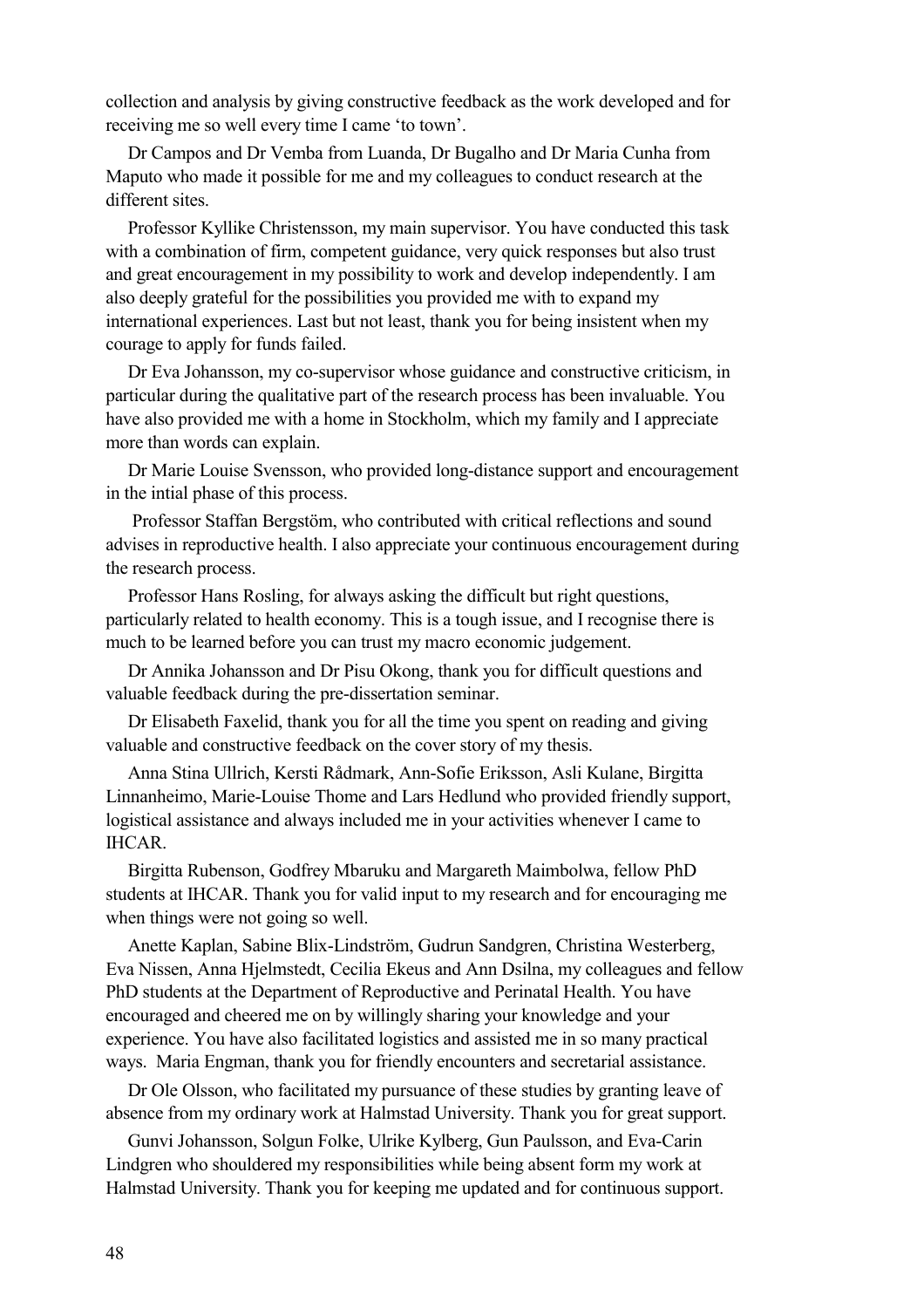Anethe Ljungren, you have been of invaluable support to me both as a friend and a colleague.

Dr Helen Lugina, your friendship and your thesis have greatly inspired me.

Maria Nylander for valuable support and assistance whenever I needed articles and went missing in the jungle of reference seeking.

Hansi Hinsic, I will never forget your assistance with urgent statistical problems in the publication phase of study I.

I have travelled a lot during the research process and was gracefully hosted by Maja and Thor Smestad in Luanda, Sylvia and Bo Sundström during the initial year in Stockholm, Ruth and David Schaad and José Andersson de Frutos in Maputo.

Inge Pettersson, my brother in law. Thank you for valuable assistance when designing models on power point, for taking time to download and unpack Epi-info on various computers and for helping me to turn my thesis into the required pdf files. Your support has been invaluable.

Anette Bruhn, I don´t know how I ever can thank you for sorting out my unproffessional handling of the Word program. You have made my thesis look beautiful.

Thelma and Bengt Jacobsson, thank you for many interesting discussions regarding English expressions that would convey what I wanted to say.

Dr Gaynor Maclean, I so much appreciate your competent assistance with the English language and for challenging assumptions and ideas related to the Safe Motherhood context.

Friends and colleagues, old and new, from near and far. You have encouraged my studies, but lovingly reminded me of never jeopardizing the love of my family. You have also, in different manners and in different phases of my life, been influential in the process, which led me to complete this task.

My brother Paul, thank you for always being there when I need you and for showing me by your own actions that nothing is impossible. Siv and Kjellaug, my wonderful sisters, thank you for cheering me on with love and laughter.

Father and mother, how can I in words express my thanks to you? You never let anything stop me from studying, even if there were times when that might have been the most logic thing to do. At each junction of my life, I have counted on and received your love and support. God bless you.

First and last, I owe and dedicate this thesis to Bertil, my beloved husband and to Bror Anders and Anna Sina, our two headstrong and beautiful children. Without your acceptance of my frequent physical as well as mental absences, this thesis would never have materialised. I hope I can repay you some of the time I have taken, and promise to support you all to the best of my ability. It excludes cooking but I will try to be nice to strawberry customers; cheer and support study efforts and provide tender loving care whenever called upon.

The studies were supported by grants from Halmstad University, Institution of Betanien, Oslo, Swedish Agency for Research Cooperation with Developing Countries (SAREC) and from Karolinska Institutet, Stockholm.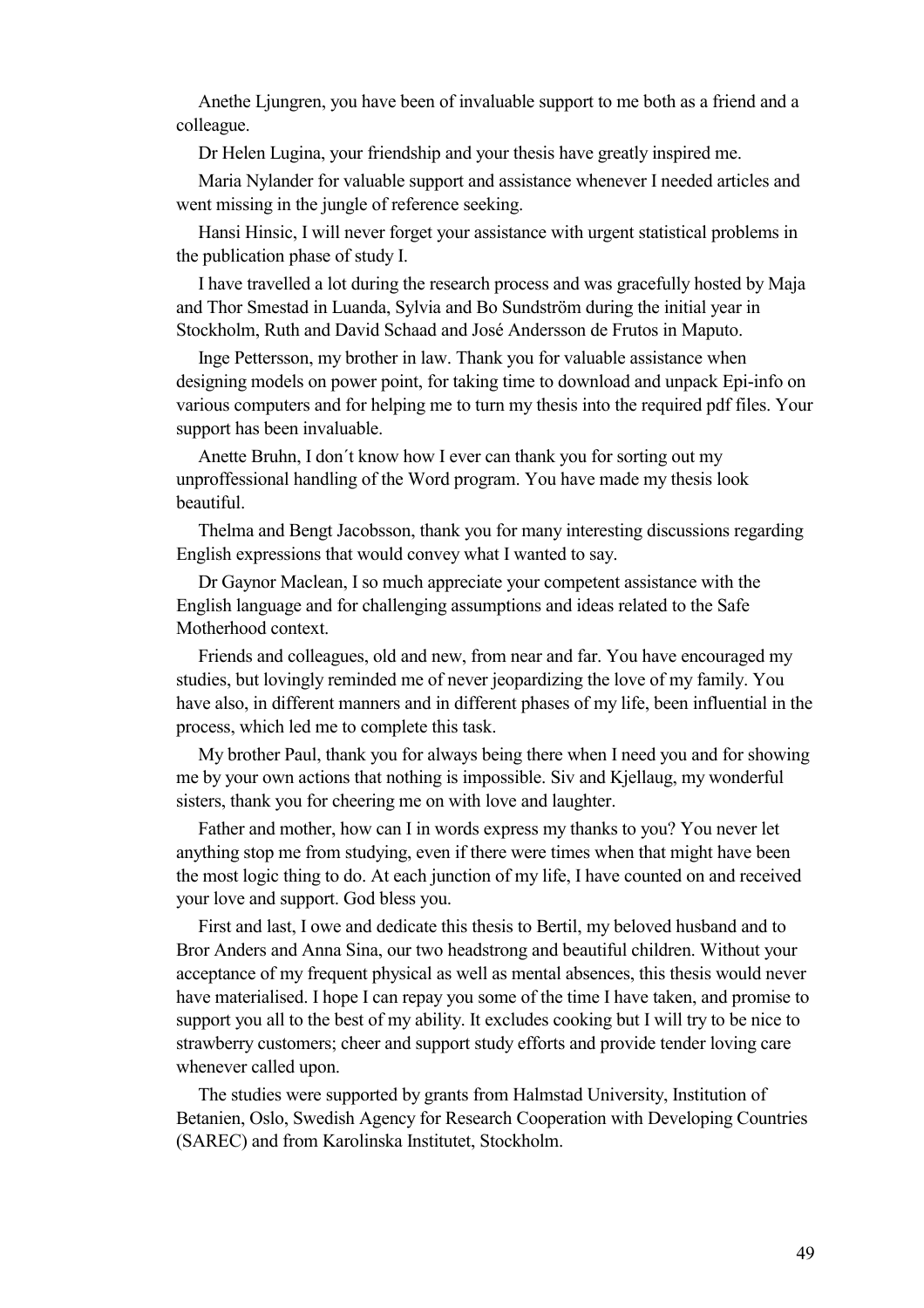## **17 REFERENCES**

- AbouZahr, C., Vlassoff, C., & Kumar, A. (1996). Quality health for women: a global challenge. *Health Care for Women International, 17*, 449-467.
- Amooti Kaguna, B., & Nuwaha, F. (2000). Factors influencing choice of delivery sites in Rakai district of Uganda. *Social Science Medicine*(50), 203 - 215.
- Andersson, T. (2000). *Survival of mothers and their offspring in 19th century Sweden and contemporary rural Ethiopia.* Umeå University, Umeå.
- Antonovsky, A. (1988). *Unraveling the mystery of health*. San Fransisco: Jossey-Bass Publishers.
- Armenakis, A. A. (1999). *Organisational change: a review of theory and research in the 1990´s.* Retrieved December 19, 2002
- Baden, S. (1997). *Post-conflict Mozambique: Women's special situation, Population Issues and Gender Perspectives*. Geneva: International Labour Office.
- Balfour, M., & Clarke, C. (2001). Searching for sustainable change. *Journal of Clinical Nursing, 10*(1), 44-50.
- Barbour, R. S., & Kitzinger, J. (1999). *Developing focus group research.* London: **SAGE**
- Barret, F. J. (1995). Creating appreciative learning cultures. *Organizational Dynamics, 24 (1)*, 36-49.
- Bartlett, L., Jamiesson, D., Kahn, T., Sultana, M., Wilsson, H., & Duerr, A. (2002). Maternal mortality among Afghan refugees in Pakistan, 1999-2000. *The Lancet, 359*, 643-649.
- Benner, P. (1984). *From Novice to Expert. Excellence and Power in Critical Nursing*. Addison-Wesley, California.
- Bennett, V. R., & Brown, L. K. (1989). *Myles Textbook for Midwives*. London: Churchill Livingstone.
- Bergström, S. (2001). Quality and audit of maternity care. In J. B. Lawson, A. H. Kelsey & S. Bergström (Eds.), *Maternity Care in developing Countries*. London: RCOG Press.
- Bergström, S., & Bugalho, A. (1992). Perinatal audit of one hundred consecutive vacuum extractions in Maputo. *Gynecology and Obstetric Investigation, 34*(3), 171-174.
- Bland, M. (2000). *An introduction to medical statistics* (Third ed.). Oxford New York: Oxford University Press.
- Bogg, L. (2002). *Health Care Financing in China: Equity in Transition.* Karolinska Institutet, Stockholm.
- Bogg, L., Wang, K., & Diwan, V. (2002). Chinese maternal health in adjustment: claim for life. *Reprod Health Matters, 10*(20), 95-107.
- Brieger, W. R., Luchok, K., Eng, E., & Earp, J. A. (1994). Use of maternity services by pregnant women in a small Nigerian community. *Health Care for Women International, 15*, 101-110.
- Briscoe, L. (2003). *Exploration of women asylum seeker and refugee's experience of midwifery care.* Paper presented at the Africa Midwife Research Network, Maputo.
- Brolin, L., & Wessel, H. (1999). *The Maternal health Program in Angola. An assessment of the program during 1988-1999*. Stockholm: Swedish International Development Agency, Sida.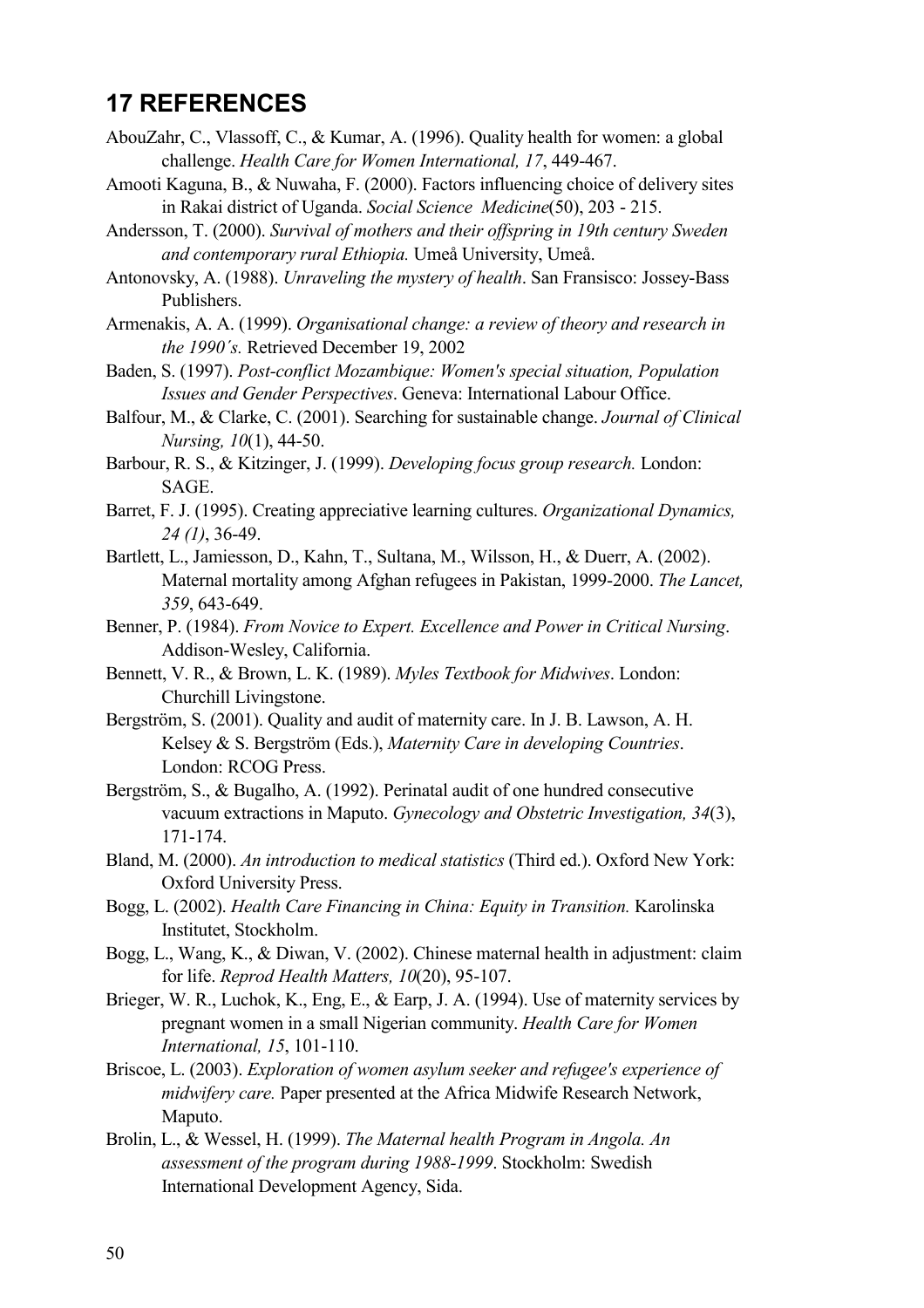- Burns, N., & Grove, S. K. (1993). *The Practice of Nursing Research. Conduct, Critique and Utilization.* Philadelphia: W.B. Saunders Company.
- Campos, P., & Corado, A. (1991). *Normas clínicas para maternidades periféricas de Luanda[Clinical guidelines for PDUs in Luanda]*. Luanda: Ministério de Saúde.
- Campos, P. A., Costa, B., de Freitas, E., Gama, F., Nogueira, A., Oliveira, J., et al. (Unpublished). *Estudo do partograma como instrumento de transferência de grávida de risco [A study of the partograph as an instrument of transferring risk pregnancies]*. Luanda: Faculdade de Medicina. Departamento de Obstetrícia - Ginecologia.
- CAOL. (2001). *Relatório de Actividades 2000 [Activity Report 2000]*. Luanda: Coordenacão de Atendimento Obstétrico de Luanda.
- Challis, K. (2002). *Monitoring pregnancy for improved perinatal outcome in Mozambique.* Karolinska Institutet, Stockholm.
- Cheah, F., & Boo, N. (2000). Risk factors associated with neonatal hypothermia during cleaning of new infants in labour rooms. *Journal of Tropical Pediatrics, 46*(1), 46-50.
- Chipfakacha, V. (1994). Attitudes of women towards traditional midwives a survey in the Kgalagadi (Kalahari) region. *South African Medical Journal, 84*, 30-32.
- Christensson, K. (1994). *Care of the Newborn Infant. Satisfying the Need for Comfort and Energy Conservation.* Karolinska Institutet, Stockholm.
- Christensson, K., Bhat, G. J., Amadi, B. C., & et.al. (1998). Randomized study of skin to skin versus incubator care for rewarming low-risk hypothermic neonates. *The Lancet, 352*(1115).
- Christensson, K., Bhat, G. J., & Eriksson, B. (1995). The effect of routine care on the health of the hypothermic newborn infants in Zambia. *Journal of Tropical Pediatrics, 41*(4), 210-214.
- Christensson, K., Ransjö Arvidson, A., Kakoma, C., Lungo, F., Darkwah, G., Chikamta, D., et al. (1988). Midwifery care routines and prevention of heat loss in the newborn. A study in Zambia. *Journal of Tropical Pediatrics, 34*, 208- 212.
- Cook, C. (2002). The effects of skilled health attendants on reducing maternal deaths in developing countries: testing the medical model. *Evaluation and Program Planning, 25*, 107-116.
- Cook, R. J., & Dickens, B. M. (2002). Human rights to safe motherhood. *International Journal of Gynecology and Obstetrics, 76*, 225-231.
- Coudhary, S., Bajaj, R., & Gupta, R. (2000). Knowledge, attitude and practices about neonatal hypothermia among medical and paramedical staff. *Indian Journal of Pediatrics, 67*(7), 491-496.
- Creswell, J. (1998). *Qualitative Inquiry and Research Design. Choosing among five traditions*. Thousand Oaks: Sage Publications Inc.
- De Brouwere, V., & Lerberghe, W. (2001). *Safe Motherhood Strategies: A Review of the Evidence*. Antwerp: ITGpress.
- De Brouwere, V., Tonglet, R., & Lerberghe, W. V. (1998). Strategies for reducing maternal mortality in developing countries: what can we learn from the history of the industrialized West? *Tropical Medicine and International Health, 3*(10), 771-782.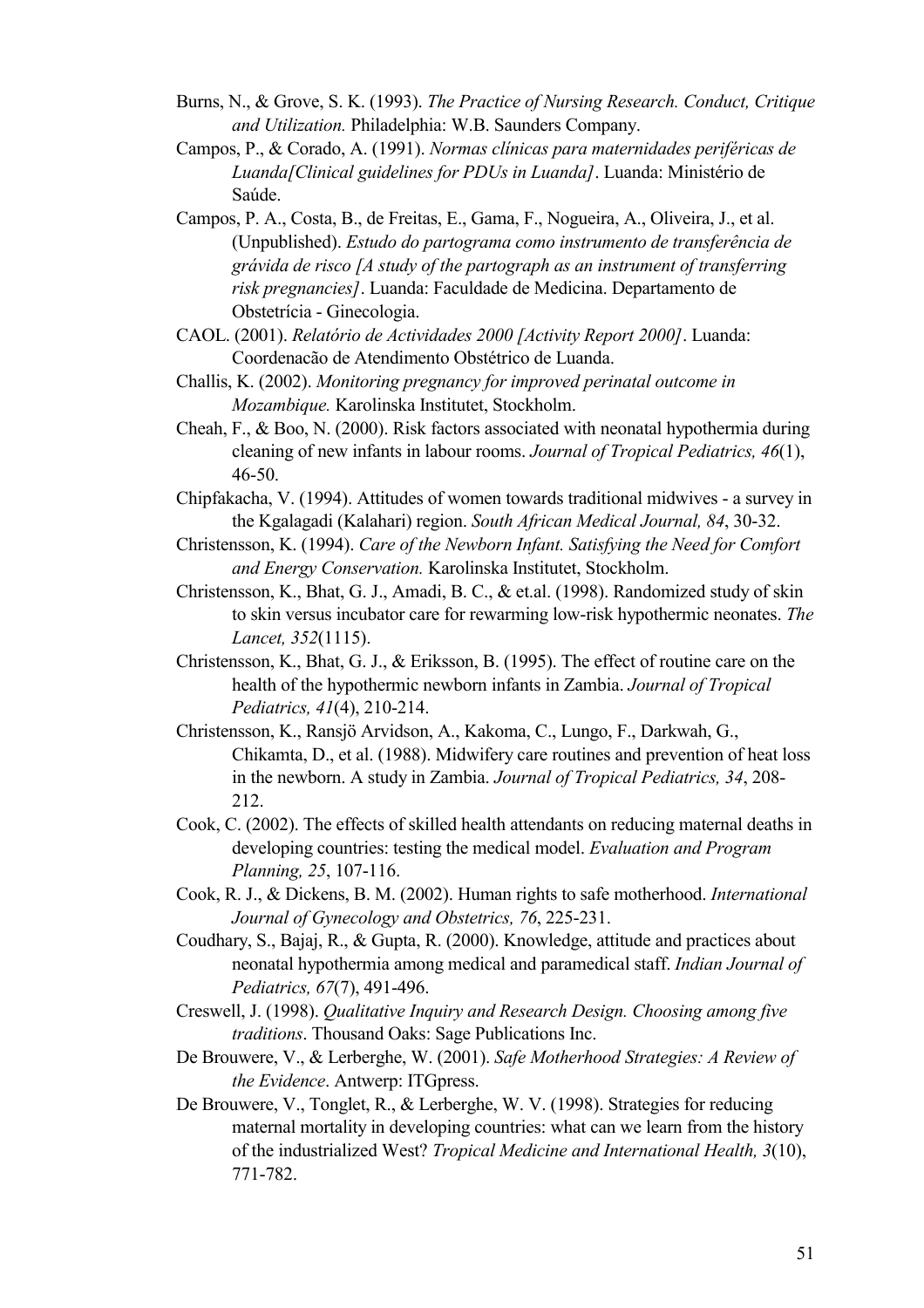Dellve, L., & Abrahamsson, K. K. (2002). Grounded theory in public health research. In L. Hallberg (Ed.), *Qualitative Methods in Public Health Research. Theoretical foundations and Practical examples.* Lund: Studentlitteratur.

- Deng, F. M. (1997). *Profiles in Displacement: Mozambique*. New York: Human Rights Institute.
- Dgedge, C. E. (2003). *How Midwives protect themselves from contaminated body fluids.* Paper presented at the Africa Midwives Research Network, Maputo.
- Donabedian, A. (1980). *The definition of quality and approaches to its assessment.* Ann Arbor (Michigan): Health Administration Press.
- Donnay, F. (2000). Maternal survival in developing countries: what has been done, what can be achieved in the next decade. *Int J Gynaecol Obstet, 70*(1), 89-97.
- Dragovich, D., Tamburlini, G., Alisjahbana, A., Kambarami, R., Karagul Lincetto, O., Malla, D., et al. (1997). Thermal control of the newborn: knowledge and practice of health professionals in seven countries. *Acta Paediatrics, 86*(6), 645- 650.
- Ejlertsson, G. (1992). *Grundläggande statistik [Basic statistics]*. Lund: Studentlitteratur.
- Emmelin, M. (1999). Fokusgruppdiskussionen som kvalitativ datainsamlingsmetod [The focus group discussion as qualitative data collection method]. In G. Bring, B. Nilsson, G. Westman & et.al. (Eds.), *Kvalitativ metod som praktik*. Lund: Studentlitteratur.
- Eriksson. (1996). *Joint Evaluation of Emergency Assistance to Rwanda. The International Response to Conflict and Genocide. Book 4. Rebuilding Post-war Rwanda*. Odense.
- Essen, B., Bodker, B., Sjoberg, N., Gudmunsson, S., Ostergren, P., & Langhoff-Roos, J. (2002). Are some perinatal deaths in immigrant groups linked to suboptimal perinatal care services? *British Journal of Obstetric and Gynaecology, 109*(6), 677-682.
- Essen, B., Hansson, B., Ostergren, P., Lindquist, P., & Gudmunsson, S. (2000). Increased perinatal mortality among sub-Saharan immigrant city-population in Sweden. *Acta Obstet Gynecol Scand, 79*(9), 737-743.
- Faxelid, E. (1997). *Quality of care for patients with sexually transmitted diseases in Zambia.* Karolinska Institutet, Stockholm.
- Fiedler, J. (1981). A review of the literature on access to and utilization of medical care with special emphasis on rural primary care. *Social Science and Medicine, 15*, 129-142.
- Frankl, V. (1986). *Livet måste ha mening [Man's search for meaning]*. Lund: Bokförlaget natur och Kultur.
- Garner, P., Lai, D., & Baea, M. (1994). Childbirth in rural areas: maternal deaths, village deliveries and obstetric service use. *Papua New Guinea Medical Journal, 37*(3), 166-172.
- Gibson, C. H. (1991). A concept analysis of empowerment. *Journal of Advanced Nursing, 16*, 354 - 361.
- Gilson, L. (1997). The lesson of user-fee experience in Africa. *Health Policy Planning, 12*, 273-285.
- Glaser, B. (1978). *Theoretical Sensitivity.* Mill Valley: Sociology Press.
- Glaser, B., & Strauss, A. (1967). *The discovery of grounded theory*. Chicago: Aldine.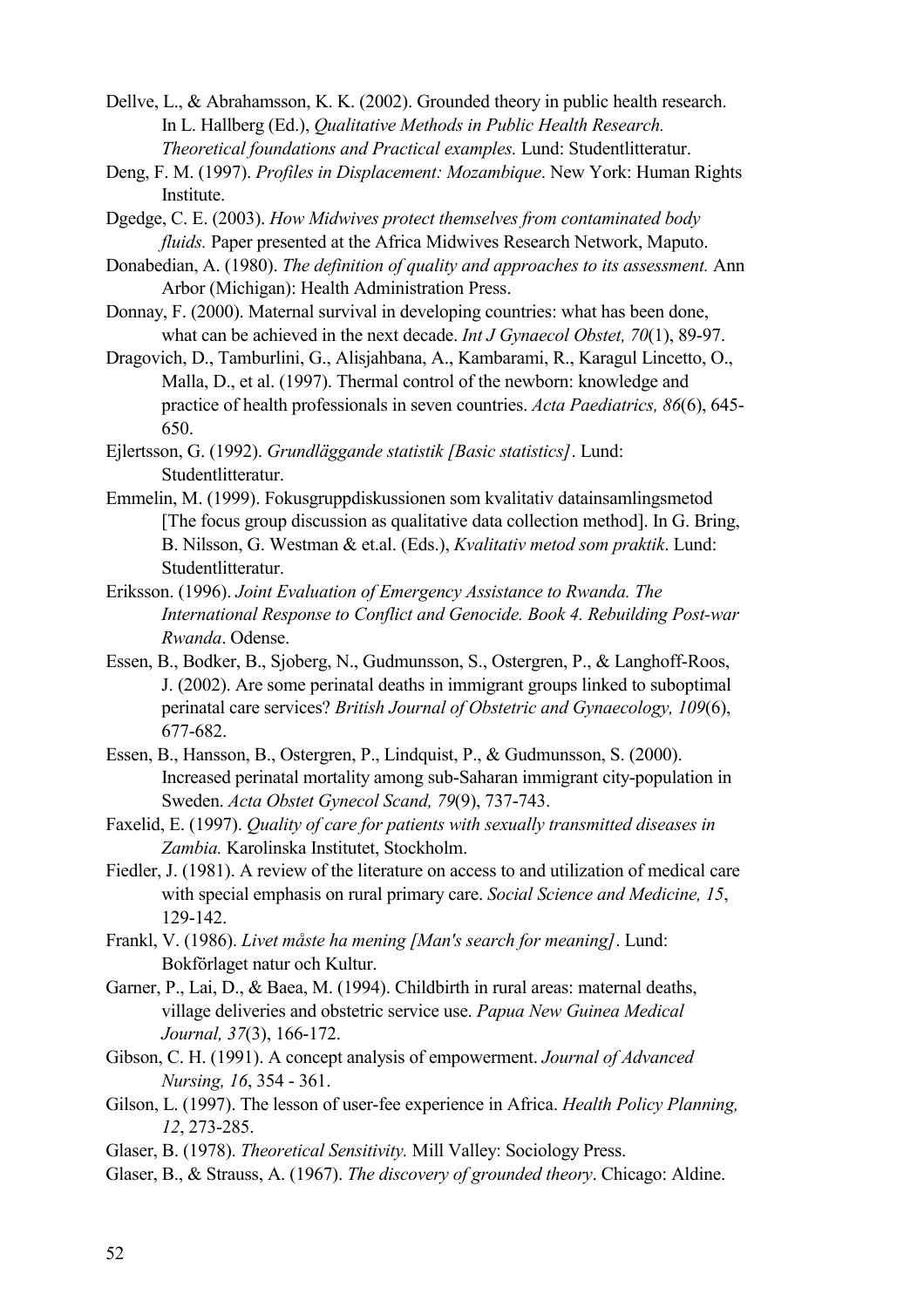- Glaser, B. (1992). *Basics of grounded analysis: emergence vs. forcing.* Mill Valley: Sociology Press.
- Granja, A. C. L. (2002). *Maternal Deaths in Mozambique: An audit approach with special reference to adolescence, abortion and violence.* Karolinska Institutet, Stockholm.
- Gwatkin, D. (2002). *Reducing health inequalities in developing countries: Oxford Textbook of Public Health*. Oxford: Oxford University Press.
- Gwatkin, D. R. (2000). Health inequalities and the health of the poor: What do we know? What can we do? *Bulletin of the World Health Organization, 78*, 3-17.
- Hamberg, K. (1998). *Begränsade möjligheter anpassade strategier. En studie i primärvården av kvinnor med värk [Limited possibilities - adapted strategies. A study in the the primary care of women with aches].* Umeå University.
- Hamberg, K., Johansson, E., & Lindgren, G. (1994). Scientific rigor in qualitative research - examples from a study of women's health in family practice. *Family Practice, 11*(2), 176-180.
- Heideman, E. G. (1993). *The contemporary use of standards in health care.* (No. WHO/SHS/DHS/93.2). Geneva: World Health Organization.
- Hengjin, D. (2000). *Health Financing Systems & Drug Use in Rural China.* Unpublished Medical, Karolinska Institute, Stockholm.
- Hildingh, C. (1996). *Self-help groups related to coronary heart disease. Lay and Nursing Support.* Göteborg Universitet, Göteborg.
- Hodgkin, D. (1996). Household characteristics affecting where mothers deliver in rural Kenya. *Health Econ, 5*(4), 333-340.
- Hoque, A., & Selwyn, B. J. (1996). Birth practice patterns in urban slums of Dhaka, Bangladesh. *Women Health, 24*(1), 41-58.
- Hundley, V., Donaldson, C., Lang, G., Cruikshank, F., Glazener, C., Milne, J., et al. (1995). Costs of intrapartum care in a midwife-managed delivery unit and a consultant led labour ward. *Midwifery, 11*(3), 103-109.
- Hynes, M. (2002). Reproductive health indicators and outcomes among refugee and internally displaced persons in post-emergency phase camps. *Journal of the American Medical Association, 288*(5), 595-603.
- Högberg, U. (1983). *Svagårens barn [The children of the poor years]*. Stockholm: LiberFörlag.
- Högberg, U. (1985). *Maternal mortality in Sweden.* Umeå University, Umeå.
- INE. (1997). *Censo 97, II recensamento geral da populacão e habitacão [Census 97, the 2nd general census of population and habitation].* Maputo: Instituto Nacional de Estatística.
- Jahn, A., & De Brouwere, V. (2001). Referral in pregnancy and childbirth: concepts and strategies. In V. De Brouwere & W. V. Lerberghe (Eds.), *Safe motherhood strategies: a review of the evidence*. Antwerp: ITGPress.
- Jewkes, R., Abrahams, N., & Mvo, Z. (1998). Why do nurses abuse patients? Reflections from South African obstetric services. *Social Science Medicine, 38*, 1069-1073.
- Johansson, A. (1998). *Dreams and dilemmas women and family planning in rural Vietnam.* Karolinska Institutet, Stockholm.
- Johansson, E. (2000). *Emerging perspectives on tuberculosis and gender in Vietnam.* Umeå University, Sweden, Umeå.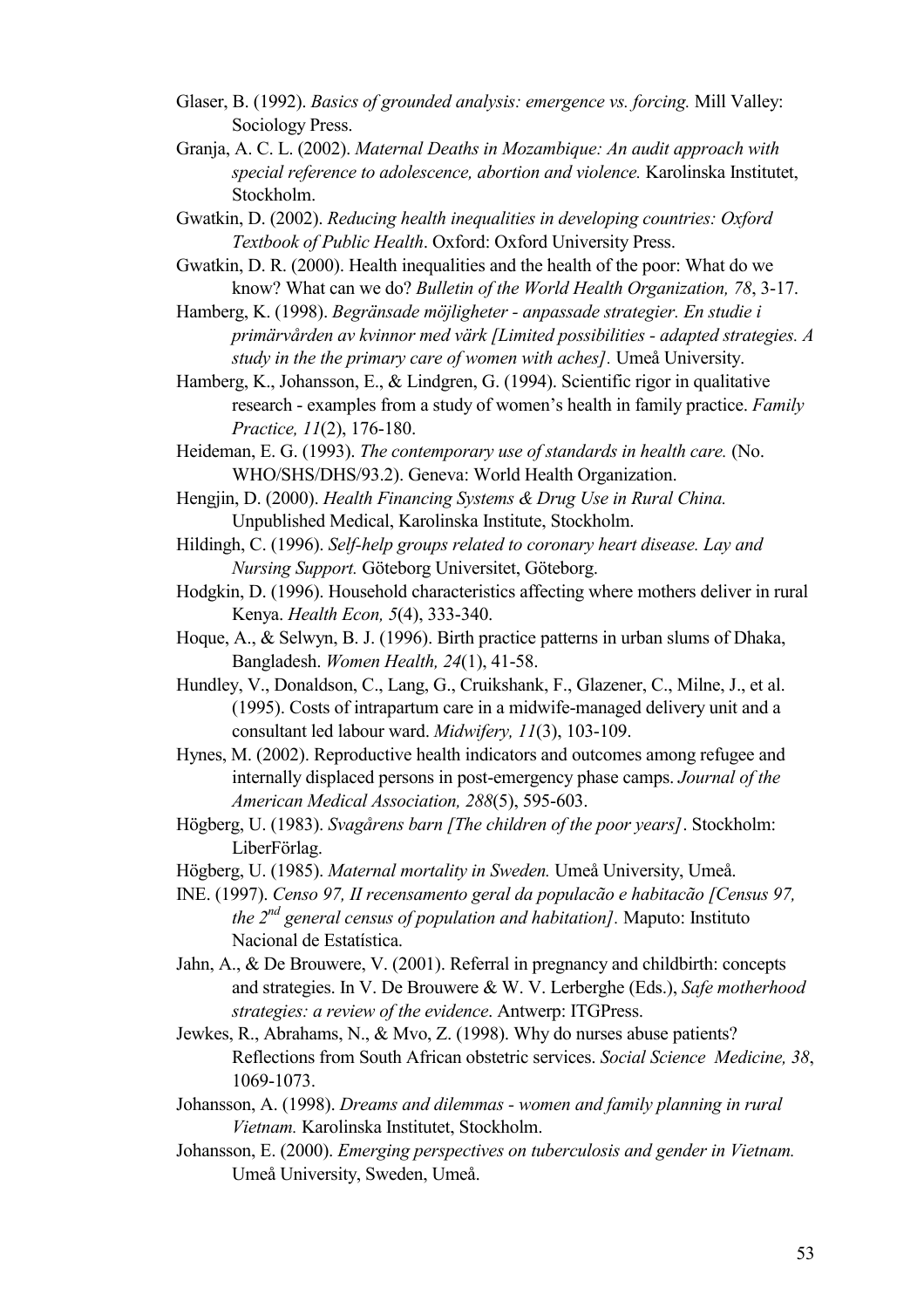- Kelsey, A. H., & Bergström, S. (2001). Poverty, deprivation and unsafe motherhood. In J. B. Lawson, A. H. Kelsey & S. Bergström (Eds.), *Maternity Care in Developing Countries.* London: RCOG Press.
- Killingsworth, J., Hossain, N., Hedric-Wong, Y., Thomas, S., Rahman, A., & begum, T. (1999). Unofficial fees in Bangladesh: price, equity and institutional issues. *Health Policy and Planning, 14*(2), 152-163.
- Kirubakaran, R., & Deepal, K. A. (1997). A partogram to reduce maternal and infant morbidity and mortality. *National Medical Journal of India, 10*(3), 152-153.
- Kobasa, S. C. (1979). Stressful life events, personality and health. An inquiry into hardiness. *Journal of Personality and Social Psychology, 137*, 1-11.
- Koblinsky, M. A. (1995). Beyond maternal Mortality magnitude, interrelationship and consequences of women's health, pregnancy related complications and nutritional status on pregnancy outcome. *International Journal of Gynaecology and Obstetrics, Suppl. 21-23*.
- Koch, T. (1994). Establishing rigor in qualitative research: the decision trail. *Journal of Advanced Nursing, 19*, 976-986.
- Kowalewski, M., & Jahn, A. (2001). Health professionals for maternity services: experiences on covering population with quality maternal care. In V. De Brouwere & W. V. Lerberghe (Eds.), *Safe motherhood strategies: a review of the evidence*. Antwerp: ITGPress.
- Krueger, R. A. (1994). *Focus Groups. A Practical Guide for Applied Research.* London: Sage Publications Ltd.
- Kumar, R., & Aggarwal, A. K. (1998). Body temperatures of home delivered newborns in north India. *Trop Doct, 28*(3), 134-136.
- Kunst, A. E., & Houwelling, T. (2001). A global picture of poor-rich differences in the utilization of delivery care. In V. De Brouwere & W. V. Lerberghe (Eds.), *Safe Motherhood strategies: a review of the evidence*. Antwerp: ITGPress.
- Kvale, S. (1997). *Den kvalitativa forskningsintervjun [The qualitative research interview]*. Lund: Studentlitteratur.
- Kwast, B. E. (1991). Midwives' role in safe motherhood. *Journal of Nurse-Midwifery, 36*(6), 366-372.
- Kwast, B. E. (1998a). Quality of care in reproductive health programs: concepts, assessments, barriers and improvements - an overview. *Midwifery*(14), 66-73.
- Kwast, B. E. (1998b). Quality of care in reproductive health programs: education for quality improvement. *Midwifery*(14), 131-136.
- Kwast, B. E., & Bentley, J. (1991). Introducing confident midwives: Midwifery education for Safe Motherhood. *Midwifery, 7*(1), 8-19.
- Kwast, B. E., & Bergström, S. (2001). Training professionals for safer motherhood. In J. B. Lawson, K. A. Harrison & S. Bergström (Eds.), *Maternity Care in Developing Countries*. London: RCOG Press.
- Lazarus, R. S., & Folkman, S. (1984). *Stress, appraisal and coping.* New York: Springer Publishing Co.
- Leininger, M. (1991). *Culture care diversity and universality: a theory of nursing.* New York: National League for Nursing.
- Lennox, C. E., & Kwast, B. E. (1995). The partograph in community obstetrics. *Trop Doct, 25*(2), 56-63.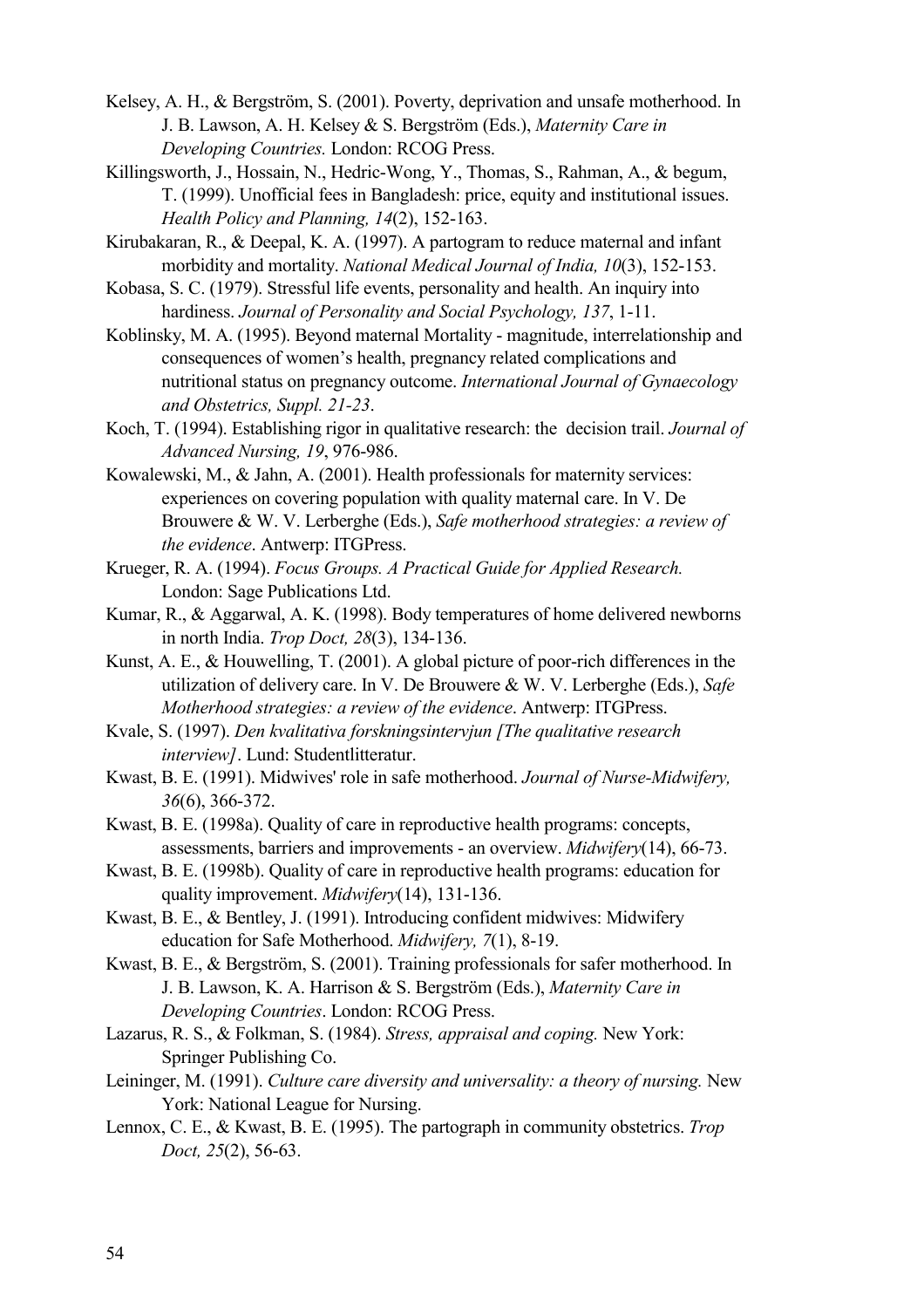- Levin, A., McEuen, T., Dymatraczenko, F., Ssengooba, R., Mangani, R., & Van Dyck, G. (2000). *Maternal health costs in three African countries. Retrieved from:*, http//www.abtassoc.com/reports2003
- Liljestrand, J. (1998). *Supporting Midwifery*. Stockholm: Swedish International Development Agency Cooperation (Sida).
- Liljestrand, J. (2000). Strategies to reduce maternal mortality worldwide. *Curr Opin Obstet Gynecol, 12*(6), 513-517.

Liljestrand, J., Dahlbäck, E., & Åkesson, H. (1993). *Saúde sexual e reproductiva em Angola [Sexual and reproductive health in Angola].* Stockholm: Swedish International Development Agency (Sida).

- Lincetto, O., Nazir, A. I., & Cattaneo, A. (2000). Kangaroo Mother Care with Limited Resources. *Journal of Tropical Pediatrics, 46*, 293-295.
- Lincoln, Y. S., & Guba, E. G. (1985). *Naturalistic Inquiry*. London: Sage Publications.
- Lindgren, E. C. (2002). *Empowering young female athletes a possible challenge to the male hegemony in sport.* Göteborg, Göteborg.
- Lindstrand, A., Bergström, S., Stenson, B., & Rosling, H. (2003). *Global Health . An introductory textbook*. Stockholm: Unpublished.
- Lugina, H. I. (2001). *Women's postpartum concerns and midwives' reflection on postpartum care.* Uppsala University, Uppsala.
- Lugina, H. I., Johansson, E., Lindmark, G., & Christensson, K. (2002). Developing a theoretical framework on postpartum care from Tanzanian midwives' views on their role. *Midwifery, 18*(1), 12-20.
- Machungo, F. (2002). *Maternal outcome of pregnancy in Mozambique with special reference to abortion-related morbidity and mortality.* Karolinska Institutet, Stockholm.
- Maclean, G. (2003). The challenge of preparing and enabling 'skilled attendants' to promote safer childbirth. *Midwifery, 19*(23), 163-169.
- MacNeil, J. (1996). Use of Culture Care Theory with Baganda Women as AIDS caregivers. *Journal of Transcultural Nursing, 7*(2), 14-20.
- Mahler, H. (1987). The Safe Motherhood Initiative: A call for Action. *The Lancet, March 21*, 668-670.
- Maimbolwa, M. C. (2004). *Maternity Care in Zambia. With special reference to social support.* Karolinska Institutet, Stockholm.
- Maimbolwa, M. C., Ransjö-Arvidson, A. B., Ng'andu, N., Sikawze, N., & Diwan, V. (1997). Routine care of women experiencing normal deliveries in Zambian maternity wards: a pilot study. *Midwifery, 13*(3), 125-131.
- Maxwell, J. A. (1996). *Qualitative research design: An interactive approach* (Vol. 41). London: Sage Publications.
- Mbaruku, M., & Bergström, S. (1995). Reducing maternal mortality in Kigoma, Tanzania. *Health Policy and Planning, 10*(1), 71-78.
- McGinn, T. (2000). Reproductive Health of War-affected Populations: What Do We Know? *Family Planning Perspectives, 26*(4), 174-180.
- McPake, B., Asiimwe, D., Mwesigye, F., Ofumbi, M., Ortenblad, L., Streefland, P., et al. (1999). Informal economic activities of public health workers in Uganda: implications for quality and accessibility of care. *Soc Sci Med, 49*, 849-865.
- Miller, J. E., & Petro-Nustas, W. (2002). Context of care for Jordanian women. *Journal of Transcultural Nursing, 13*(3), 228-236.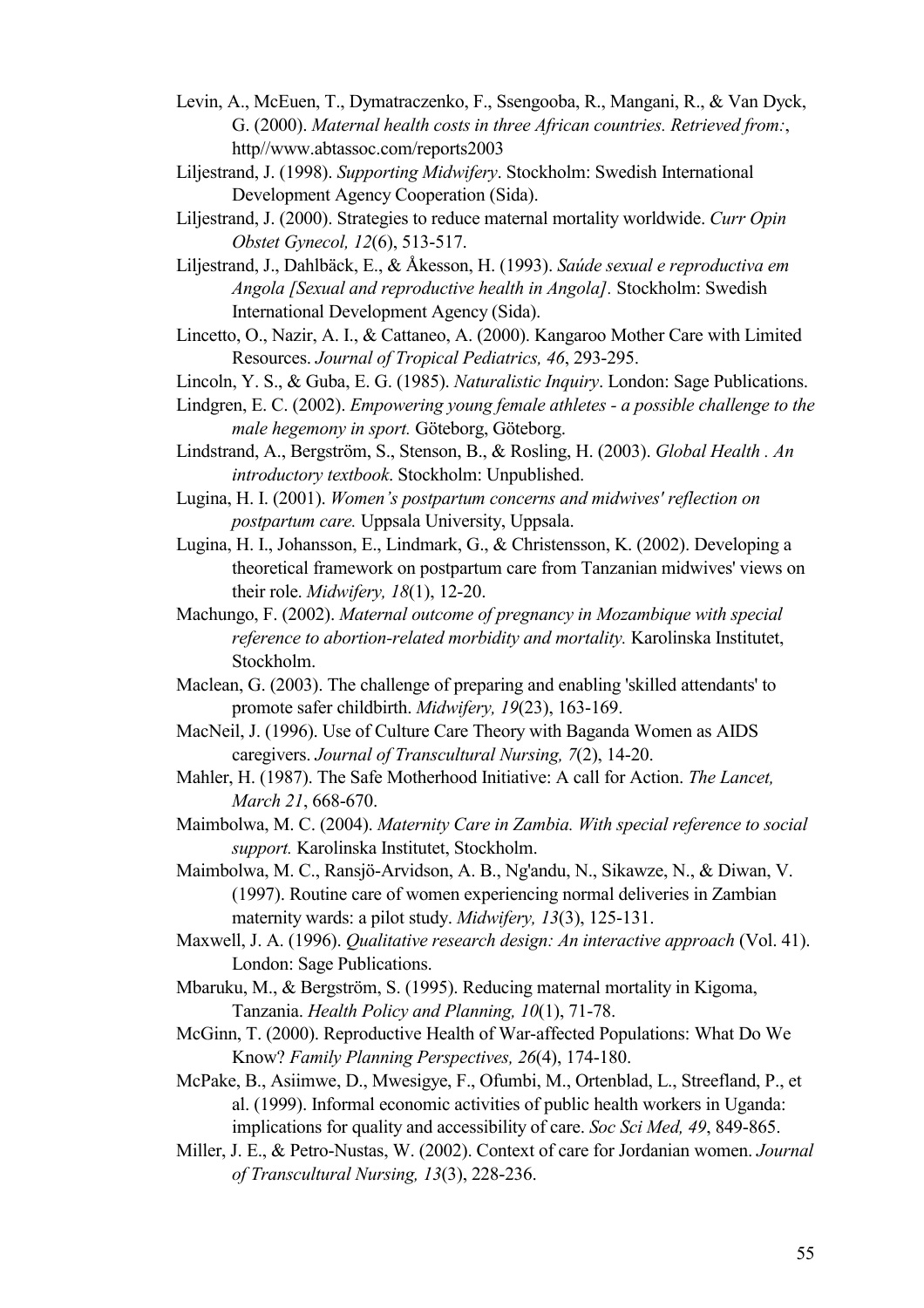- MINSA/CAOL. (1994). *Proposta do Prjecto: Melhorar o nivel da assistência materna em Angola[Project proposal: Improving maternal health care in Angola]*. Luanda: Ministerio de Saúde, CAOL.
- MINSA/CAOL. (1996). *Curriculum para formacão regular de parteiras á nível nacional [Curriculum for national midwifery education]*. Luanda: MINSA/CAOL.
- MISAU. (1998). *Revisão de Mortes Maternas em Mozambique [Revision of maternal deaths]*. Maputo: Ministério de Saúde.
- MISAU. (1999). *Avaliacão das Necessidades para uma Maternidade Segura em Mozambique [Needs assessment for safe motherhood in Mozambique]*. Maputo: Ministério de Saúde.
- Mngadi, P., Zawane, I., Ransjo-Arvidsson, A., Ahlberg, B., & Thembi, I. (2002). Quality of maternity care for adolescent mothers in Mbabane, Swaziland. *International Nursing Review, 49*(1), 38-46.
- Morgan, M. (1996). Prenatal care of African-American women in selected USA urban and rural contexts. *Journal of Transcultural Nursing, 7*(2), 3-9.
- Nag, M. (1994). Beliefs and practices about food during pregnancy. Implications for maternal nutrition. *Economic and Political Weekly., September 10*, 2427-2438.
- Nahar, S., & Costello, A. (1998). The hidden cost of "free" maternity care in Dhaka, Bangladesh. *Health Policy and Planning, 13*, 417-422.
- Nutbeam, D. (1998). Health promotion glossary. *Health Promotion International, 13*(14), 349 - 364.
- Olaniran, N., Offiong, S., Ottong, J., Asuquo, E., & Duke, F. (1997). Mobilizing the community to utilize obstetric services, Cross River State, Nigeria. The Calabar PMM Team. *Int J Gynaecol Obstet, 59 Suppl 2*, S181-189.
- Opuko, S. A., Kyei-Faried, S., Twum, S., Djan, J., Browne, E., & Bonney, J. (1997). Community education to improve utilization of emergency obstetric services in Ghana. The Kumasi PMM Team. *International Journal of Gynaecology and Obstetrics, 59*(Suppl 2), 201-207.
- Osman, N., Challis, K., Cotiro, M., Nordahl, G., & Bergstrom, S. (2001). Perinatal outcome in an obstetric cohort of Mozambican women. *J Trop Pediatr., 28*(4), 303-306.
- Oxford. (2000). *Oxford Advanced Learner's Dictionary*. Oxford: Oxford University Press.
- Oxford (Ed.). (1980). *Oxford Advanced Learner's Dictionary*. Oxford: Oxford University Press.
- Palmer, C. A. (1998). *Reproductive health for displaced populations*. London: Overseas Development Institute.
- Patton, M. Q. (1987). *How to Use Qualitative Methods in Evaluation*. California: Sage Publications Inc.
- Patton, M. Q. (1989). *Qualitative evaluation methods*. Newbury Park: Sage Publications Inc.
- Pehrsson, K. (2000). *Towards gender equality in Angola*. Stockholm: Swedish International Development Cooperation Agency (Sida).
- Pettersson, K., Christensson, K., Gomes de Freitas, E., & Johansson, E. (2004). Adaptation of health care seeking behavior during childbirth: Focus group discussions with women living in the suburban areas of Luanda, Angola. *Health Care for Women International, 25*(3). In press.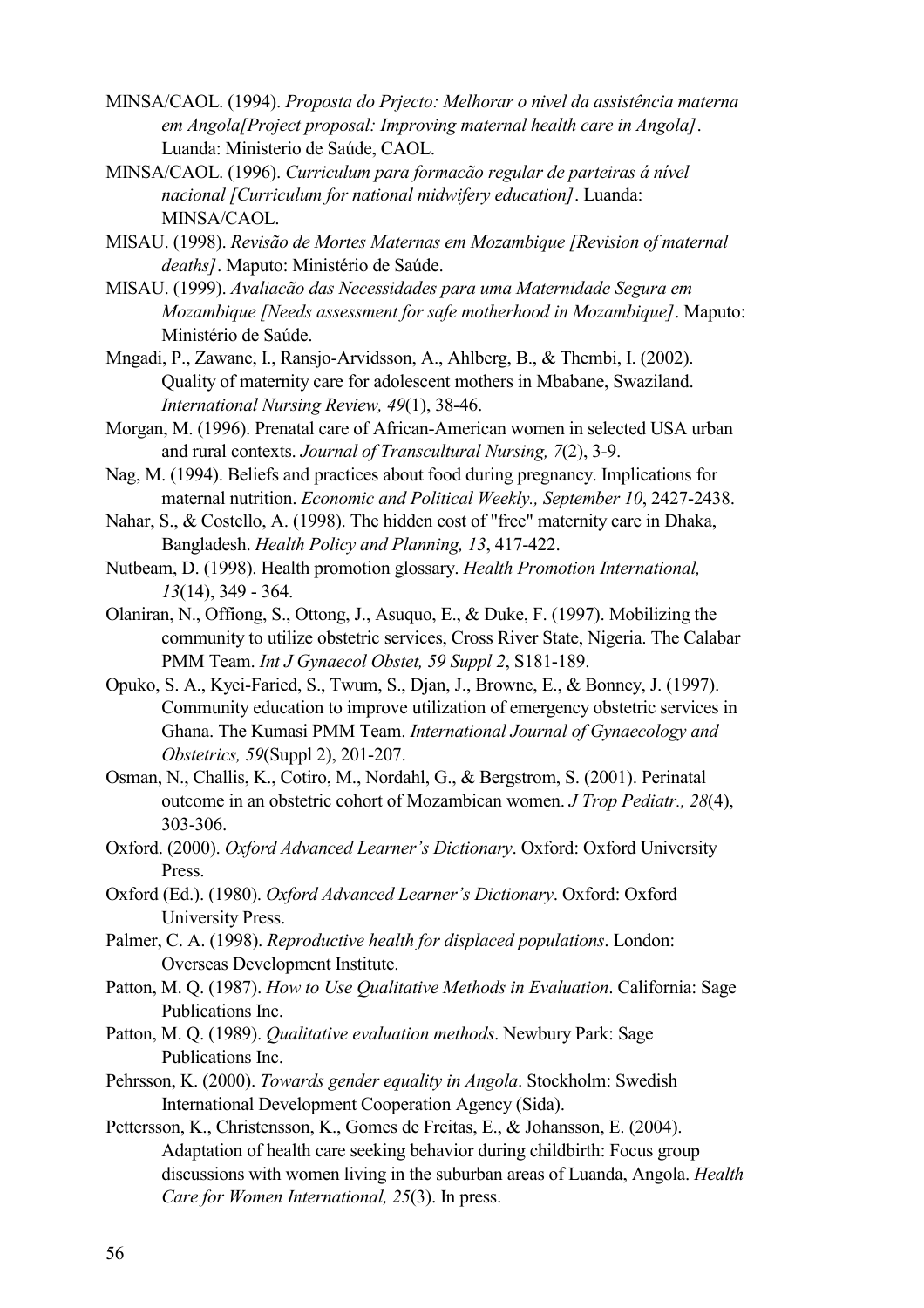Pettersson, K. O., Christensson, K., Gomes de Freitas, E., & Johansson, E. (unpublished results). Confronting the issue of informal user-fees.

- Philpott, R. (1972). Graphic records in labour. *British Medical Journal, 4*, 163-165.
- Pope, C., & Mays, N. (1999). *Qualitative Research in Health Care*. London: BMJ books.
- Ransjö Arvidson, A. B. (1998). *Childbirth Care in Affluence and Poverty. Maternity care routines in Sweden and Zambia.* Karolinska Institutet, Stockholm.
- Rasch, V., Muhammad, H., Urassa, E., & Bergstöm, S. (2000). Self-Reports of Induced Abortion: An Empathetic Setting can Improve the Quality of Data. *American Journal of Public Health, 90*, 1141-1144.
- Reinharz, D., Blais, R., Fraser, W. D., & Contandripoulos, A. P. (2000). Costeffectiveness of midwifery services vs. medical services in Quebec. L´Equipe D´Evaluation des Projets-Pilotes Sages-Femmes. *Canadian Journal of Public Health, 91*(1), 112-115.
- Rodwell, C. M. (1996). An analysis of the concept of empowerment. *Journal of Advanced Nursing, 23*, 305-313.
- Roemer, M. I., & Montoya-Aguilar, C. (1988). *Quality assessment and assurance in primary health care.* (No. 105). Geneva: World Health Organization.
- Romlid, C. (1998). *Makt, motstånd och förändring [Power, resistance and change].* Uppsala University, Uppsala.
- Rosenfield, A., & Maine, D. (1985). Maternal mortality a neglected tragedy. Where is the M in MCH. *Lancet, 2*, 83-85.
- Rydén, O., & Stenström, U. (1994). *Hälsopsykologi [Health psychology]*. Stockholm: Bonniers.
- Salomonsson, S. (1995). *Health Profile Angola.* Stockholm: Swedish International Development Agency (Sida).
- Santos-Ferreira, M., Cohen, T., Lourenco, M., Almeida, M., Chamaret, S., & Montagnier, L. (1990). A study of seroprevalence of HIV-1 and HIV-2 in six provinces of People's republic of Angola: clues to the spread of HIV infection. *Journal of Acquired Immune Deficiency Syndrome, 3*(8), 780-786.
- Saugstad, O. D. (2001). Resuscitation of the asphyctic newborn infant: new insight leads to new therapeutic possibilities. *Biology of the neonate, 79*(258-260).
- Schaider, J., Ngonyani, S., Tomlin, S., Rydman, R., & Roberts, S. (1999). International maternal mortality reduction: outcome of traditional birth attendant education and intervention in Angola. *Journal of Medical Systems, 23*(2), 99-105.
- Schuitemacher, B., Gravenhorst, J., Van Geijn, H., Dekker, G., & Van Dongen, P. (1991). Maternal mortality and its prevention. *European Journal of Obstetrics, Gynaecology and Reproductive Biology, 425*(Suppl), 31.35.
- Scwandt, T. A. (1994). Constructivist, Interpretivist Approaches to Human Inquiry. In N. K. Denzin & Y. S. Lincoln (Eds.), *Handbook of Qualitative Research*. Thousand Oakes: Sage Publications.
- Shreedeh, M. A. (1998). *The association between selected psychological factors and baby's birth weight among babies born in Sarawak general hospital 1997.*, University of Malaysia, Sarawak.
- Sim, J. (1998). Collecting and analyzing qualitative data: issues raised by the focus group. *Journal of Advanced Nursing, 28*(2), 345-352.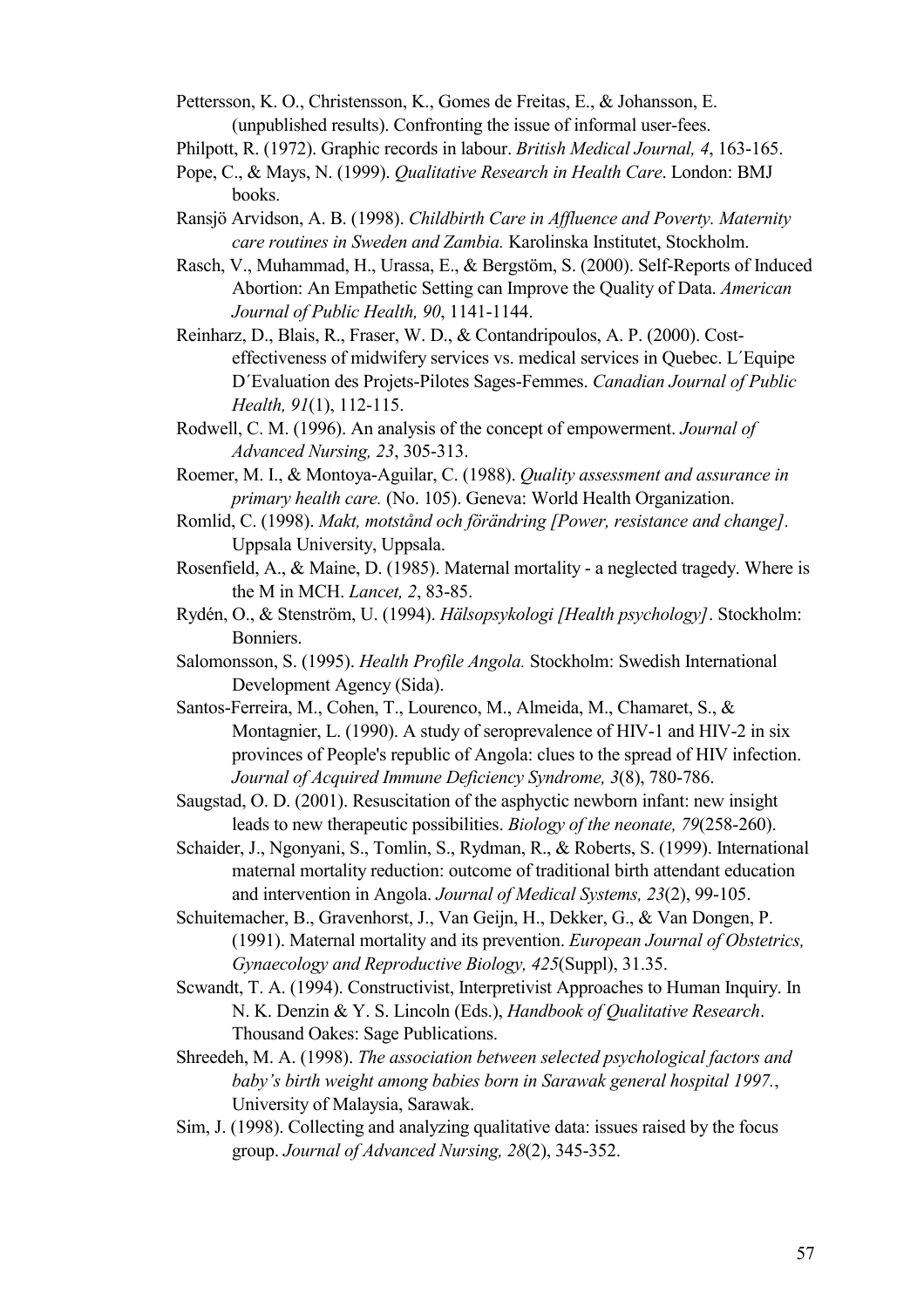- Songane, F. F., & Bergstöm, S. (2002). Quality of registration of maternal deaths in Mozambique: a community-based study in rural and urban areas. *Social Science Medicine, 54*, 23-31.
- Starrs, A. (1997). *The Safe Motherhood Action Agenda: Priorities for the next decade: Report of a Safe Motherhood Technical Consultation*. Sri Lanka: Family Care International, New York.
- Stenberg, H. (1999). En impressionistisk reseskildring från vetenskapliga domäner [An impressionistic travel description from scientific domains]. In G. Bring, B. Nilsson & G. Westman (Eds.), *Kvalitativ metod som praktik. Erfarenhet av att forska kvalitativt vid medicinska fakultet [Qualitative method in practice. Experience of conducting qualitative research at medical faculties].* Lund: Studentlitteratur.
- Strand, R., Franque-Ranque, M., Bergstrom, S., & Weiland, O. (2003). Infectious etiology of jaundice among pregnant women in Angola. *Scand J Infect Dis., 35*(6-7), 401-403.
- Strauss, A., & Corbin, J. (1990). *Basics of qualitative Research. Grounded Theory Procedures and Techniques*. London: Sage Publications Inc.
- Strauss, A., & Corbin, J. (1998). *Basics of Qualitative Research. Techniques and Procedures for Developing Grounded Theory*. London: Sage Publications Inc.
- Suls, J., & Fletcher, B. (1985). The relative efficacy of avoidant and non avoidant coping strategies: a meta-analysis. *Health Psychology, 4*, 249-288.
- Svensson, P. G., & Starrin, B. (1996). *Kvalitativa studier i teori och praktik [Qualitative studies in theory and practice]*. Lund: Studentlitteratur.
- Taylor, S., & Bodgan, R. (1984). *Introduction to qualitative research methods.* New York: John Wiley & Sons Inc.
- The concise Oxford dictionary. (2001). *The concise Oxford dictionary*. Oxford: Oxford University Press.
- Umezulike, A. C., Onah, H. E., & Okaro, J. M. (1999). Use of the partograph among medical personnel in Enugu, Nigeria. *Int J Gynaecol Obstet, 65*(2), 203-205.
- UNAIDS/WHO. (2002). *Epidemiological Fact Sheets on HIV/AIDS and Sexually Transmitted Infections*. Retrieved December 29, 2003
- UNDAF. (2000). *Common Country Assessment Report*. Retrieved 07 12 2001, 2000
- Walker, D., McDermott, J., Fox-Ruby, J., Tanjung, M., Nadjib, M., Widiatmoko, D., et al. (2002). An economic analysis of midwifery training programmes in South Kalimantan, Indonesia. *Bull World Health Organ, 80*(1), 47-55.
- Van den Heuvel, O. A., De Mey, W. G., Buddingh, H., & Bots, M. L. (1999). Use of maternal care in a rural area of Zimbabwe: a population-based study. *Acta Obstetetrica et Gynecologica Scandinavica, 78*, 838-846.
- Vangeenderhuysen, C., Renaudin, P., & Vall, M. I. (2001). The delivery record: a help to make the right decision. *Sante, 11*(4), 259-263.
- Varkevisser, C. M., Pathmanathan, I., & Brownlee, A. (1991). *Designing and conducting health system research projects. Health systems research training series.* (No. Volume 2.). Ottawa: International Development Research Center.
- Webb, C., & Kevern, J. (2001). Focus groups as a research method: a critique of some aspects of their use in nursing research. *Journal of Advanced Nursing, 33*(6), 798-805.
- WFB. (2000). *World Fact Book. Retrieved from:* http//www.cia.gov/cia/publications/factbook2003